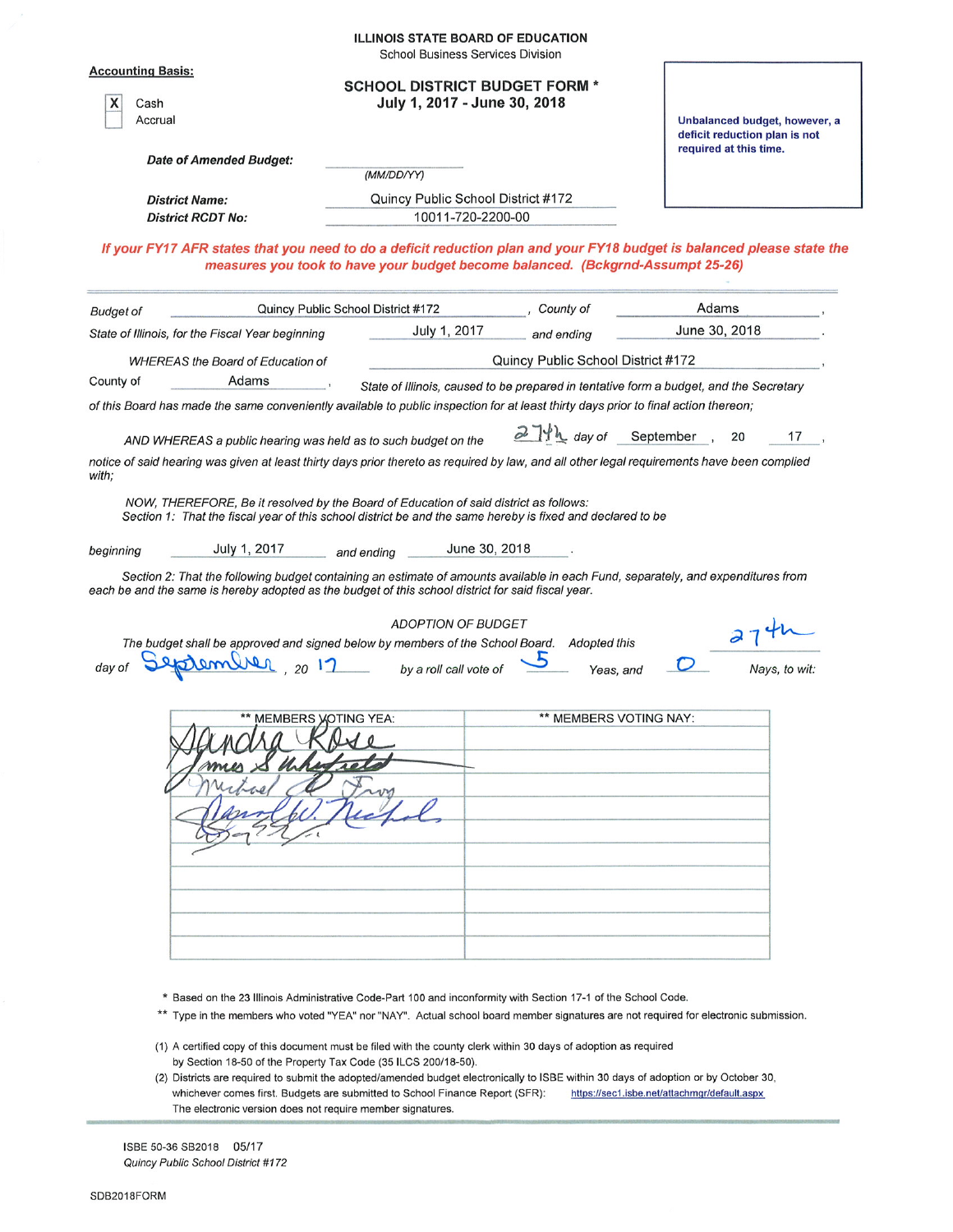Page 2 **BUDGET SUMMARY** Page 2

|                       | A                                                                                                  | B    | C                  | D                  | E                   | F              | G                      | н                |                     | ا.           | Κ                      |  |
|-----------------------|----------------------------------------------------------------------------------------------------|------|--------------------|--------------------|---------------------|----------------|------------------------|------------------|---------------------|--------------|------------------------|--|
| $\mathbf{1}$          | Begin entering data on EstRev 5-10 and EstExp 11-17 tabs.                                          |      | (10)               | (20)               | (30)                | (40)           | (50)                   | (60)             | (70)                | (80)         | (90)                   |  |
|                       | <b>Description</b>                                                                                 | Acct | <b>Educational</b> | Operations &       | <b>Debt Service</b> | Transportation | <b>Municipal</b>       | Capital Projects | <b>Working Cash</b> | Tort         | <b>Fire Prevention</b> |  |
|                       | (Enter Whole Numbers Only)                                                                         | #    |                    | <b>Maintenance</b> |                     |                | Retirement/            |                  |                     |              | & Safety               |  |
| 2                     |                                                                                                    |      |                    |                    |                     |                | <b>Social Security</b> |                  |                     |              |                        |  |
| 3                     | ESTIMATED BEGINNING FUND BALANCE July 1, 2017 <sup>1</sup>                                         |      | (124, 342)         | (103, 846)         | 987,829             | (219, 684)     | 3,593,430              | 36,008,481       | 4,474,446           | 3,507,463    | 1,245,076              |  |
| $\boldsymbol{\Delta}$ | <b>RECEIPTS/REVENUES</b>                                                                           |      |                    |                    |                     |                |                        |                  |                     |              |                        |  |
|                       | 5 LOCAL SOURCES                                                                                    | 1000 | 22,773,548         | 5,136,040          | 5,607,204           | 2,076,304      | 3,512,210              | 200,000          | 463,451             | 2,155,811    | 446,451                |  |
|                       | FLOW-THROUGH RECEIPTS/REVENUES FROM ONE                                                            | 2000 |                    |                    |                     |                |                        |                  |                     |              |                        |  |
| 6                     | <b>DISTRICT TO ANOTHER DISTRICT</b>                                                                |      | $\Omega$           | $\Omega$           |                     | $\Omega$       | $\overline{0}$         |                  |                     |              |                        |  |
| $\overline{7}$        | <b>STATE SOURCES</b>                                                                               | 3000 | 17,460,972         | 300,000            | $\mathbf{0}$        | 1,625,893      | $\Omega$               | $\mathbf{0}$     | $\mathbf{0}$        | $\Omega$     | $\mathbf{0}$           |  |
| 8                     | <b>FEDERAL SOURCES</b>                                                                             | 4000 | 10,310,007         | $\Omega$           | $\mathbf{0}$        | $\Omega$       | $\Omega$               | $\Omega$         | $\Omega$            | $\Omega$     | $\mathbf{0}$           |  |
| 9                     | <b>Total Direct Receipts/Revenues 8</b>                                                            |      | 50,544,527         | 5,436,040          | 5,607,204           | 3,702,197      | 3,512,210              | 200,000          | 463,451             | 2,155,811    | 446,451                |  |
| 10                    | Receipts/Revenues for "On Behalf" Payments <sup>2</sup>                                            | 3998 |                    |                    |                     |                |                        |                  |                     |              |                        |  |
| 11                    | <b>Total Receipts/Revenues</b>                                                                     |      | 50,544,527         | 5,436,040          | 5.607.204           | 3,702,197      | 3,512,210              | 200,000          | 463,451             | 2,155,811    | 446,451                |  |
| 12                    | <b>DISBURSEMENTS/EXPENDITURES</b>                                                                  |      |                    |                    |                     |                |                        |                  |                     |              |                        |  |
| 13                    | <b>INSTRUCTION</b>                                                                                 | 1000 | 37,531,724         |                    |                     |                | 1,133,855              |                  |                     |              |                        |  |
| 14                    | <b>SUPPORT SERVICES</b>                                                                            | 2000 | 12,715,146         | 5,635,448          |                     | 3,952,346      | 1,998,087              | 35,923,185       |                     | 2,314,292    | 494,250                |  |
| 15                    | <b>COMMUNITY SERVICES</b>                                                                          | 3000 | 437,658            | $\Omega$           |                     | $\mathbf{0}$   | 10,159                 |                  |                     |              |                        |  |
|                       | 16 PAYMENTS TO OTHER DISTRICTS & GOVT UNITS                                                        | 4000 | 690,000            | $\mathbf{0}$       | $\mathbf{0}$        | $\overline{0}$ | $\mathbf{0}$           | $\mathbf{0}$     |                     | $\mathbf{0}$ | $\mathbf{0}$           |  |
|                       | <b>17 DEBT SERVICES</b>                                                                            | 5000 | $\mathbf{0}$       | $\mathbf{0}$       | 5.601.268           | $\mathbf{0}$   | $\mathbf{0}$           |                  |                     | $\mathbf{0}$ | $\overline{0}$         |  |
|                       | 18 <b>PROVISION FOR CONTINGENCIES</b>                                                              | 6000 | $\mathbf{0}$       | $\mathbf{0}$       | $\mathbf{0}$        | $\mathbf{0}$   | $\mathbf{0}$           | $\mathbf{0}$     |                     | $\mathbf{0}$ | $\mathbf{0}$           |  |
| 19                    |                                                                                                    |      |                    | 5,635,448          | 5,601,268           | 3,952,346      |                        |                  |                     |              |                        |  |
|                       | Total Direct Disbursements/Expenditures                                                            |      | 51,374,528         |                    |                     |                | 3,142,101              | 35,923,185       |                     | 2,314,292    | 494,250                |  |
| 20                    | Disbursements/Expenditures for "On Behalf" Payments                                                | 4180 | $\Omega$           | $\Omega$           | $\mathbf{0}$        | $\Omega$       | $\Omega$               | $\Omega$         |                     | $\Omega$     | $\Omega$               |  |
| 21                    | <b>Total Disbursements/Expenditures</b>                                                            |      | 51,374,528         | 5,635,448          | 5,601,268           | 3,952,346      | 3, 142, 101            | 35,923,185       |                     | 2,314,292    | 494,250                |  |
| 22                    | Excess of Direct Receipts/Revenues Over (Under) Direct                                             |      | (830,001)          | (199, 408)         | 5,936               | (250, 149)     | 370,109                | (35, 723, 185)   | 463,451             | (158, 481)   | (47, 799)              |  |
|                       | Disbursements/Expenditures                                                                         |      |                    |                    |                     |                |                        |                  |                     |              |                        |  |
| 23                    | <b>OTHER SOURCES/USES OF FUNDS</b>                                                                 |      |                    |                    |                     |                |                        |                  |                     |              |                        |  |
| 24                    | OTHER SOURCES OF FUNDS (7000)                                                                      |      |                    |                    |                     |                |                        |                  |                     |              |                        |  |
| 25                    | PERMANENT TRANSFER FROM VARIOUS FUNDS                                                              |      |                    |                    |                     |                |                        |                  |                     |              |                        |  |
| 26                    | Abolishment the Working Cash Fund 16                                                               | 7110 |                    |                    |                     |                |                        |                  |                     |              |                        |  |
| 27                    | Abatement of the Working Cash Fund 16                                                              | 7110 | 440,701            |                    |                     |                |                        |                  |                     |              |                        |  |
| 28                    | Transfer of Working Cash Fund Interest                                                             | 7120 |                    |                    |                     |                |                        |                  |                     |              |                        |  |
| 29                    | <b>Transfer Among Funds</b>                                                                        | 7130 |                    |                    |                     |                |                        |                  |                     |              |                        |  |
| 30                    | Transfer of Interest                                                                               | 7140 |                    |                    |                     |                |                        |                  |                     |              |                        |  |
| 31                    | Transfer from Capital Projects Fund to O&M Fund                                                    | 7150 |                    | $\mathbf{0}$       |                     |                |                        |                  |                     |              |                        |  |
| 32                    | Transfer of Excess Fire Prev & Safety Tax & Interest 3<br>Proceeds to O&M Fund                     | 7160 |                    | $\Omega$           |                     |                |                        |                  |                     |              |                        |  |
| 33                    | Transfer of Excess Accumulated Fire Prev & Safety Bond and Int 3a<br>Proceeds to Debt Service Fund | 7170 |                    |                    | $\Omega$            |                |                        |                  |                     |              |                        |  |
| 34                    | SALE OF BONDS (7200)                                                                               |      |                    |                    |                     |                |                        |                  |                     |              |                        |  |
| 35                    | Principal on Bonds Sold <sup>4</sup>                                                               | 7210 |                    |                    |                     |                |                        |                  |                     |              |                        |  |
| 36                    | Premium on Bonds Sold                                                                              | 7220 |                    |                    |                     |                |                        |                  |                     |              |                        |  |
| 37                    | Accrued Interest on Bonds Sold                                                                     | 7230 |                    |                    |                     |                |                        |                  |                     |              |                        |  |
| 38                    | Sale or Compensation for Fixed Assets <sup>5</sup>                                                 | 7300 |                    |                    |                     |                |                        |                  |                     |              |                        |  |
| 39                    | Transfer to Debt Service to Pay Principal on Capital Leases                                        | 7400 |                    |                    | $\mathbf{0}$        |                |                        |                  |                     |              |                        |  |
| 40                    | Transfer to Debt Service Fund to Pay Interest on Capital Leases                                    | 7500 |                    |                    | $\overline{0}$      |                |                        |                  |                     |              |                        |  |
| 41                    | Transfer to Debt Service Fund to Pay Principal on Revenue Bonds                                    | 7600 |                    |                    | $\overline{0}$      |                |                        |                  |                     |              |                        |  |
| 42                    | Transfer to Debt Service Fund to Pay Interest on Revenue Bonds                                     | 7700 |                    |                    | $\overline{0}$      |                |                        |                  |                     |              |                        |  |
| 43                    | Transfer to Capital Projects Fund                                                                  | 7800 |                    |                    |                     |                |                        | $\mathbf{0}$     |                     |              |                        |  |
| 44                    | <b>ISBE Loan Proceeds</b>                                                                          | 7900 |                    |                    |                     |                |                        |                  |                     |              |                        |  |
| 45                    | Other Sources Not Classified Elsewhere                                                             | 7990 |                    |                    |                     |                |                        |                  |                     |              |                        |  |
| 46                    | <b>Total Other Sources of Funds<sup>8</sup></b>                                                    |      | 440,701            | $\mathbf{0}$       | $\mathbf{0}$        | $\overline{0}$ | $\mathbf{0}$           | $\mathbf{0}$     | $\overline{0}$      | $\mathbf{0}$ | $\mathbf{0}$           |  |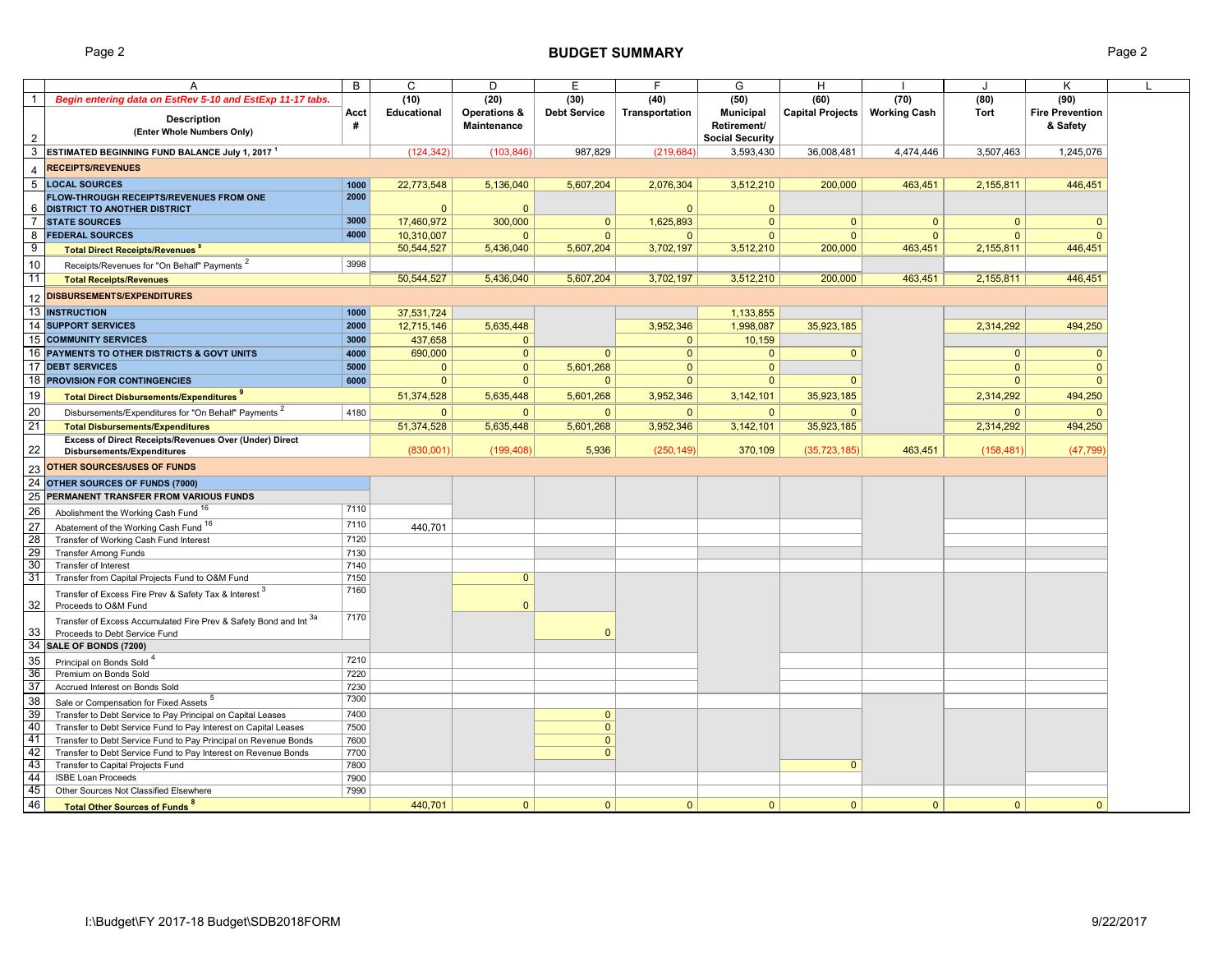# Page 3 **BUDGET SUMMARY** Page 3

|                 | Α                                                                 | B          | С                    | D                    | Ε                   | F                                                | G                      | н                          |                     |                  | Κ                       |                        |
|-----------------|-------------------------------------------------------------------|------------|----------------------|----------------------|---------------------|--------------------------------------------------|------------------------|----------------------------|---------------------|------------------|-------------------------|------------------------|
| $\overline{1}$  | Begin entering data on EstRev 5-10 and EstExp 11-17 tabs.         |            | (10)                 | (20)                 | (30)                | (40)                                             | (50)                   | (60)                       | (70)                | (80)             | (90)                    |                        |
|                 | <b>Description</b>                                                | Acct       | <b>Educational</b>   | Operations &         | <b>Debt Service</b> | Transportation                                   | <b>Municipal</b>       | Capital Projects           | <b>Working Cash</b> | <b>Tort</b>      | <b>Fire Prevention</b>  |                        |
|                 | (Enter Whole Numbers Only)                                        | #          |                      | Maintenance          |                     |                                                  | Retirement/            |                            |                     |                  | & Safety                |                        |
| 2               |                                                                   |            |                      |                      |                     |                                                  | <b>Social Security</b> |                            |                     |                  |                         |                        |
| 47              | OTHER USES OF FUNDS (8000)                                        |            |                      |                      |                     |                                                  |                        |                            |                     |                  |                         |                        |
| 49              | TRANSFER TO VARIOUS OTHER FUNDS (8100)                            |            |                      |                      |                     |                                                  |                        |                            |                     |                  |                         |                        |
| 50              | Abolishment or Abatement of the Working Cash Fund 16              | 8110       |                      |                      |                     |                                                  |                        |                            | 440,701             |                  |                         |                        |
| 51              | Transfer of Working Cash Fund Interest                            | 8120       |                      |                      |                     |                                                  |                        |                            | $\Omega$            |                  |                         |                        |
| -52             | <b>Transfer Among Funds</b>                                       | 8130       |                      |                      |                     |                                                  |                        |                            |                     |                  |                         |                        |
| 53              | Transfer of Interest <sup>6</sup>                                 | 8140       |                      |                      |                     |                                                  |                        |                            |                     |                  |                         |                        |
| 54              | Transfer from Capital Projects Fund to O&M Fund                   | 8150       |                      |                      |                     |                                                  |                        |                            |                     |                  |                         |                        |
|                 | Transfer of Excess Fire Prev & Safety Tax & Interest 3            | 8160       |                      |                      |                     |                                                  |                        |                            |                     |                  |                         |                        |
| 55              | Proceeds to O&M Fund                                              |            |                      |                      |                     |                                                  |                        |                            |                     |                  |                         |                        |
|                 | Transfer of Excess Accumulated Fire Prev & Safety Bond 3a         | 8170       |                      |                      |                     |                                                  |                        |                            |                     |                  |                         |                        |
| 56              | and Int Proceeds to Debt Service Fund                             |            |                      |                      |                     |                                                  |                        |                            |                     |                  |                         |                        |
| 57              | Taxes Pledged to Pay Principal on Capital Leases                  | 8410       |                      |                      |                     |                                                  |                        |                            |                     |                  |                         |                        |
| 58              | Grants/Reimbursements Pledged to Pay Principal on Capital Leases  | 8420       |                      |                      |                     |                                                  |                        |                            |                     |                  |                         |                        |
| 59              | Other Revenues Pledged to Pay Principal on Capital Leases         | 8430       |                      |                      |                     |                                                  |                        |                            |                     |                  |                         |                        |
| 60              | Fund Balance Transfers Pledged to Pay Principal on Capital Leases | 8440       |                      |                      |                     |                                                  |                        |                            |                     |                  |                         |                        |
| 61              | Taxes Pledged to Pay Interest on Capital Leases                   | 8510       |                      |                      |                     |                                                  |                        |                            |                     |                  |                         |                        |
| 62              | Grants/Reimbursements Pledged to Pay Interest on Capital Leases   | 8520       |                      |                      |                     |                                                  |                        |                            |                     |                  |                         |                        |
| 63              | Other Revenues Pledged to Pay Interest on Capital Leases          | 8530       |                      |                      |                     |                                                  |                        |                            |                     |                  |                         |                        |
| 64              | Fund Balance Transfers Pledged to Pay Interest on Capital Leases  | 8540       |                      |                      |                     |                                                  |                        |                            |                     |                  |                         |                        |
| 65              | Taxes Pledged to Pay Principal on Revenue Bonds                   | 8610       |                      |                      |                     |                                                  |                        |                            |                     |                  |                         |                        |
| 66              | Grants/Reimbursements Pledged to Pay Principal on Revenue Bonds   | 8620       |                      |                      |                     |                                                  |                        |                            |                     |                  |                         |                        |
| 67              | Other Revenues Pledged to Pay Principal on Revenue Bonds          | 8630       |                      |                      |                     |                                                  |                        |                            |                     |                  |                         |                        |
| 68              | Fund Balance Transfers Pledged to Pay Principal on Revenue Bonds  | 8640       |                      |                      |                     |                                                  |                        |                            |                     |                  |                         |                        |
| 69              | Taxes Pledged to Pay Interest on Revenue Bonds                    | 8710       |                      |                      |                     |                                                  |                        |                            |                     |                  |                         |                        |
| 70              | Grants/Reimbursements Pledged to Pay Interest on Revenue Bonds    | 8720       |                      |                      |                     |                                                  |                        |                            |                     |                  |                         |                        |
| 71              | Other Revenues Pledged to Pay Interest on Revenue Bonds           | 8730       |                      |                      |                     |                                                  |                        |                            |                     |                  |                         |                        |
| $\overline{72}$ | Fund Balance Transfers Pledged to Pay Interest on Revenue Bonds   | 8740       |                      |                      |                     |                                                  |                        |                            |                     |                  |                         |                        |
| 73              | Taxes Transferred to Pay for Capital Projects                     | 8810       |                      |                      |                     |                                                  |                        |                            |                     |                  |                         |                        |
| 74              | Grants/Reimbursements Pledged to Pay for Capital Projects         | 8820       |                      |                      |                     |                                                  |                        |                            |                     |                  |                         |                        |
| 75              | Other Revenues Pledged to Pay for Capital Projects                | 8830       |                      |                      |                     |                                                  |                        |                            |                     |                  |                         |                        |
| 76              | Fund Balance Transfers Pledged to Pay for Capital Projects        | 8840       |                      |                      |                     |                                                  |                        |                            |                     |                  |                         |                        |
| 77              | Transfer to Debt Service Fund to Pay Principal on ISBE Loans      | 8910       |                      |                      |                     |                                                  |                        |                            |                     |                  |                         |                        |
| 78              | Other Uses Not Classified Elsewhere                               | 8990       |                      |                      |                     |                                                  |                        |                            |                     |                  |                         |                        |
| 79              | <b>Total Other Uses of Funds<sup>9</sup></b>                      |            | $\Omega$             | $\mathbf{0}$         | $\mathbf{0}$        | $\Omega$                                         | $\mathbf{0}$           | $\mathbf{0}$               | 440.701             | $\Omega$         | $\Omega$                |                        |
| 80              | <b>Total Other Sources/Uses of Fund</b>                           |            | 440,701              | $\overline{0}$       | $\mathbf{0}$        | $\overline{0}$                                   | 0                      | $\overline{0}$             | (440, 701)          | $\overline{0}$   | $\Omega$                |                        |
| 81              | <b>ESTIMATED ENDING FUND BALANCE June 30, 2018</b>                |            |                      | (303, 254)           |                     |                                                  | 3,963,539              | 285,296                    |                     | 3,348,982        |                         |                        |
|                 |                                                                   |            | (513, 642)           |                      | 993,765             | (469, 833)                                       |                        |                            | 4,497,196           |                  | 1,197,277               |                        |
| 82              |                                                                   |            |                      |                      |                     |                                                  |                        |                            |                     |                  |                         |                        |
| 83              |                                                                   |            |                      |                      |                     | <b>SUMMARY OF EXPENDITURES (by Major Object)</b> |                        |                            |                     |                  |                         |                        |
| 84              |                                                                   |            | (10)                 | (20)                 | (30)                | (40)                                             | (50)                   | (60)                       | (70)                | (80)             | (90)                    |                        |
|                 | <b>Description</b>                                                | Acct       | <b>Educational</b>   | Operations &         | <b>Debt Service</b> | Transportation                                   | <b>Municipal</b>       | <b>Capital Projects</b>    | <b>Working Cash</b> | <b>Tort</b>      | <b>Fire Prevention</b>  | Total By Object        |
|                 |                                                                   | #          |                      | Maintenance          |                     |                                                  | Retirement/            |                            |                     |                  | & Safety                |                        |
| 85              |                                                                   |            |                      |                      |                     |                                                  | <b>Social Security</b> |                            |                     |                  |                         |                        |
|                 | <b>Object Name</b>                                                |            |                      |                      |                     |                                                  |                        |                            |                     |                  |                         |                        |
| 86              |                                                                   |            |                      |                      |                     |                                                  |                        |                            |                     |                  |                         |                        |
| 87<br>88        | <b>Salaries</b>                                                   | 100        | 33,305,734           | 2,765,754            |                     | 1,924,863                                        |                        | 58,440                     |                     | 944,150          | $\mathbf{0}$            | 38,998,941             |
| 89              | <b>Employee Benefits</b><br><b>Purchased Services</b>             | 200        | 7,677,524            | 563,921<br>1,714,373 | $\Omega$            | 512,781                                          | 3,142,101              | $\overline{0}$<br>$\Omega$ |                     | 245,600          | $\mathbf{0}$            | 12,141,927             |
| 90              |                                                                   | 300<br>400 | 1,676,764            | 580,240              |                     | 1,060,178                                        |                        | $\Omega$                   |                     | 1,078,792        | 133,450                 | 5,663,557              |
| 91              | <b>Supplies &amp; Materials</b>                                   | 500        | 3,494,349            | 9,660                |                     | 399,693<br>49,549                                |                        |                            |                     | 10,750           | $\mathbf{0}$            | 4,485,032              |
| 92              | <b>Capital Outlay</b><br><b>Other Objects</b>                     | 600        | 503,265<br>3,372,992 | 1,000                | 5,601,268           | 5,282                                            | $\mathbf{0}$           | 35,864,745<br>$\Omega$     |                     | 20,000<br>15,000 | 360,800<br>$\mathbf{0}$ | 36,808,019             |
| 93              | <b>Non-Capitalized Equipment</b>                                  | 700        | 1,343,900            | 500                  |                     | $\overline{0}$                                   |                        | $\Omega$                   |                     | $\Omega$         | $\Omega$                | 8,995,542<br>1,344,400 |
| 94              | <b>Termination Benefits</b>                                       | 800        | $\Omega$             | $\mathbf{0}$         |                     | $\overline{0}$                                   |                        |                            |                     |                  |                         |                        |
| 95              | <b>Total Expenditures</b>                                         |            | 51,374,528           | 5,635,448            | 5,601,268           | 3,952,346                                        | 3,142,101              | 35,923,185                 |                     | 2,314,292        | 494,250                 | 108,437,418            |
|                 |                                                                   |            |                      |                      |                     |                                                  |                        |                            |                     |                  |                         |                        |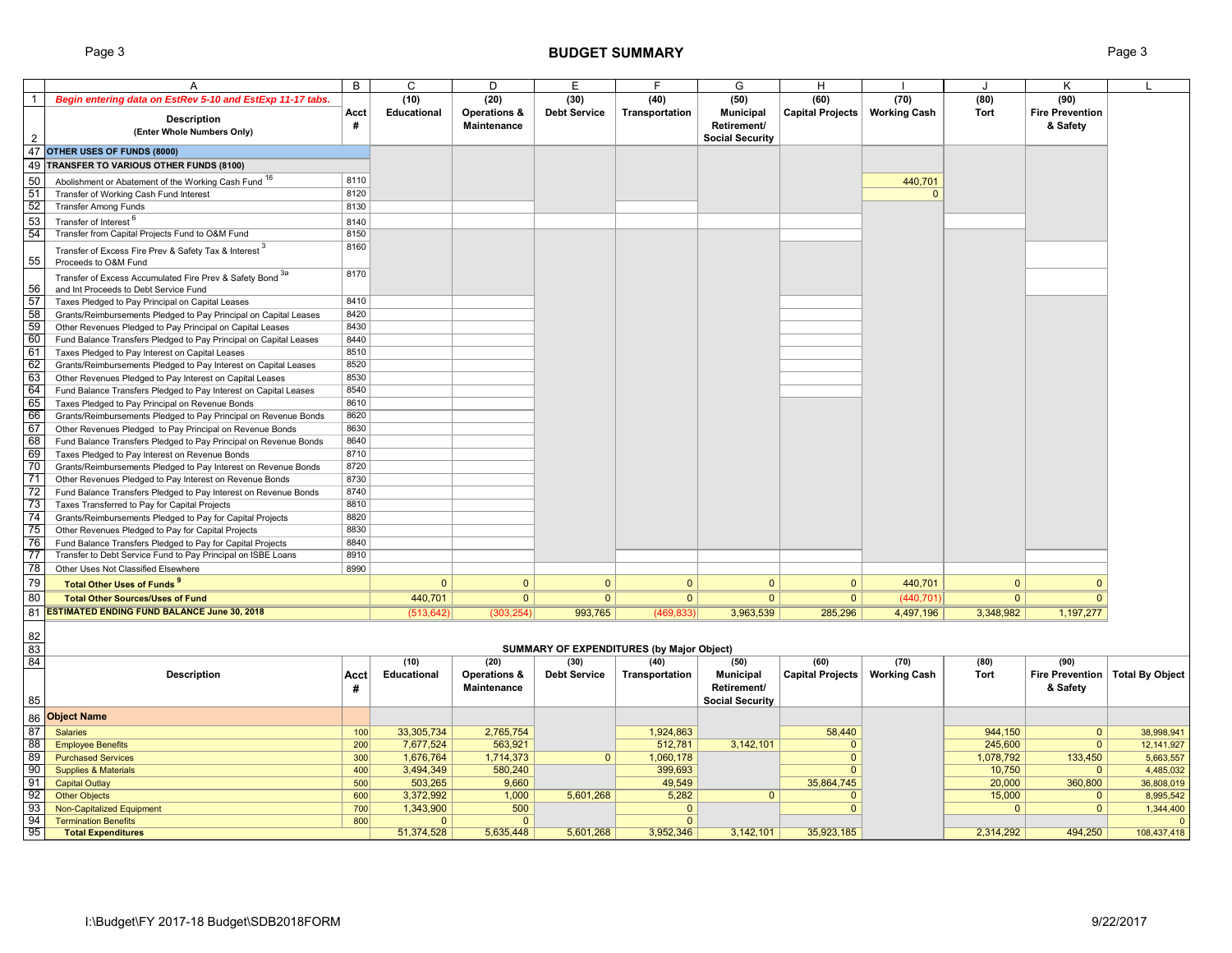### Page 4 **SUMMARY OF CASH TRANSACTIONS**

|                | A                                                                 | В    | C            | D                                             | Е                   |                | G                                                         | Н                       |                     |           | Κ                                      |
|----------------|-------------------------------------------------------------------|------|--------------|-----------------------------------------------|---------------------|----------------|-----------------------------------------------------------|-------------------------|---------------------|-----------|----------------------------------------|
|                |                                                                   |      | (10)         | (20)                                          | (30)                | (40)           | (50)                                                      | (60)                    | (70)                | (80)      | (90)                                   |
| $\overline{2}$ | <b>Description</b><br>(Enter Whole Numbers Only)                  | Acct | Educational  | <b>Operations &amp;</b><br><b>Maintenance</b> | <b>Debt Service</b> | Transportation | <b>Municipal</b><br>Retirement/ Social<br><b>Security</b> | <b>Capital Projects</b> | <b>Working Cash</b> | Tort      | <b>Fire Prevention &amp;</b><br>Safety |
| 3              | BEGINNING CASH BALANCE ON HAND July 1, 2017                       |      | 2,626,460    | 396,154                                       | 987,829             | 530,316        | 3,593,430                                                 | 36,008,481              | 474,445             | 3,507,463 | 1,245,076                              |
|                | <b>Total Direct Receipts &amp; Other Sources</b>                  |      | 50,985,228   | 5,436,040                                     | 5,607,204           | 3,702,197      | 3,512,210                                                 | 200,000                 | 463,451             | 2,155,811 | 446,451                                |
| 5              | <b>OTHER RECEIPTS</b>                                             |      |              |                                               |                     |                |                                                           |                         |                     |           |                                        |
| 6              | Interfund Loans Payable (Loans from Other Funds)                  | 411  | 550,000      | 350,000                                       |                     | 500,000        |                                                           |                         |                     |           |                                        |
| $\overline{7}$ | Interfund Loans Receivable (Repayment of Loans)                   | 141  |              |                                               |                     |                |                                                           |                         | 4,000,000           |           |                                        |
| 8              | Notes and Warrants Payable                                        | 433  |              |                                               |                     |                |                                                           |                         |                     |           |                                        |
| 9              | <b>Other Current Assets</b>                                       | 199  |              |                                               |                     |                |                                                           |                         |                     |           |                                        |
| $10$           | <b>Total Other Receipts</b>                                       |      | 550,000      | 350,000                                       | $\mathbf{0}$        | 500,000        | $\mathbf{0}$                                              | $\mathbf{0}$            | 4,000,000           | $\Omega$  | $\mathbf{0}$                           |
| 11             | <b>Total Direct Receipts, Other Sources, &amp; Other Receipts</b> |      | 51,535,228   | 5,786,040                                     | 5,607,204           | 4,202,197      | 3,512,210                                                 | 200,000                 | 4,463,451           | 2,155,811 | 446,451                                |
| 12             | <b>Total Amount Available</b>                                     |      | 54, 161, 688 | 6,182,194                                     | 6,595,033           | 4,732,513      | 7,105,640                                                 | 36,208,481              | 4,937,896           | 5,663,274 | 1,691,527                              |
| 13             | <b>Total Direct Disbursements &amp; Other Uses</b>                |      | 51,374,528   | 5,635,448                                     | 5,601,268           | 3,952,346      | 3,142,101                                                 | 35,923,185              | 440,701             | 2,314,292 | 494,250                                |
|                | 14 OTHER DISBURSEMENTS                                            |      |              |                                               |                     |                |                                                           |                         |                     |           |                                        |
| 15             | Interfund Loans Receivable (Loans to Other Funds) <sup>10</sup>   | 141  |              |                                               |                     |                |                                                           |                         | 1,400,000           |           |                                        |
| 16             | Interfund Loans Payable (Repayment of Loans)                      | 411  | 2,750,000    | 500,000                                       |                     | 750,000        |                                                           |                         |                     |           |                                        |
| 17             | Notes and Warrants Payable                                        | 433  |              |                                               |                     |                |                                                           |                         |                     |           |                                        |
| 18             | <b>Other Current Liabilities</b>                                  | 499  |              |                                               |                     |                |                                                           |                         |                     |           |                                        |
| 19             | <b>Total Other Disbursements</b>                                  |      | 2,750,000    | 500,000                                       | $\mathbf{0}$        | 750,000        | $\Omega$                                                  | $\mathbf{0}$            | 1,400,000           | $\Omega$  | $\Omega$                               |
| 20             | Total Direct Disbursements, Other Uses, & Other Disbursements     |      | 54, 124, 528 | 6,135,448                                     | 5,601,268           | 4,702,346      | 3, 142, 101                                               | 35,923,185              | 1,840,701           | 2,314,292 | 494,250                                |
| 21             | <b>ENDING CASH BALANCE ON HAND June 30, 2018</b>                  |      | 37,160       | 46,746                                        | 993,765             | 30,167         | 3,963,539                                                 | 285,296                 | 3,097,195           | 3,348,982 | 1,197,277                              |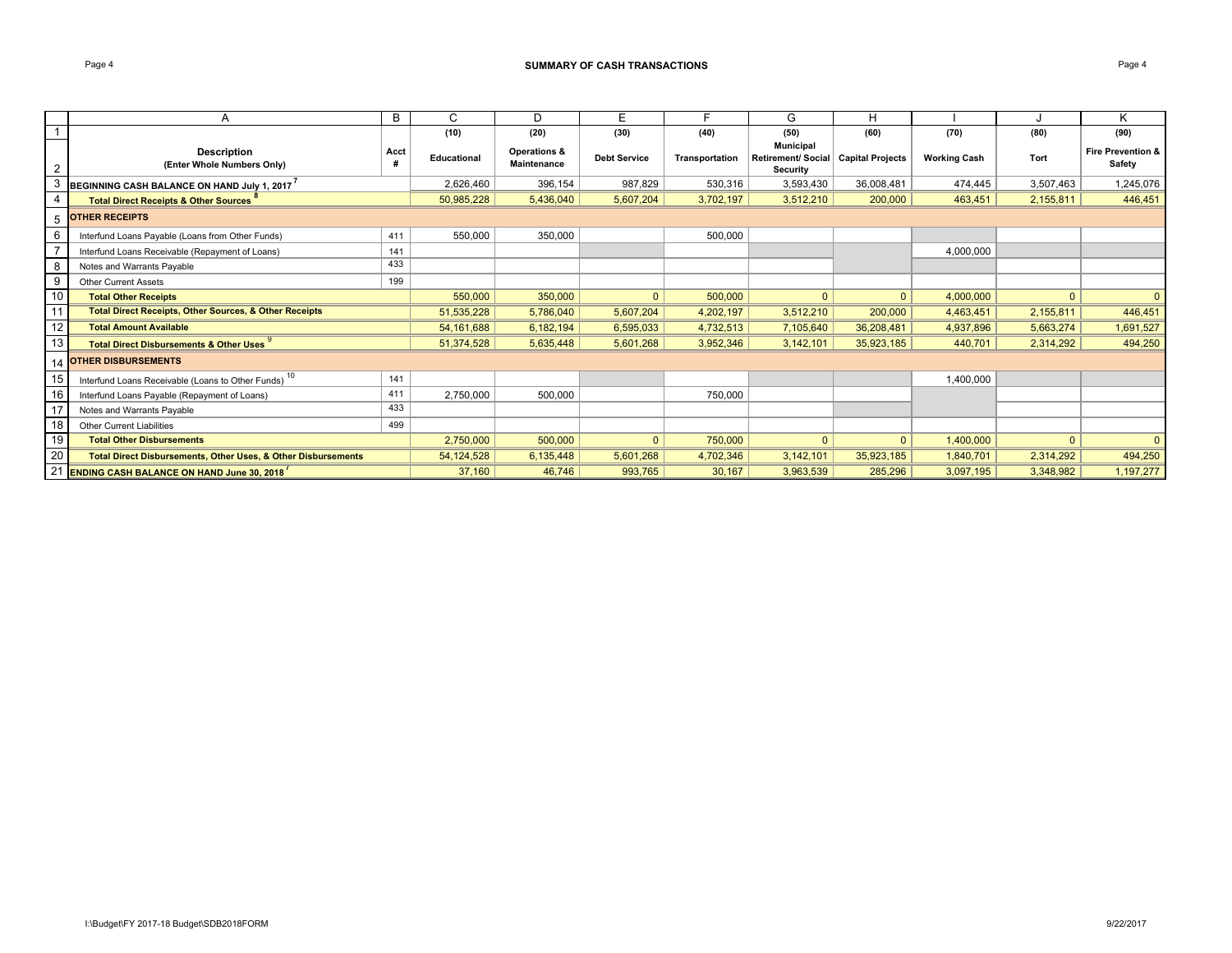### Page 5 **ESTIMATED RECEIPTS/REVENUES** Page 5

|                 | Α                                                                                                                    | B            | C           | D                  | Е                   | F              | G                      | H                       |                     |           | κ                      |
|-----------------|----------------------------------------------------------------------------------------------------------------------|--------------|-------------|--------------------|---------------------|----------------|------------------------|-------------------------|---------------------|-----------|------------------------|
| $\mathbf{1}$    |                                                                                                                      |              | (10)        | (20)               | (30)                | (40)           | (50)                   | (60)                    | (70)                | (80)      | (90)                   |
|                 | <b>Description</b>                                                                                                   | Acct         | Educational | Operations &       | <b>Debt Service</b> | Transportation | <b>Municipal</b>       | <b>Capital Projects</b> | <b>Working Cash</b> | Tort      | <b>Fire Prevention</b> |
|                 | (Enter Whole Numbers Only)                                                                                           | #            |             | <b>Maintenance</b> |                     |                | Retirement/            |                         |                     |           | & Safety               |
| $\overline{2}$  |                                                                                                                      |              |             |                    |                     |                | <b>Social Security</b> |                         |                     |           |                        |
| $\mathbf{3}$    | <b>RECEIPTS/REVENUES FROM LOCAL SOURCES (1000)</b>                                                                   |              |             |                    |                     |                |                        |                         |                     |           |                        |
| 4               | AD VALOREM TAXES LEVIED BY LOCAL EDUCATION AGENCY                                                                    | 1100         |             |                    |                     |                |                        |                         |                     |           |                        |
| $\sqrt{5}$      | Designated Purposes Levies <sup>11</sup>                                                                             | $\sim$       | 16,217,767  | 4,407,010          | 5,587,204           | 1,762,804      | 3,278,110              |                         | 440,701             | 2,132,111 | 440,701                |
| 6               | Leasing Purposes Levy <sup>12</sup>                                                                                  | 1130         | 264,420     | 176,280            |                     |                |                        |                         |                     |           |                        |
| 7               | Special Education Purposes Levy                                                                                      | 1140         | 352,561     |                    |                     |                |                        |                         |                     |           |                        |
| $^{\circ}$ 8    | FICA and Medicare Only Levies                                                                                        | 1150         |             |                    |                     |                |                        |                         |                     |           |                        |
| $\overline{9}$  | Area Vocational Construction Purposes Levy                                                                           | 1160         |             |                    |                     |                |                        |                         |                     |           |                        |
| 10              | Summer School Purposes Levy                                                                                          | 1170         |             |                    |                     |                |                        |                         |                     |           |                        |
| $\vert$ 11      | Other Tax Levies (Describe & Itemize)                                                                                | 1190         |             |                    |                     |                |                        |                         |                     |           |                        |
| 12              | <b>Total Ad Valorem Taxes Levied by District</b>                                                                     |              | 16,834,748  | 4,583,290          | 5,587,204           | 1,762,804      | 3,278,110              | $\mathbf{0}$            | 440,701             | 2,132,111 | 440,701                |
|                 | 13 PAYMENTS IN LIEU OF TAXES                                                                                         | 1200         |             |                    |                     |                |                        |                         |                     |           |                        |
| 14              | Mobile Home Privilege Tax                                                                                            | 1210         | 18,750      | 5,000              | 10,000              | 2,000          | 3,000                  |                         | 500                 | 2,500     | 500                    |
| 15              | Payments from Local Housing Authority                                                                                | 1220         | 10,750      | 2,750              |                     | 1,000          | 2,100                  |                         | 250                 | 1,200     | 250                    |
| 16              | Corporate Personal Property Replacement Taxes                                                                        | 1230         | 3,500,000   | 415,000            |                     |                | 205,000                |                         |                     |           |                        |
| 17              | Other Payments in Lieu of Taxes (Describe & Itemize)                                                                 | 1290         |             |                    |                     |                |                        |                         |                     |           |                        |
| 18              | <b>Total Payments in Lieu of Taxes</b>                                                                               |              | 3,529,500   | 422,750            | 10,000              | 3,000          | 210,100                | $\mathbf{0}$            | 750                 | 3,700     | 750                    |
| 19              | <b>TUITION</b>                                                                                                       | 1300         |             |                    |                     |                |                        |                         |                     |           |                        |
| 20              | Regular Tuition from Pupils or Parents (In State)                                                                    | 1311         |             |                    |                     |                |                        |                         |                     |           |                        |
| 21              | Regular Tuition from Other Districts (In State)                                                                      | 1312         |             |                    |                     |                |                        |                         |                     |           |                        |
| 22              | Regular Tuition from Other Sources (In State)                                                                        | 1313         |             |                    |                     |                |                        |                         |                     |           |                        |
|                 | Regular Tuition from Other Sources (Out of State)                                                                    | 1314         |             |                    |                     |                |                        |                         |                     |           |                        |
| $\frac{23}{24}$ | Summer School Tuition from Pupils or Parents (In State)                                                              | 1321         | 30,000      |                    |                     |                |                        |                         |                     |           |                        |
| 25              | Summer School Tuition from Other Districts (In State)                                                                | 1322         |             |                    |                     |                |                        |                         |                     |           |                        |
| 26              | Summer School Tuition from Other Sources (In State)                                                                  | 1323         |             |                    |                     |                |                        |                         |                     |           |                        |
| 27              | Summer School Tuition from Other Sources (Out of State)                                                              | 1324         |             |                    |                     |                |                        |                         |                     |           |                        |
| 28              | CTE Tuition from Pupils or Parents (In State)                                                                        | 1331         |             |                    |                     |                |                        |                         |                     |           |                        |
| 29              | CTE Tuition from Other Districts (In State)                                                                          | 1332         |             |                    |                     |                |                        |                         |                     |           |                        |
| 30              | CTE Tuition from Other Sources (In State)                                                                            | 1333         |             |                    |                     |                |                        |                         |                     |           |                        |
| 31              | CTE Tuition from Other Sources (Out of State)                                                                        | 1334         |             |                    |                     |                |                        |                         |                     |           |                        |
| 32              | Special Education Tuition from Pupils or Parents (In State)                                                          | 1341         |             |                    |                     |                |                        |                         |                     |           |                        |
| 33              | Special Education Tuition from Other Districts (In State)                                                            | 1342         | 165,000     |                    |                     |                |                        |                         |                     |           |                        |
| 34              | Special Education Tuition from Other Sources (In State)                                                              | 1343         |             |                    |                     |                |                        |                         |                     |           |                        |
| 35              | Special Education Tuition from Other Sources (Out of State)                                                          | 1344         |             |                    |                     |                |                        |                         |                     |           |                        |
| 36              | Adult Tuition from Pupils or Parents (In State)                                                                      | 1351         |             |                    |                     |                |                        |                         |                     |           |                        |
| 37              | Adult Tuition from Other Districts (In State)                                                                        | 1352         |             |                    |                     |                |                        |                         |                     |           |                        |
| 38              | Adult Tuition from Other Sources (In State)                                                                          | 1353         | 3,000       |                    |                     |                |                        |                         |                     |           |                        |
| 39              | Adult Tuition from Other Sources (Out of State)                                                                      | 1354         |             |                    |                     |                |                        |                         |                     |           |                        |
| 40              | <b>Total Tuition</b>                                                                                                 |              | 198,000     |                    |                     |                |                        |                         |                     |           |                        |
| 41              | <b>TRANSPORTATION FEES</b>                                                                                           | 1400         |             |                    |                     |                |                        |                         |                     |           |                        |
| 42              | Regular Transportation Fees from Pupils or Parents (In State)                                                        | 1411         |             |                    |                     |                |                        |                         |                     |           |                        |
| 43              | Regular Transportation Fees from Other Districts (In State)                                                          | 1412         |             |                    |                     |                |                        |                         |                     |           |                        |
| 44              | Regular Transportation Fees from Other Sources (In State)                                                            | 1413         |             |                    |                     | 140,000        |                        |                         |                     |           |                        |
| 45              | Regular Transportation Fees from Co-curricular Activities (In State)                                                 | 1415         |             |                    |                     | 122,000        |                        |                         |                     |           |                        |
| 46              | Regular Transportation Fees from Other Sources (Out of State)                                                        | 1416         |             |                    |                     |                |                        |                         |                     |           |                        |
| $\frac{1}{47}$  | Summer School Transportation Fees from Pupils or Parents (In State)                                                  | 1421         |             |                    |                     |                |                        |                         |                     |           |                        |
| 48              | Summer School Transportation Fees from Other Districts (In State)                                                    | 1422         |             |                    |                     |                |                        |                         |                     |           |                        |
| 49              | Summer School Transportation Fees from Other Sources (In State)                                                      | 1423         |             |                    |                     |                |                        |                         |                     |           |                        |
|                 | Summer School Transportation Fees from Other Sources                                                                 | 1424         |             |                    |                     |                |                        |                         |                     |           |                        |
| 50<br>51        | (Out of State)                                                                                                       |              |             |                    |                     |                |                        |                         |                     |           |                        |
| 52              | CTE Transportation Fees from Pupils or Parents (In State)<br>CTE Transportation Fees from Other Districts (In State) | 1431<br>1432 |             |                    |                     |                |                        |                         |                     |           |                        |
| 53              | CTE Transportation Fees from Other Sources (In State)                                                                | 1433         |             |                    |                     |                |                        |                         |                     |           |                        |
| 54              | CTE Transportation Fees from Other Sources (Out of State)                                                            | 1434         |             |                    |                     |                |                        |                         |                     |           |                        |
|                 |                                                                                                                      |              |             |                    |                     |                |                        |                         |                     |           |                        |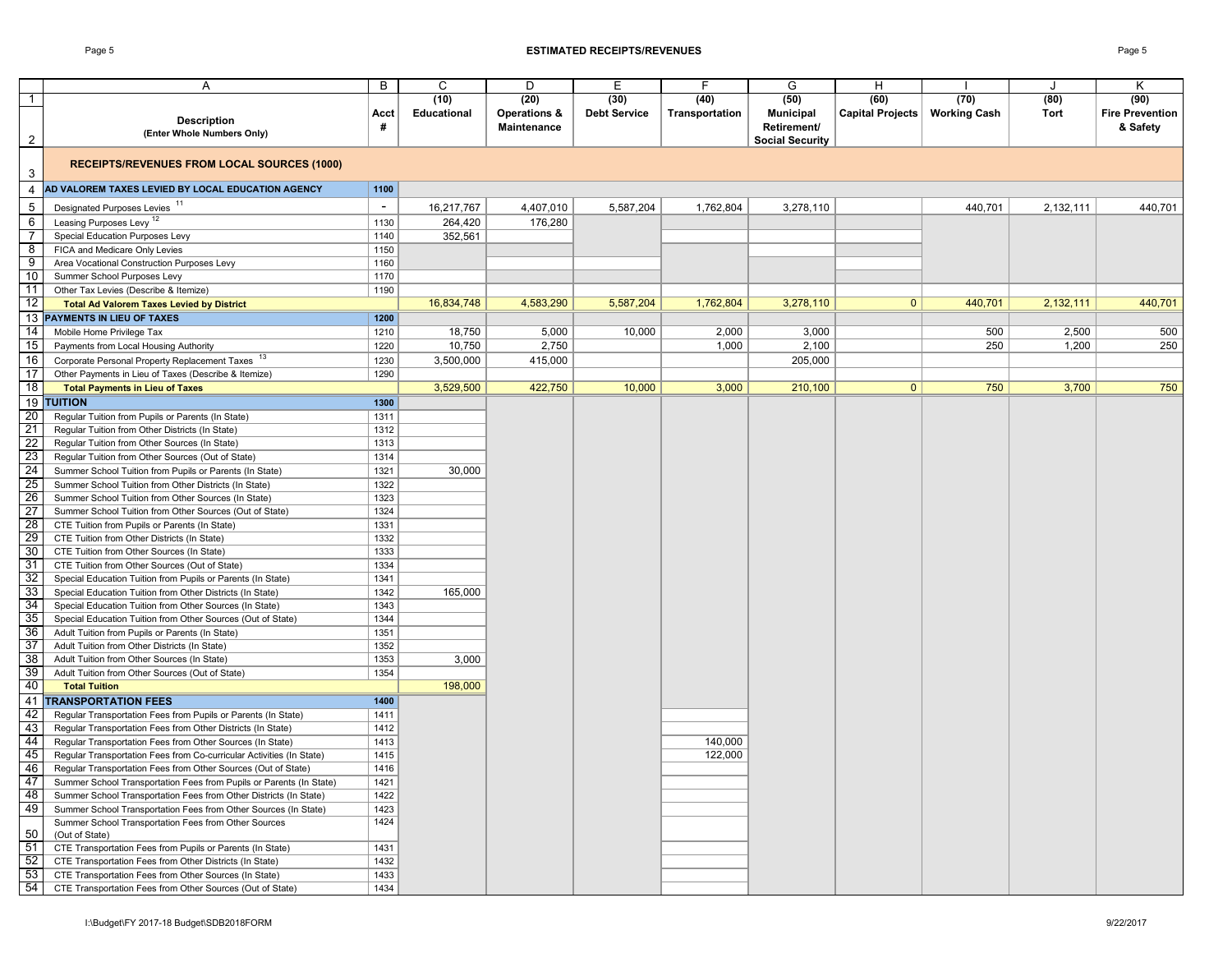### Page 6 **ESTIMATED RECEIPTS/REVENUES** Page 6

|                 | A                                                                     | B                 | C           | D                       | E                   | F              | G                      | H                               |        | $\cdot$ | K                      |
|-----------------|-----------------------------------------------------------------------|-------------------|-------------|-------------------------|---------------------|----------------|------------------------|---------------------------------|--------|---------|------------------------|
|                 |                                                                       |                   | (10)        |                         | (30)                | (40)           |                        | (60)                            | (70)   | (80)    | (90)                   |
| $\overline{1}$  |                                                                       |                   |             | (20)                    |                     |                | (50)                   |                                 |        |         |                        |
|                 | <b>Description</b>                                                    | Acct              | Educational | <b>Operations &amp;</b> | <b>Debt Service</b> | Transportation | <b>Municipal</b>       | Capital Projects   Working Cash |        | Tort    | <b>Fire Prevention</b> |
|                 | (Enter Whole Numbers Only)                                            | #                 |             | Maintenance             |                     |                | Retirement/            |                                 |        |         | & Safety               |
| $\overline{2}$  |                                                                       |                   |             |                         |                     |                | <b>Social Security</b> |                                 |        |         |                        |
|                 | Special Education Transportation Fees from Pupils or Parents          | 1441              |             |                         |                     |                |                        |                                 |        |         |                        |
| 55              | (In State)                                                            |                   |             |                         |                     |                |                        |                                 |        |         |                        |
| 56              | Special Education Transportation Fees from Other Districts (In State) | 1442              |             |                         |                     |                |                        |                                 |        |         |                        |
| 57              | Special Education Transportation Fees from Other Sources (In State)   | 1443              |             |                         |                     |                |                        |                                 |        |         |                        |
|                 | Special Education Transportation Fees from Other Sources              | 1444              |             |                         |                     |                |                        |                                 |        |         |                        |
| 58              | (Out of State)                                                        |                   |             |                         |                     |                |                        |                                 |        |         |                        |
| 59              | Adult Transportation Fees from Pupils or Parents (In State)           | 1451              |             |                         |                     |                |                        |                                 |        |         |                        |
| 60              | Adult Transportation Fees from Other Districts (In State)             | 1452              |             |                         |                     |                |                        |                                 |        |         |                        |
| 61              | Adult Transportation Fees from Other Sources (In State)               | 1453              |             |                         |                     |                |                        |                                 |        |         |                        |
| 62              | Adult Transportation Fees from Other Sources (Out of State)           | 1454              |             |                         |                     |                |                        |                                 |        |         |                        |
| 63              |                                                                       |                   |             |                         |                     | 262,000        |                        |                                 |        |         |                        |
|                 | <b>Total Transportation Fees</b>                                      |                   |             |                         |                     |                |                        |                                 |        |         |                        |
|                 | <b>64 EARNINGS ON INVESTMENTS</b>                                     | 1500              |             |                         |                     |                |                        |                                 |        |         |                        |
| 65              | Interest on Investments                                               | 1510              | 35,000      | 5,000                   | 10,000              | 3,500          | 24,000                 | 200,000                         | 22,000 | 20,000  | 5,000                  |
| 66              | Gain or Loss on Sale of Investments                                   | 1520              |             |                         |                     |                |                        |                                 |        |         |                        |
| 67              | <b>Total Earnings on Investments</b>                                  |                   | 35,000      | 5,000                   | 10,000              | 3,500          | 24,000                 | 200,000                         | 22,000 | 20,000  | 5,000                  |
|                 | 68 FOOD SERVICE                                                       | 1600              |             |                         |                     |                |                        |                                 |        |         |                        |
| 69              | Sales to Pupils - Lunch                                               | 1611              | 557,500     |                         |                     |                |                        |                                 |        |         |                        |
| 70              | Sales to Pupils - Breakfast                                           | 1612              | 49,900      |                         |                     |                |                        |                                 |        |         |                        |
| 71              | Sales to Pupils - A la Carte                                          | 1613              | 405,850     |                         |                     |                |                        |                                 |        |         |                        |
| 72              | Sales to Pupils - Other (Describe & Itemize)                          | 1614              |             |                         |                     |                |                        |                                 |        |         |                        |
| 73              |                                                                       | 1620              | 51,200      |                         |                     |                |                        |                                 |        |         |                        |
|                 | Sales to Adults                                                       |                   |             |                         |                     |                |                        |                                 |        |         |                        |
| 74              | Other Food Service (Describe & Itemize)                               | 1690              |             |                         |                     |                |                        |                                 |        |         |                        |
| 75              | <b>Total Food Service</b>                                             |                   | 1,064,450   |                         |                     |                |                        |                                 |        |         |                        |
|                 | <b>76 DISTRICT/SCHOOL ACTIVITY INCOME</b>                             | 1700              |             |                         |                     |                |                        |                                 |        |         |                        |
| $\overline{77}$ | Admissions - Athletic                                                 | 1711              | 186,150     |                         |                     |                |                        |                                 |        |         |                        |
| 78              | Admissions - Other                                                    | $\frac{1}{17}$ 19 | 46,000      |                         |                     |                |                        |                                 |        |         |                        |
| 79              | Fees                                                                  | 1720              |             |                         |                     |                |                        |                                 |        |         |                        |
| 80              | <b>Book Store Sales</b>                                               | 1730              |             |                         |                     |                |                        |                                 |        |         |                        |
| 81              | Other District/School Activity Revenue (Describe & Itemize)           | 1790              | 15,000      |                         |                     |                |                        |                                 |        |         |                        |
| 82              | <b>Total District/School Activity Income</b>                          |                   | 247,150     | $\mathbf{0}$            |                     |                |                        |                                 |        |         |                        |
| 83              | <b>TEXTBOOK INCOME</b>                                                | 1800              |             |                         |                     |                |                        |                                 |        |         |                        |
| 84              | Rentals - Regular Textbooks                                           | 1811              | 204,000     |                         |                     |                |                        |                                 |        |         |                        |
| 85              | Rentals - Summer School Textbooks                                     | 1812              |             |                         |                     |                |                        |                                 |        |         |                        |
|                 |                                                                       |                   |             |                         |                     |                |                        |                                 |        |         |                        |
| 86              | Rentals - Adult/Continuing Education Textbooks                        | 1813              |             |                         |                     |                |                        |                                 |        |         |                        |
| 87              | Rentals - Other (Describe)                                            | 1819              |             |                         |                     |                |                        |                                 |        |         |                        |
| 88              | Sales - Regular Textbooks                                             | 1821              |             |                         |                     |                |                        |                                 |        |         |                        |
| 89              | Sales - Summer School Textbooks                                       | 1822              |             |                         |                     |                |                        |                                 |        |         |                        |
| 90              | Sales - Adult/Continuing Education Textbooks                          | 1823              |             |                         |                     |                |                        |                                 |        |         |                        |
| 91              | Sales - Other (Describe & Itemize)                                    | 1829              |             |                         |                     |                |                        |                                 |        |         |                        |
| 92              | Other (Describe & Itemize)                                            | 1890              |             |                         |                     |                |                        |                                 |        |         |                        |
| 93              | <b>Total Textbooks</b>                                                |                   | 204,000     |                         |                     |                |                        |                                 |        |         |                        |
|                 | 94 OTHER REVENUE FROM LOCAL SOURCES                                   | 1900              |             |                         |                     |                |                        |                                 |        |         |                        |
| 95              | Rentals                                                               | 1910              | 3,500       | 30,000                  |                     |                |                        |                                 |        |         |                        |
| 96              | Contributions and Donations from Private Sources                      | 1920              | 466,000     |                         |                     |                |                        |                                 |        |         |                        |
| 97              | Impact Fees from Municipal or County Governments                      | 1930              |             |                         |                     |                |                        |                                 |        |         |                        |
| 98              | <b>Services Provided Other Districts</b>                              | 1940              | 500         |                         |                     |                |                        |                                 |        |         |                        |
| -99             | Refund of Prior Years' Expenditures                                   | 1950              |             |                         |                     |                |                        |                                 |        |         |                        |
|                 |                                                                       |                   |             |                         |                     |                |                        |                                 |        |         |                        |
| 100             | Payments of Surplus Moneys from TIF Districts                         | 1960              |             |                         |                     |                |                        |                                 |        |         |                        |
| 101             | <b>Drivers' Education Fees</b>                                        | 1970              | 45,000      |                         |                     |                |                        |                                 |        |         |                        |
| 102             | Proceeds from Vendors' Contracts                                      | 1980              |             |                         |                     |                |                        |                                 |        |         |                        |
| 103             | School Facility Occupation Tax Proceeds                               | 1983              |             |                         |                     |                |                        |                                 |        |         |                        |
| 104             | Payment from Other Districts                                          | 1991              |             |                         |                     |                |                        |                                 |        |         |                        |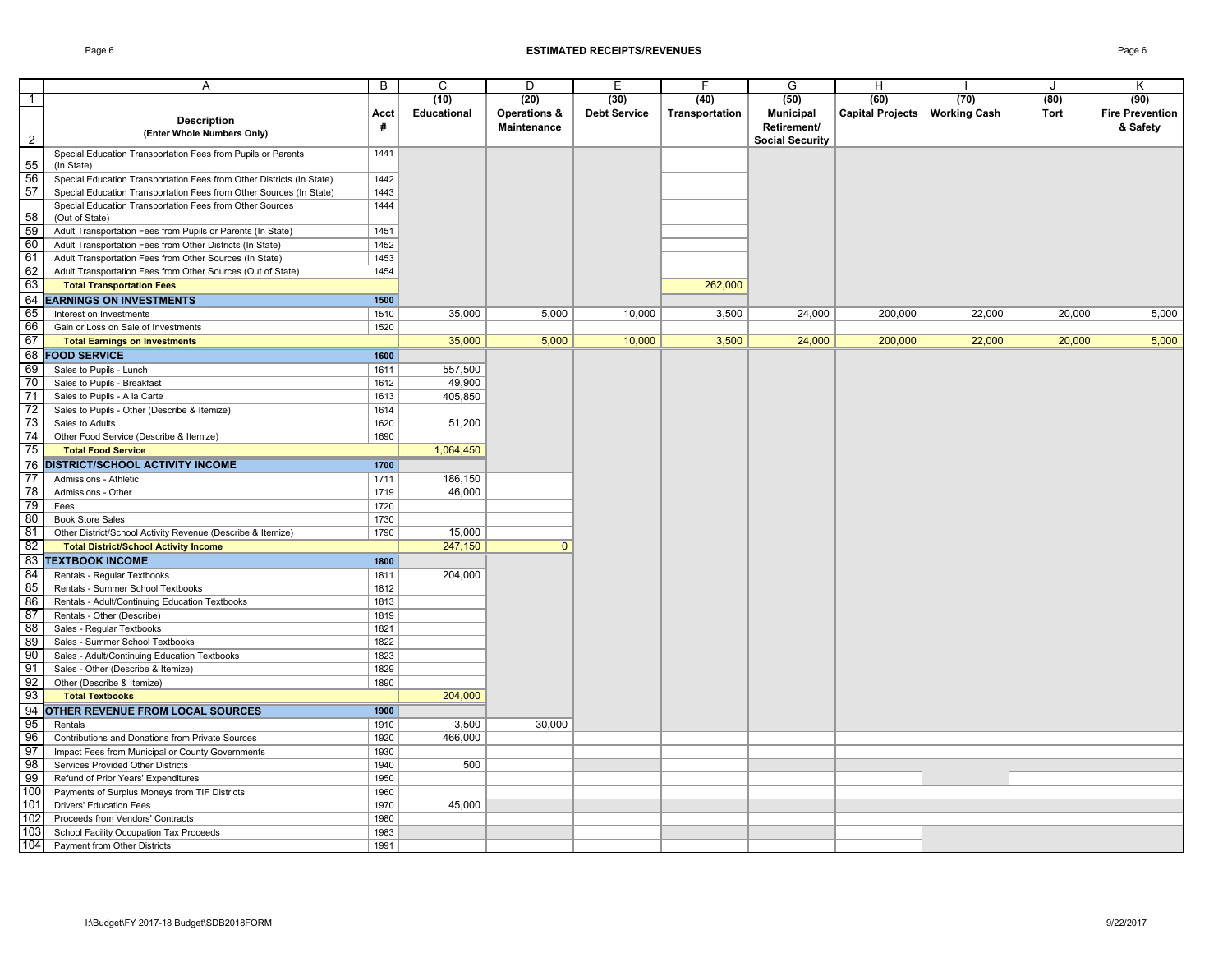### Page 7 **ESTIMATED RECEIPTS/REVENUES** Page 7

|                | Α                                                                    | B    | C                  | D            | Е                   | F              | G                      | H                               |              | J            | K                      |
|----------------|----------------------------------------------------------------------|------|--------------------|--------------|---------------------|----------------|------------------------|---------------------------------|--------------|--------------|------------------------|
| $\overline{1}$ |                                                                      |      | (10)               | (20)         | (30)                | (40)           | (50)                   | (60)                            | (70)         | (80)         | (90)                   |
|                |                                                                      |      |                    |              |                     |                |                        |                                 |              | Tort         |                        |
|                | <b>Description</b>                                                   | Acct | <b>Educational</b> | Operations & | <b>Debt Service</b> | Transportation | <b>Municipal</b>       | Capital Projects   Working Cash |              |              | <b>Fire Prevention</b> |
|                | (Enter Whole Numbers Only)                                           | #    |                    | Maintenance  |                     |                | Retirement/            |                                 |              |              | & Safety               |
| $\overline{2}$ |                                                                      |      |                    |              |                     |                | <b>Social Security</b> |                                 |              |              |                        |
| 105            | Sale of Vocational Projects<br>Other Local Fees (Describe & Itemize) | 1992 |                    |              |                     |                |                        |                                 |              |              |                        |
| 106            |                                                                      | 1993 | 700                |              |                     |                |                        |                                 |              |              |                        |
| 107            | Other Local Revenues (Describe & Itemize)                            | 1999 | 145,000            | 95,000       |                     | 45,000         |                        |                                 |              |              |                        |
| 108            | <b>Total Other Revenue from Local Sources</b>                        |      | 660,700            | 125,000      | $\mathbf{0}$        | 45,000         | $\mathbf{0}$           | $\mathbf{0}$                    | $\mathbf{0}$ | $\mathbf{0}$ |                        |
| 109            | <b>Total Receipts/Revenues from Local Sources</b>                    | 1000 | 22,773,548         | 5,136,040    | 5,607,204           | 2,076,304      | 3,512,210              | 200,000                         | 463,451      | 2,155,811    | 446,451                |
|                | <b>FLOW-THROUGH RECEIPTS/REVENUES FROM ONE</b>                       |      |                    |              |                     |                |                        |                                 |              |              |                        |
|                | 110 DISTRICT TO ANOTHER DISTRICT (2000)                              |      |                    |              |                     |                |                        |                                 |              |              |                        |
| 111            | Flow-Through Revenue from State Sources                              | 2100 |                    |              |                     |                |                        |                                 |              |              |                        |
| 112            | Flow-Through Revenue from Federal Sources                            | 2200 |                    |              |                     |                |                        |                                 |              |              |                        |
| 113            | Other Flow-Through Revenue (Describe & Itemize)                      | 2300 |                    |              |                     |                |                        |                                 |              |              |                        |
|                | <b>Total Flow-Through Receipts/Revenues From</b>                     |      |                    |              |                     |                |                        |                                 |              |              |                        |
| 114            | <b>One District to Another District</b>                              | 2000 | $\mathbf{0}$       | $\Omega$     |                     | $\mathbf{0}$   | $\mathbf{0}$           |                                 |              |              |                        |
|                |                                                                      |      |                    |              |                     |                |                        |                                 |              |              |                        |
|                | <b>RECEIPTS/REVENUES FROM STATE SOURCES (3000)</b>                   |      |                    |              |                     |                |                        |                                 |              |              |                        |
| 115            |                                                                      |      |                    |              |                     |                |                        |                                 |              |              |                        |
|                | 116 UNRESTRICTED GRANTS-IN-AID (3001-3099)                           |      |                    |              |                     |                |                        |                                 |              |              |                        |
| 117            | General State Aid (Section 18-8.05)                                  | 3001 | 12,774,845         | 300,000      |                     |                |                        |                                 |              |              |                        |
| 118            | General State Aid Hold Harmless/Supplemental                         | 3002 |                    |              |                     |                |                        |                                 |              |              |                        |
| 119            | Reorganization Incentives (Accounts 3005-3021)                       | 3005 |                    |              |                     |                |                        |                                 |              |              |                        |
|                | Other Unrestricted Grants-In-Aid From State Sources                  | 3099 |                    |              |                     |                |                        |                                 |              |              |                        |
| 120            | (Describe & Itemize)                                                 |      | 350,000            |              |                     |                |                        |                                 |              |              |                        |
| $121$          | <b>Total Unrestricted Grants-In-Aid</b>                              |      | 13, 124, 845       | 300,000      | $\mathbf{0}$        | $\mathbf{0}$   | $\mathbf{0}$           | $\Omega$                        |              | $\mathbf{0}$ | $\Omega$               |
|                | 122 RESTRICTED GRANTS-IN-AID (3100-3900)                             |      |                    |              |                     |                |                        |                                 |              |              |                        |
|                | <b>123 SPECIAL EDUCATION</b>                                         |      |                    |              |                     |                |                        |                                 |              |              |                        |
| 124            | Special Education - Private Facility Tuition                         | 3100 | 964,799            |              |                     |                |                        |                                 |              |              |                        |
| 125            | Special Education - Funding for Children Requiring Sp Ed Services    | 3105 | 885,780            |              |                     |                |                        |                                 |              |              |                        |
| 126            | Special Education - Personnel                                        | 3110 | 1,398,317          |              |                     |                |                        |                                 |              |              |                        |
| 127            | Special Education - Orphanage - Individual                           | 3120 | 114,264            |              |                     |                |                        |                                 |              |              |                        |
| 128            | Special Education - Orphanage - Summer Individual                    | 3130 | 29,349             |              |                     |                |                        |                                 |              |              |                        |
| 129            | Special Education - Summer School                                    | 3145 | 6,494              |              |                     |                |                        |                                 |              |              |                        |
| 130            | Special Education - Other (Describe & Itemize)                       | 3199 |                    |              |                     |                |                        |                                 |              |              |                        |
| 131            | <b>Total Special Education</b>                                       |      | 3,399,003          | $\Omega$     |                     | $\mathbf{0}$   |                        |                                 |              |              |                        |
|                | 132 CAREER AND TECHNICAL EDUCATION (CTE)                             |      |                    |              |                     |                |                        |                                 |              |              |                        |
| 133            | CTE - Technical Education - Tech Prep                                | 3200 |                    |              |                     |                |                        |                                 |              |              |                        |
| 134            | CTE - Secondary Program Improvement (CTEI)                           | 3220 |                    |              |                     |                |                        |                                 |              |              |                        |
| 135            | CTE - WECEP                                                          | 3225 |                    |              |                     |                |                        |                                 |              |              |                        |
| 136            | CTE - Agriculture Education                                          | 3235 |                    |              |                     |                |                        |                                 |              |              |                        |
| 137            | CTE - Instructor Practicum                                           | 3240 |                    |              |                     |                |                        |                                 |              |              |                        |
| 138            | CTE - Student Organizations                                          | 3270 |                    |              |                     |                |                        |                                 |              |              |                        |
| 139            | CTE - Other (Describe & Itemize)                                     | 3299 |                    |              |                     |                |                        |                                 |              |              |                        |
| 140            | <b>Total Career and Technical Education</b>                          |      | $\mathbf{0}$       | $\mathbf{0}$ |                     |                | $\mathbf{0}$           |                                 |              |              |                        |
|                | <b>141 BILINGUAL EDUCATION</b>                                       |      |                    |              |                     |                |                        |                                 |              |              |                        |
| 142            | Bilingual Education - Downstate - TPI and TBE                        | 3305 |                    |              |                     |                |                        |                                 |              |              |                        |
| 143            | Bilingual Education - Downstate - Transitional Bilingual Education   | 3310 |                    |              |                     |                |                        |                                 |              |              |                        |
| 144            | <b>Total Bilingual Education</b>                                     |      | $\mathbf{0}$       |              |                     |                | $\mathbf{0}$           |                                 |              |              |                        |
| 145            | State Free Lunch & Breakfast                                         | 3360 | 11,100             |              |                     |                |                        |                                 |              |              |                        |
| 146            | School Breakfast Initiative                                          | 3365 |                    |              |                     |                |                        |                                 |              |              |                        |
|                |                                                                      |      |                    |              |                     |                |                        |                                 |              |              |                        |
| 147            | <b>Driver Education</b>                                              | 3370 | 66,775             |              |                     |                |                        |                                 |              |              |                        |
| 148            | Adult Education (from ICCB)                                          | 3410 |                    |              |                     |                |                        |                                 |              |              |                        |
| 149            | Adult Education - Other (Describe & Itemize)                         | 3499 |                    |              |                     |                |                        |                                 |              |              |                        |
|                | 150 TRANSPORTATION                                                   |      |                    |              |                     |                |                        |                                 |              |              |                        |
| 151            | Transportation - Regular and Vocational                              | 3500 |                    |              |                     | 935,452        |                        |                                 |              |              |                        |
| 152            | Transportation - Special Education                                   | 3510 |                    |              |                     | 690,441        |                        |                                 |              |              |                        |
| 153            | Transportation - Other (Describe & Itemize)                          | 3599 |                    |              |                     |                |                        |                                 |              |              |                        |
| 154            | <b>Total Transportation</b>                                          |      | 0                  | $\mathbf{0}$ |                     | 1,625,893      | $\mathbf{0}$           |                                 |              |              |                        |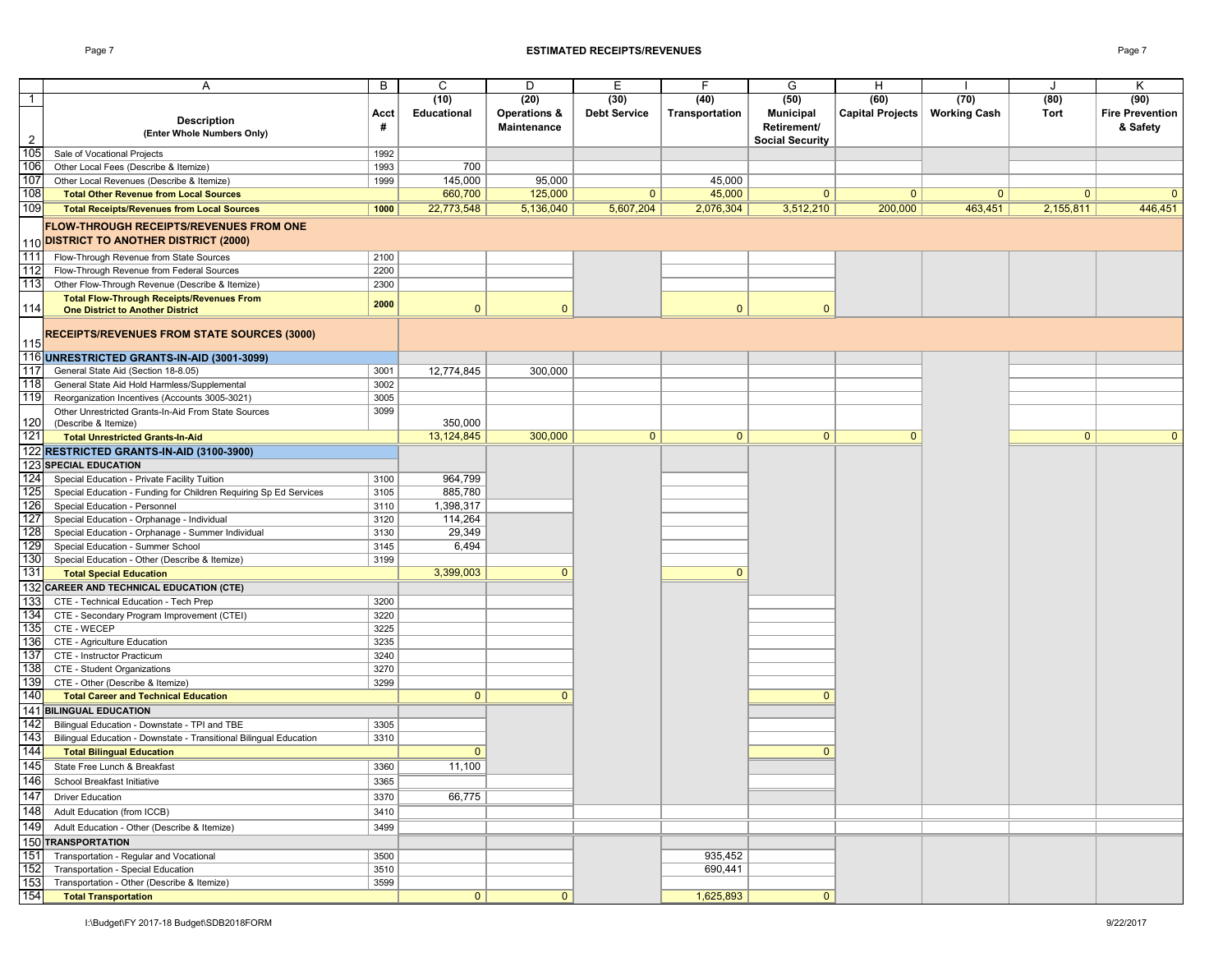### Page 8 **ESTIMATED RECEIPTS/REVENUES** Page 8

|                | A                                                                                                 | B            | $\mathsf{C}$ | D            | E                   | F              | G                      | H                               |              | J.             | K                      |
|----------------|---------------------------------------------------------------------------------------------------|--------------|--------------|--------------|---------------------|----------------|------------------------|---------------------------------|--------------|----------------|------------------------|
| $\overline{1}$ |                                                                                                   |              | (10)         | (20)         | (30)                | (40)           | (50)                   | (60)                            | (70)         | (80)           | (90)                   |
|                |                                                                                                   | Acct         | Educational  | Operations & | <b>Debt Service</b> | Transportation | <b>Municipal</b>       | Capital Projects   Working Cash |              | Tort           | <b>Fire Prevention</b> |
|                | <b>Description</b>                                                                                | #            |              | Maintenance  |                     |                | Retirement/            |                                 |              |                | & Safety               |
| $\overline{2}$ | (Enter Whole Numbers Only)                                                                        |              |              |              |                     |                | <b>Social Security</b> |                                 |              |                |                        |
| 155            | Learning Improvement - Change Grants                                                              | 3610         |              |              |                     |                |                        |                                 |              |                |                        |
| 156            | Scientific Literacy                                                                               | 3660         |              |              |                     |                |                        |                                 |              |                |                        |
| 157            | Truant Alternative/Optional Education                                                             | 3695         | 139,780      |              |                     |                |                        |                                 |              |                |                        |
| 158            | Early Childhood - Block Grant                                                                     | 3705         | 661,469      |              |                     |                |                        |                                 |              |                |                        |
| 159            |                                                                                                   | 3715         |              |              |                     |                |                        |                                 |              |                |                        |
|                | Reading Improvement Block Grant                                                                   |              |              |              |                     |                |                        |                                 |              |                |                        |
| 160            | Reading Improvement Block Grant - Reading Recovery                                                | 3720         |              |              |                     |                |                        |                                 |              |                |                        |
| 161            | Continued Reading Improvement Block Grant                                                         | 3725         |              |              |                     |                |                        |                                 |              |                |                        |
| 162            | Continued Reading Improvement Block Grant (2% Set Aside)                                          | 3726         |              |              |                     |                |                        |                                 |              |                |                        |
| 163            | Chicago General Education Block Grant                                                             | 3766         |              |              |                     |                |                        |                                 |              |                |                        |
| 164            | Chicago Educational Services Block Grant                                                          | 3767         |              |              |                     |                |                        |                                 |              |                |                        |
| 165            | School Safety & Educational Improvement Block Grant                                               | 3775         |              |              |                     |                |                        |                                 |              |                |                        |
| 166            | Technology - Technology for Success                                                               | 3780         |              |              |                     |                |                        |                                 |              |                |                        |
| 167            | State Charter Schools                                                                             | 3815         |              |              |                     |                |                        |                                 |              |                |                        |
| 168            | Extended Learning Opportunities - Summer Bridges                                                  | 3825         |              |              |                     |                |                        |                                 |              |                |                        |
| 169            | Infrastructure Improvements - Planning/Construction                                               | 3920         |              |              |                     |                |                        |                                 |              |                |                        |
| 170            |                                                                                                   |              |              |              |                     |                |                        |                                 |              |                |                        |
|                | School Infrastructure - Maintenance Projects                                                      | 3925         |              |              |                     |                |                        |                                 |              |                |                        |
| 171            | Other Restricted Revenue from State Sources (Describe & Itemize)                                  | 3999         | 58,000       |              |                     |                |                        |                                 |              |                |                        |
| 172            | <b>Total Restricted Grants-In-Aid</b>                                                             |              | 4,336,127    | $\mathbf{0}$ | $\overline{0}$      | 1,625,893      | $\overline{0}$         | $\overline{0}$                  | 0            | 0 <sup>1</sup> | $\mathbf{0}$           |
| 173            | <b>Total Receipts/Revenues from State Sources</b>                                                 | 3000         | 17,460,972   | 300,000      | 0 <sup>1</sup>      | 1,625,893      | 0 <sup>1</sup>         | 0                               | 0            | 0              | $\mathbf{0}$           |
|                |                                                                                                   |              |              |              |                     |                |                        |                                 |              |                |                        |
|                | <b>RECEIPTS/REVENUES FROM FEDERAL SOURCES (4000)</b>                                              |              |              |              |                     |                |                        |                                 |              |                |                        |
| 174            |                                                                                                   |              |              |              |                     |                |                        |                                 |              |                |                        |
|                | 175 UNRESTRICTED GRANTS-IN-AID RECEIVED DIRECTLY                                                  |              |              |              |                     |                |                        |                                 |              |                |                        |
| 176            | Federal Impact Aid                                                                                | 4001         |              |              |                     |                |                        |                                 |              |                |                        |
| 177            | Other Unrestricted Grants-In-Aid Received Directly from the Federal Govt.<br>(Describe & Itemize) | 4009         |              |              |                     |                |                        |                                 |              |                |                        |
| 178            | Total Unrestricted Grants-In-Aid Received Directly from Fed Govt                                  |              | $\mathbf{0}$ | $\mathbf{0}$ | $\overline{0}$      | $\mathbf{0}$   | $\overline{0}$         | $\mathbf{0}$                    | $\mathbf{0}$ | $\mathbf{0}$   | $\mathbf{0}$           |
|                | 179 RESTRICTED GRANTS-IN-AID RECEIVED DIRECTLY FROM FEDERAL                                       |              |              |              |                     |                |                        |                                 |              |                |                        |
| 180            |                                                                                                   |              |              |              |                     |                |                        |                                 |              |                |                        |
| 181            | <b>Head Start</b><br>Construction (Impact Aid)                                                    | 4045<br>4050 | 2,200,865    |              |                     |                |                        |                                 |              |                |                        |
| 182            | <b>MAGNET</b>                                                                                     | 4060         |              |              |                     |                |                        |                                 |              |                |                        |
|                | Other Restricted Grants-In-Aid Received Directly from Federal Govt.                               | 4090         |              |              |                     |                |                        |                                 |              |                |                        |
| 183            | (Describe & Itemize)                                                                              |              |              |              |                     |                |                        |                                 |              |                |                        |
|                | <b>Total Restricted Grants-In-Aid Received Directly</b>                                           |              |              |              |                     |                |                        |                                 |              |                |                        |
| 184            | from Federal Govt.                                                                                |              | 2,200,865    | $\Omega$     |                     | $\mathbf{0}$   | $\Omega$               | $\mathbf{0}$                    |              |                | $\mathbf{0}$           |
|                | 185 RESTRICTED GRANTS-IN-AID RECEIVED FROM FEDERAL                                                |              |              |              |                     |                |                        |                                 |              |                |                        |
|                | 186 TITLE VI                                                                                      |              |              |              |                     |                |                        |                                 |              |                |                        |
| 187            | Title VI - Innovation and Flexibility Formula                                                     | 4100         |              |              |                     |                |                        |                                 |              |                |                        |
| 188            | Title VI - SEA Projects                                                                           | 4105         |              |              |                     |                |                        |                                 |              |                |                        |
| 189            | Title VI - Rural Education Initiative (REI)                                                       | 4107         |              |              |                     |                |                        |                                 |              |                |                        |
| 190            | Title VI - Other (Describe & Itemize)                                                             | 4199         |              |              |                     |                |                        |                                 |              |                |                        |
| 191            | <b>Total Title VI</b>                                                                             |              | $\mathbf{0}$ | $\mathbf{0}$ |                     | $\mathbf{0}$   | $\mathbf{0}$           |                                 |              |                |                        |
|                | 192 FOOD SERVICE                                                                                  |              |              |              |                     |                |                        |                                 |              |                |                        |
| 193            | <b>Breakfast Start-Up Expansion</b>                                                               | 4200         |              |              |                     |                |                        |                                 |              |                |                        |
| 194            | National School Lunch Program                                                                     | 4210         | 1,735,200    |              |                     |                |                        |                                 |              |                |                        |
| 195            | Special Milk Program                                                                              | 4215         |              |              |                     |                |                        |                                 |              |                |                        |
| 196            | School Breakfast Program                                                                          | 4220         | 508,900      |              |                     |                |                        |                                 |              |                |                        |
| 197            | Summer Food Service Admin/Program                                                                 | 4225         | 62,000       |              |                     |                |                        |                                 |              |                |                        |
| 198            | Child and Adult Care Food Program                                                                 | 4226         |              |              |                     |                |                        |                                 |              |                |                        |
| 199            | Fresh Fruit and Vegetables                                                                        | 4240         |              |              |                     |                |                        |                                 |              |                |                        |
| 200            | Food Service - Other (Describe & Itemize)                                                         | 4299         |              |              |                     |                |                        |                                 |              |                |                        |
| 201            | <b>Total Food Service</b>                                                                         |              | 2,306,100    |              |                     |                | $\Omega$               |                                 |              |                |                        |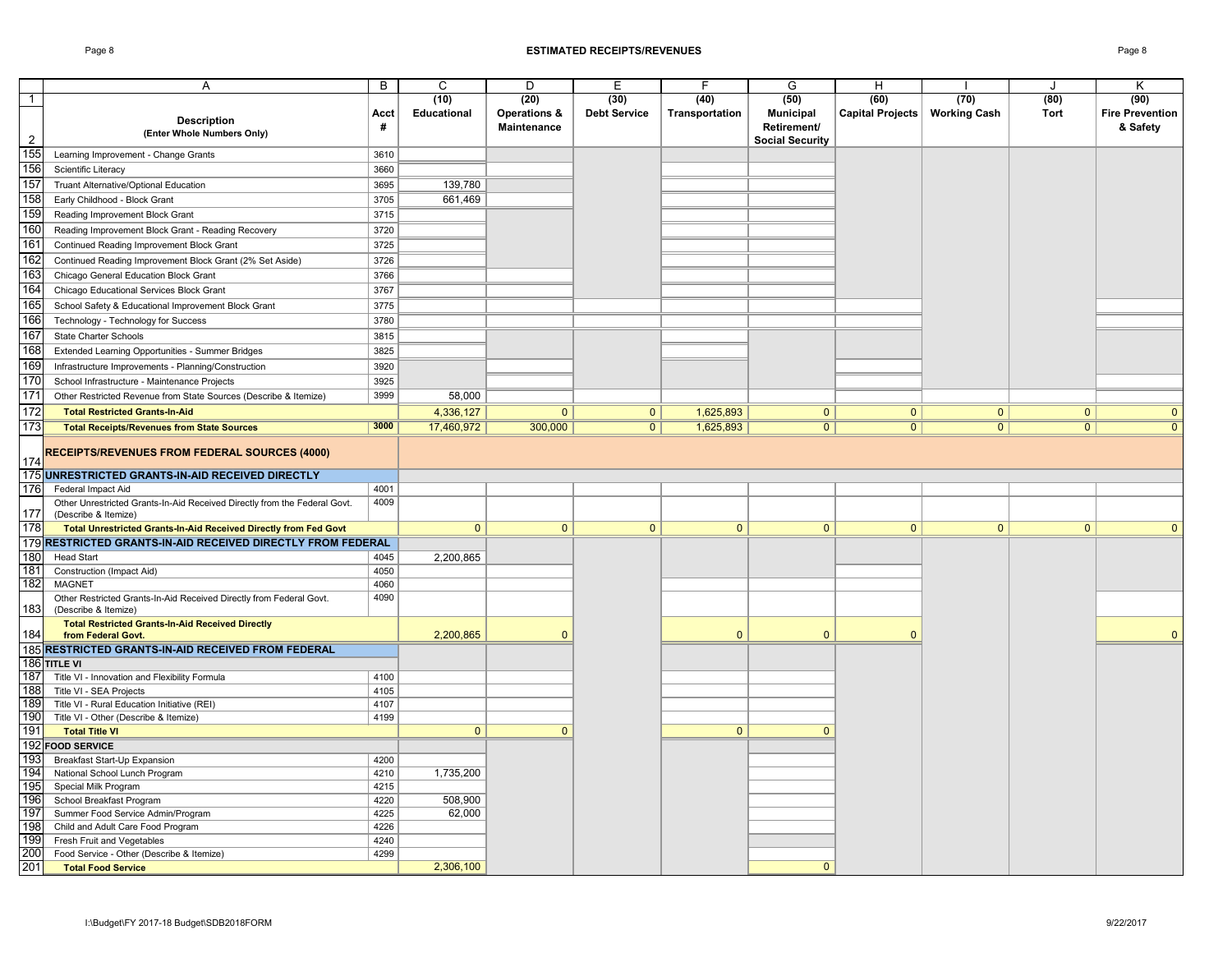### Page 9 **ESTIMATED RECEIPTS/REVENUES** Page 9

|                   | Α                                                                  | B    | C            | D            | E                   | F              | G                      | H                       |                     | $\cdot$ | K                      |
|-------------------|--------------------------------------------------------------------|------|--------------|--------------|---------------------|----------------|------------------------|-------------------------|---------------------|---------|------------------------|
| $\overline{1}$    |                                                                    |      | (10)         | (20)         | (30)                | (40)           | (50)                   | (60)                    | (70)                | (80)    | (90)                   |
|                   |                                                                    | Acct | Educational  | Operations & | <b>Debt Service</b> | Transportation | <b>Municipal</b>       | <b>Capital Projects</b> | <b>Working Cash</b> | Tort    | <b>Fire Prevention</b> |
|                   | <b>Description</b>                                                 | #    |              | Maintenance  |                     |                | Retirement/            |                         |                     |         | & Safety               |
| $\overline{2}$    | (Enter Whole Numbers Only)                                         |      |              |              |                     |                | <b>Social Security</b> |                         |                     |         |                        |
|                   | $202$ TITLE I                                                      |      |              |              |                     |                |                        |                         |                     |         |                        |
| 203               | Title I - Low Income                                               | 4300 | 2,439,543    |              |                     |                |                        |                         |                     |         |                        |
| 204               |                                                                    |      |              |              |                     |                |                        |                         |                     |         |                        |
|                   | Title I - Low Income - Neglected, Private                          | 4305 | 85,544       |              |                     |                |                        |                         |                     |         |                        |
| 205               | Title I - Comprehensive School Reform                              | 4332 |              |              |                     |                |                        |                         |                     |         |                        |
| 206               | Title I - Reading First                                            | 4334 |              |              |                     |                |                        |                         |                     |         |                        |
| 207               | Title I - Even Start                                               | 4335 |              |              |                     |                |                        |                         |                     |         |                        |
| 208               | Title I - Reading First SEA Funds                                  | 4337 |              |              |                     |                |                        |                         |                     |         |                        |
| 209               | Title I - Migrant Education                                        | 4340 |              |              |                     |                |                        |                         |                     |         |                        |
| 210               | Title I - Other (Describe & Itemize)                               | 4399 | 71,315       |              |                     |                |                        |                         |                     |         |                        |
| 211               | <b>Total Title I</b>                                               |      | 2,596,402    | $\mathbf{0}$ |                     | $\mathbf{0}$   | $\mathbf{0}$           |                         |                     |         |                        |
|                   | 212 TITLE IV                                                       |      |              |              |                     |                |                        |                         |                     |         |                        |
| 213               | Title IV - Safe & Drug Free Schools - Formula                      | 4400 |              |              |                     |                |                        |                         |                     |         |                        |
| 214               | Title IV - 21st Century Comm Learning Centers                      | 4421 | 323,653      |              |                     |                |                        |                         |                     |         |                        |
| 215               | Title IV - Other (Describe & Itemize)                              | 4499 |              |              |                     |                |                        |                         |                     |         |                        |
| 216               | <b>Total Title IV</b>                                              |      | 323,653      | $\Omega$     |                     | $\mathbf{0}$   | $\Omega$               |                         |                     |         |                        |
|                   | 217 FEDERAL - SPECIAL EDUCATION                                    |      |              |              |                     |                |                        |                         |                     |         |                        |
| 218               |                                                                    |      |              |              |                     |                |                        |                         |                     |         |                        |
|                   | Federal Special Education - Preschool Flow-Through                 | 4600 | 117,740      |              |                     |                |                        |                         |                     |         |                        |
| 219               | Federal Special Education - Preschool Discretionary                | 4605 |              |              |                     |                |                        |                         |                     |         |                        |
| 220               | Federal Special Education - IDEA Flow Through                      | 4620 | 1,655,314    |              |                     |                |                        |                         |                     |         |                        |
|                   | Federal Special Education - IDEA Room & Board                      | 4625 | 244,236      |              |                     |                |                        |                         |                     |         |                        |
| 221<br>222<br>223 | Federal Special Education - IDEA Discretionary                     | 4630 |              |              |                     |                |                        |                         |                     |         |                        |
|                   | Federal Special Education - IDEA - Other (Describe & Itemize)      | 4699 |              |              |                     |                |                        |                         |                     |         |                        |
| 224               | <b>Total Federal Special Education</b>                             |      | 2,017,290    | $\mathbf{0}$ |                     | $\mathbf{0}$   | $\Omega$               |                         |                     |         |                        |
|                   | 225 CTE - PERKINS                                                  |      |              |              |                     |                |                        |                         |                     |         |                        |
| 226               | CTE - Perkins-Title IIIE Tech Prep                                 | 4770 |              |              |                     |                |                        |                         |                     |         |                        |
| 227               | CTE - Other (Describe & Itemize)                                   | 4799 |              |              |                     |                |                        |                         |                     |         |                        |
| 228               | <b>Total CTE - Perkins</b>                                         |      | $\mathbf{0}$ | $\Omega$     |                     |                | $\Omega$               |                         |                     |         |                        |
| 229               | Federal - Adult Education                                          | 4810 |              |              |                     |                |                        |                         |                     |         |                        |
|                   | ARRA - General State Aid - Education Stabilization                 | 4850 |              |              |                     |                |                        |                         |                     |         |                        |
| 230<br>231        |                                                                    |      |              |              |                     |                |                        |                         |                     |         |                        |
|                   | ARRA - Title I - Low Income                                        | 4851 |              |              |                     |                |                        |                         |                     |         |                        |
| 232<br>233        | ARRA - Title I - Neglected, Private                                | 4852 |              |              |                     |                |                        |                         |                     |         |                        |
|                   | ARRA - Title I - Delinquent, Private                               | 4853 |              |              |                     |                |                        |                         |                     |         |                        |
| 234               | ARRA - Title I - School Improvement (Part A)                       | 4854 |              |              |                     |                |                        |                         |                     |         |                        |
| 235               | ARRA - Title I - School Improvement (Section 1003g)                | 4855 |              |              |                     |                |                        |                         |                     |         |                        |
| 236               | ARRA - IDEA - Part B - Preschool                                   | 4856 |              |              |                     |                |                        |                         |                     |         |                        |
| 237               | ARRA - IDEA - Part B - Flow-Through                                | 4857 |              |              |                     |                |                        |                         |                     |         |                        |
| 238               | ARRA - Title IID - Technology - Formula                            | 4860 |              |              |                     |                |                        |                         |                     |         |                        |
| 239<br>240        | ARRA - Title IID - Technology - Competitive                        | 4861 |              |              |                     |                |                        |                         |                     |         |                        |
|                   | ARRA - McKinney - Vento Homeless Education                         | 4862 |              |              |                     |                |                        |                         |                     |         |                        |
| $\frac{241}{242}$ | ARRA - Child Nutrition Equipment Assistance                        | 4863 |              |              |                     |                |                        |                         |                     |         |                        |
|                   | Impact Aid Formula Grants                                          | 4864 |              |              |                     |                |                        |                         |                     |         |                        |
| 243               | Impact Aid Competitive Grants                                      | 4865 |              |              |                     |                |                        |                         |                     |         |                        |
| 244               | Qualified Zone Academy Bond Tax Credits                            | 4866 |              |              |                     |                |                        |                         |                     |         |                        |
| 245               | Qualified School Construction Bond Credits                         | 4867 |              |              |                     |                |                        |                         |                     |         |                        |
| 246               | <b>Build America Bond Tax Credits</b>                              | 4868 |              |              |                     |                |                        |                         |                     |         |                        |
| 247               | Build America Bond Interest Reimbursement                          | 4869 |              |              |                     |                |                        |                         |                     |         |                        |
| 248               | ARRA - General State Aid - Other Government Services Stabilization | 4870 |              |              |                     |                |                        |                         |                     |         |                        |
|                   | Other ARRA Funds - II                                              | 4871 |              |              |                     |                |                        |                         |                     |         |                        |
| 249<br>250        | Other ARRA Funds - III                                             | 4872 |              |              |                     |                |                        |                         |                     |         |                        |
|                   | Other ARRA Funds - IV                                              | 4873 |              |              |                     |                |                        |                         |                     |         |                        |
| $\frac{251}{252}$ |                                                                    |      |              |              |                     |                |                        |                         |                     |         |                        |
|                   | Other ARRA Funds - V                                               | 4874 |              |              |                     |                |                        |                         |                     |         |                        |
| 253               | ARRA - Early Childhood                                             | 4875 |              |              |                     |                |                        |                         |                     |         |                        |
| 254               | Other ARRA Funds - VII                                             | 4876 |              |              |                     |                |                        |                         |                     |         |                        |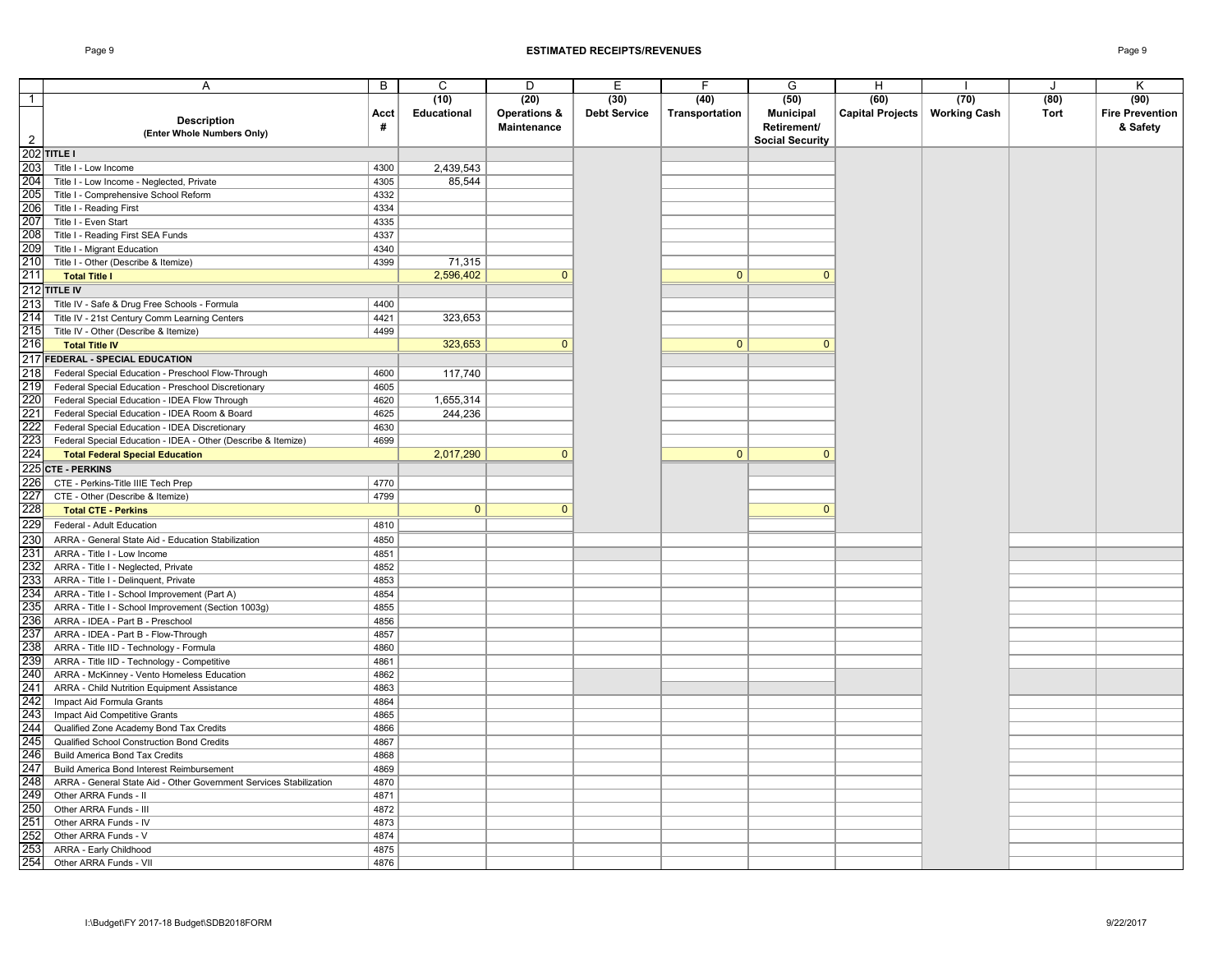### Page 10 **ESTIMATED RECEIPTS/REVENUES** Page 10

|                                 |                                                                                                | B         | C            | D                                      | E                   |                | G                                                         | H                       |                     |           | Κ                                  |
|---------------------------------|------------------------------------------------------------------------------------------------|-----------|--------------|----------------------------------------|---------------------|----------------|-----------------------------------------------------------|-------------------------|---------------------|-----------|------------------------------------|
| -1                              |                                                                                                |           | (10)         | (20)                                   | (30)                | (40)           | (50)                                                      | (60)                    | (70)                | (80)      | (90)                               |
| $\overline{2}$                  | <b>Description</b><br>(Enter Whole Numbers Only)                                               | Acct<br># | Educational  | <b>Operations &amp;</b><br>Maintenance | <b>Debt Service</b> | Transportation | <b>Municipal</b><br>Retirement/<br><b>Social Security</b> | <b>Capital Projects</b> | <b>Working Cash</b> | Tort      | <b>Fire Prevention</b><br>& Safety |
|                                 | Other ARRA Funds - VIII                                                                        | 4877      |              |                                        |                     |                |                                                           |                         |                     |           |                                    |
|                                 | Other ARRA Funds - IX                                                                          | 4878      |              |                                        |                     |                |                                                           |                         |                     |           |                                    |
| 255<br>256<br>257<br>258<br>259 | Other ARRA Funds - X                                                                           | 4879      |              |                                        |                     |                |                                                           |                         |                     |           |                                    |
|                                 | Other ARRA Funds - Ed Job Fund Program                                                         | 4880      |              |                                        |                     |                |                                                           |                         |                     |           |                                    |
|                                 | <b>Total Stimulus Programs</b>                                                                 |           | $\mathbf{0}$ | $\mathbf{0}$                           | $\overline{0}$      | $\mathbf{0}$   | $\mathbf{0}$                                              | ŋ                       |                     | $\Omega$  | $\overline{0}$                     |
| 260                             | Race to the Top Program                                                                        | 4901      |              |                                        |                     |                |                                                           |                         |                     |           |                                    |
| 26 <sup>2</sup>                 | Race to the Top - Preschool Expansion Grant                                                    | 4902      |              |                                        |                     |                |                                                           |                         |                     |           |                                    |
| 262                             | Advanced Placement Fee/International Baccalaureate                                             | 4904      |              |                                        |                     |                |                                                           |                         |                     |           |                                    |
| 263                             | Title III - Immigrant Education Program (IEP)                                                  | 4905      |              |                                        |                     |                |                                                           |                         |                     |           |                                    |
| 264                             | Title III - Language Inst Program - Limited English (LIPLEP)                                   | 4909      |              |                                        |                     |                |                                                           |                         |                     |           |                                    |
| $\frac{265}{266}$               | Learn & Serve America                                                                          | 4910      |              |                                        |                     |                |                                                           |                         |                     |           |                                    |
|                                 | McKinney Education for Homeless Children                                                       | 4920      |              |                                        |                     |                |                                                           |                         |                     |           |                                    |
| 267                             | Title II - Eisenhower - Professional Development Formula                                       | 4930      |              |                                        |                     |                |                                                           |                         |                     |           |                                    |
| 268                             | Title II - Teacher Quality                                                                     | 4932      | 23,926       |                                        |                     |                |                                                           |                         |                     |           |                                    |
| 269                             | <b>Federal Charter Schools</b>                                                                 | 4960      |              |                                        |                     |                |                                                           |                         |                     |           |                                    |
| 27 <sup>°</sup>                 | Medicaid Matching Funds - Administrative Outreach                                              | 4991      | 148,401      |                                        |                     |                |                                                           |                         |                     |           |                                    |
| 27 <sup>5</sup>                 | Medicaid Matching Funds - Fee-For-Service Program                                              | 4992      | 528,370      |                                        |                     |                |                                                           |                         |                     |           |                                    |
| 272                             | Other Restricted Grants Received from Federal Government through State<br>(Describe & Itemize) | 4999      | 165,000      |                                        |                     |                |                                                           |                         |                     |           |                                    |
| 273                             | <b>Total Restricted Grants-In-Aid Received from Federal</b><br><b>Govt. Thru the State</b>     |           | 8.109.142    | $\Omega$                               | $\Omega$            | $\Omega$       |                                                           |                         |                     |           | $\mathbf{0}$                       |
| 274                             | <b>TOTAL RECEIPTS/REVENUES FROM FEDERAL SOURCES</b>                                            | 4000      | 10,310,007   | $\mathbf{0}$                           | $\Omega$            | $\mathbf{0}$   | $\Omega$                                                  | $\Omega$                | $\overline{0}$      |           | $\overline{0}$                     |
| 275                             | <b>TOTAL DIRECT RECEIPTS/REVENUES</b>                                                          |           | 50,544,527   | 5,436,040                              | 5,607,204           | 3,702,197      | 3,512,210                                                 | 200,000                 | 463.451             | 2,155,811 | 446,451                            |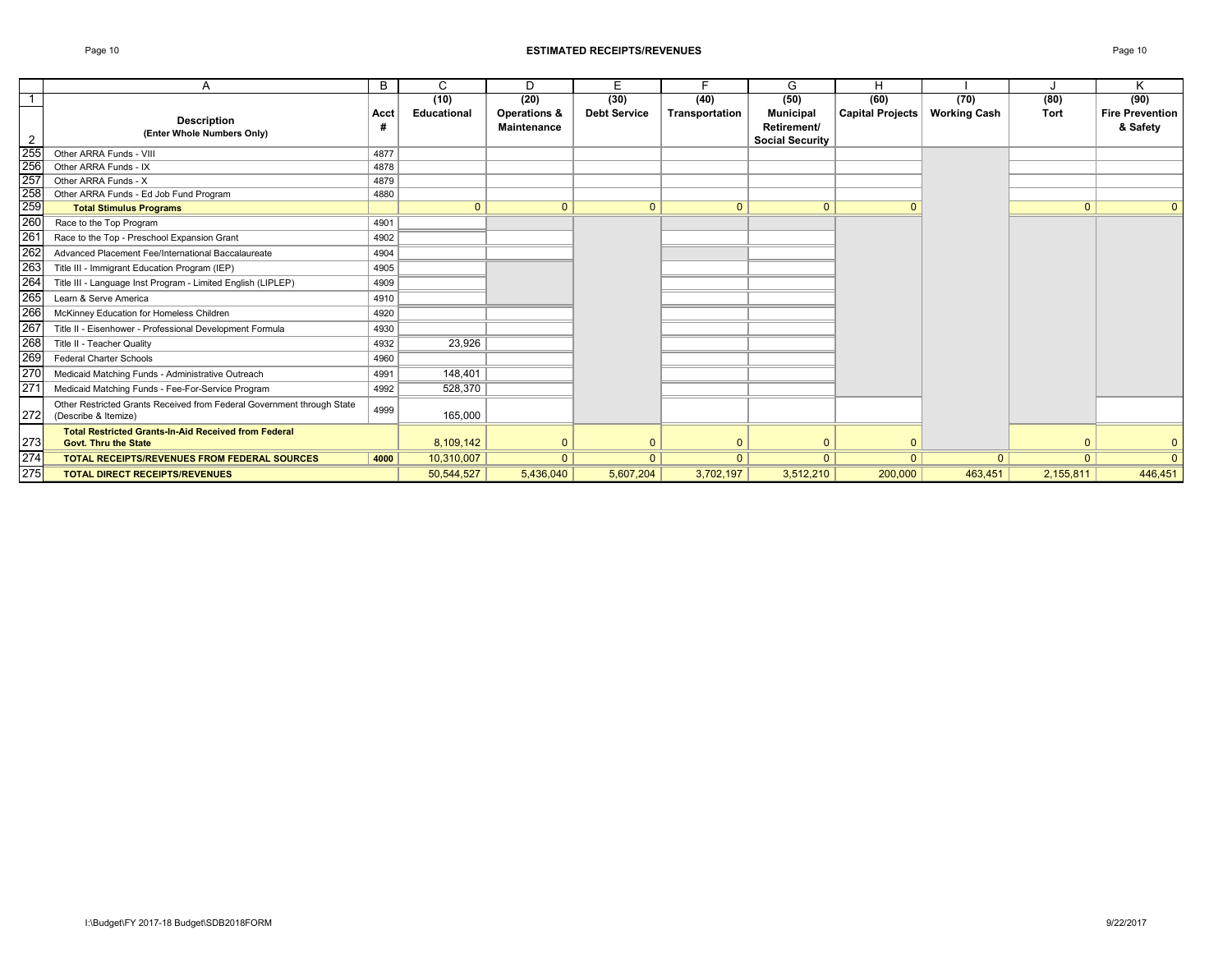### Page 11 **ESTIMATED DISBURSEMENTS/EXPENDITURES** Page 11

|                                    | Α                                                                                               | В              | C                   | D                   | E               | F.               | G                     | н                    |                 |                 | K                    |
|------------------------------------|-------------------------------------------------------------------------------------------------|----------------|---------------------|---------------------|-----------------|------------------|-----------------------|----------------------|-----------------|-----------------|----------------------|
| $\mathbf{1}$                       |                                                                                                 |                | (100)               | (200)               | (300)           | (400)            | (500)                 | (600)                | (700)           | (800)           | (900)                |
|                                    | <b>Description</b>                                                                              | <b>Funct</b>   |                     | <b>Employee</b>     | Purchased       | Supplies &       |                       |                      | Non-Capitalized | Termination     |                      |
|                                    | (Enter Whole Numbers Only)                                                                      | #              | <b>Salaries</b>     | <b>Benefits</b>     | <b>Services</b> | <b>Materials</b> | <b>Capital Outlay</b> | <b>Other Objects</b> | Equipment       | <b>Benefits</b> | Total                |
|                                    | <b>10 - EDUCATIONAL FUND (ED)</b>                                                               |                |                     |                     |                 |                  |                       |                      |                 |                 |                      |
| 4                                  | <b>INSTRUCTION (ED)</b>                                                                         | 1000           |                     |                     |                 |                  |                       |                      |                 |                 |                      |
| $\overline{5}$                     | Regular Programs                                                                                | 1100           | 11.894.648          | 2,518,913           | 135,085         | 476,395          | 15,075                | 9,265                |                 |                 | 15,049,381           |
| 6                                  | Tuition Payment to Charter Schools                                                              | 1115           |                     |                     |                 |                  |                       |                      |                 |                 |                      |
| 7<br>$\boldsymbol{8}$              | Pre-K Programs                                                                                  | 1125           | 4,103,893           | 718,088             | 6,000           | 149,767          | 25,000                |                      |                 |                 | 5,002,748            |
| 9                                  | Special Education Programs (Functions 1200 - 1220)<br>Special Education Programs Pre-K          | 1200<br>1225   | 7,379,305<br>68,432 | 2,179,718<br>22,414 | 81,788          | 66,083           | 22,850                |                      | 1,343,400       |                 | 11,073,144<br>90,846 |
| 10                                 | Remedial and Supplemental Programs K-12                                                         | 1250           | 1,137,622           | 341,343             | 95,326          | 208,478          | 360,722               |                      |                 |                 | 2,143,491            |
| 11                                 | Remedial and Supplemental Programs Pre-K                                                        | 1275           |                     |                     |                 |                  |                       |                      |                 |                 | $\mathbf 0$          |
| 12                                 | Adult/Continuing Education Programs                                                             | 1300           | 5,000               | 97                  |                 |                  |                       |                      |                 |                 | 5,097                |
| 13                                 | CTE Programs                                                                                    | 1400           |                     |                     |                 |                  |                       |                      |                 |                 | $\Omega$             |
| 14                                 | Interscholastic Programs                                                                        | 1500           | 389,132             | 3,526               | 240,860         | 408,980          | 12,500                | 22,025               |                 |                 | 1,077,023            |
| 15                                 | Summer School Programs                                                                          | 1600           | 97,203              | 2,877               |                 |                  |                       |                      |                 |                 | 100,080              |
| 16                                 | <b>Gifted Programs</b>                                                                          | 1650           |                     |                     |                 |                  |                       |                      |                 |                 | 0                    |
| $\overline{17}$                    | <b>Driver's Education Programs</b>                                                              | 1700           | 117,155             | 19,861              | 14,600          | 5,000            |                       |                      |                 |                 | 156,616              |
| 18                                 | <b>Bilingual Programs</b>                                                                       | 1800           | 27,601              |                     |                 |                  |                       |                      |                 |                 | 27,601               |
| 19                                 | Truant Alternative & Optional Programs                                                          | 1900           | 46,522              | 7,084               |                 | 2,091            |                       |                      |                 |                 | 55,697               |
| $\overline{20}$                    | Pre-K Programs - Private Tuition                                                                | 1910           |                     |                     |                 |                  |                       |                      |                 |                 | $\mathbf 0$          |
| 21                                 | Regular K-12 Programs Private Tuition                                                           | 1911           |                     |                     |                 |                  |                       |                      |                 |                 | $\Omega$             |
| 22                                 | Special Education Programs K-12 Private Tuition                                                 | 1912           |                     |                     |                 |                  |                       | 2,750,000            |                 |                 | 2,750,000            |
| 23                                 | Special Education Programs Pre-K Tuition<br>Remedial/Supplemental Programs K-12 Private Tuition | 1913<br>1914   |                     |                     |                 |                  |                       |                      |                 |                 | 0<br>$\mathbf{0}$    |
| 24<br>25                           | Remedial/Supplemental Programs Pre-K Private Tuition                                            | 1915           |                     |                     |                 |                  |                       |                      |                 |                 | $\overline{0}$       |
|                                    | Adult/Continuing Education Programs Private Tuition                                             | 1916           |                     |                     |                 |                  |                       |                      |                 |                 | $\mathbf{0}$         |
| 26<br>27                           | CTE Programs Private Tuition                                                                    | 1917           |                     |                     |                 |                  |                       |                      |                 |                 | $\overline{0}$       |
| 28                                 | Interscholastic Programs Private Tuition                                                        | 1918           |                     |                     |                 |                  |                       |                      |                 |                 | $\mathbf 0$          |
| 29                                 | Summer School Programs Private Tuition                                                          | 1919           |                     |                     |                 |                  |                       |                      |                 |                 | $\mathbf 0$          |
| $\overline{30}$                    | Gifted Programs Private Tuition                                                                 | 1920           |                     |                     |                 |                  |                       |                      |                 |                 | $\mathbf 0$          |
| 31<br>32                           | <b>Bilingual Programs Private Tuition</b>                                                       | 1921           |                     |                     |                 |                  |                       |                      |                 |                 | $\mathbf 0$          |
|                                    | Truants Alternative/Opt Ed Programs Private Tuition                                             | 1922           |                     |                     |                 |                  |                       |                      |                 |                 | $\overline{0}$       |
| $\frac{33}{34}$                    | <b>Total Instruction<sup>14</sup></b>                                                           | 1000           | 25,266,513          | 5,813,921           | 573,659         | 1,316,794        | 436,147               | 2,781,290            | 1,343,400       | $\mathbf{0}$    | 37,531,724           |
|                                    | <b>SUPPORT SERVICES (ED)</b>                                                                    | 2000           |                     |                     |                 |                  |                       |                      |                 |                 |                      |
| 35                                 | <b>Support Services - Pupil</b>                                                                 |                |                     |                     |                 |                  |                       |                      |                 |                 |                      |
| 36                                 | Attendance & Social Work Services                                                               | 2110           | 472,319             | 93,623              |                 | 3,000            |                       |                      |                 |                 | 568,942              |
| 37                                 | <b>Guidance Services</b>                                                                        | 2120           | 720,416             | 163,602             | 29,025          | 3,000            |                       |                      |                 |                 | 916,043              |
| $\overline{38}$                    | <b>Health Services</b>                                                                          | 2130           | 603,539             | 165,746             | 3,100           | 8,401            | 2,500                 |                      |                 |                 | 783,286              |
| 39                                 | <b>Psychological Services</b>                                                                   | 2140<br>2150   | 82,453              |                     |                 |                  |                       |                      |                 |                 | 82,453               |
| 40                                 | Speech Pathology & Audiology Services                                                           |                |                     | 17,875<br>4         |                 |                  |                       |                      |                 |                 | 17,875               |
| 41<br>42                           | Other Support Services - Pupils (Describe & Itemize)<br><b>Total Support Services - Pupil</b>   | 2190<br>2100   | 82,480<br>1,961,207 | 440,850             | 2,750<br>34,875 | 13,000<br>27,401 | 2,500                 | $\mathbf{0}$         | 0 <sup>1</sup>  | $\mathbf{0}$    | 98,234<br>2,466,833  |
| 43                                 | <b>Support Services - Instructional Staff</b>                                                   |                |                     |                     |                 |                  |                       |                      |                 |                 |                      |
| 44                                 | Improvement of Instruction Services                                                             | 2210           | 834,557             | 81,007              | 297,855         | 307,024          | 11,599                | 3,775                |                 |                 | 1,535,817            |
| 45                                 | <b>Educational Media Services</b>                                                               | 2220           | 134,235             | 154,052             | 73,100          | 34,665           | 1,000                 | 11,000               |                 |                 | 408,052              |
| 46                                 | <b>Assessment &amp; Testing</b>                                                                 | 2230           |                     |                     |                 | 3,644            |                       |                      |                 |                 | 3,644                |
| 47                                 | <b>Total Support Services - Instructional Staff</b>                                             | 2200           | 968,792             | 235,059             | 370,955         | 345,333          | 12,599                | 14,775               | $\overline{0}$  | $\mathbf{0}$    | 1,947,513            |
| 48                                 | <b>Support Services - General Administration</b>                                                |                |                     |                     |                 |                  |                       |                      |                 |                 |                      |
| <u>49</u>                          | Board of Education Services                                                                     | 2310           | 51,961              | 163,976             | 147,200         | 12,000           |                       | 15,000               |                 |                 | 390,137              |
|                                    | <b>Executive Administration Services</b>                                                        | 2320           | 106,236             | 9,659               | 3,000           | 10,000           |                       | 8,500                |                 |                 | 137,395              |
| 50<br>51                           | Special Area Administration Services                                                            | 2330           | 106,708             | 8,133               | 1,100           | 1,750            |                       |                      |                 |                 | 117,691              |
| 52                                 | <b>Tort Immunity Services</b>                                                                   | 2360 -<br>2370 |                     |                     |                 |                  |                       |                      |                 |                 | $\overline{0}$       |
|                                    | <b>Total Support Services - General Administration</b>                                          | 2300           | 264,905             | 181,768             | 151,300         | 23,750           | 0                     | 23,500               | 0               | $\overline{0}$  | 645,223              |
| $\frac{53}{54}$<br>$\frac{54}{55}$ | <b>Support Services - School Administration</b>                                                 |                |                     |                     |                 |                  |                       |                      |                 |                 |                      |
|                                    | Office of the Principal Services                                                                | 2410           | 2,509,663           | 383,058             | 38,400          | 56,825           | 500                   | 1,302                |                 |                 | 2,989,748            |
|                                    | Other Support Services - School Administration (Describe & Itemize)                             | 2490           |                     |                     |                 |                  |                       |                      |                 |                 | $\Omega$             |
| 57<br>58                           | <b>Total Support Services - School Administration</b>                                           | 2400           | 2,509,663           | 383,058             | 38,400          | 56,825           | 500                   | 1,302                | 0               | $\overline{0}$  | 2,989,748            |
|                                    | <b>Support Services - Business</b>                                                              |                |                     |                     |                 |                  |                       |                      |                 |                 |                      |
| 59                                 | Direction of Business Support Services                                                          | 2510           | 70,125              | 10,232              |                 |                  |                       |                      |                 |                 | 80,357               |
| 60                                 | <b>Fiscal Services</b>                                                                          | 2520           | 109,585             | 35,260              | 34,000          | 15,000           |                       | 825                  | 500             |                 | 195,170              |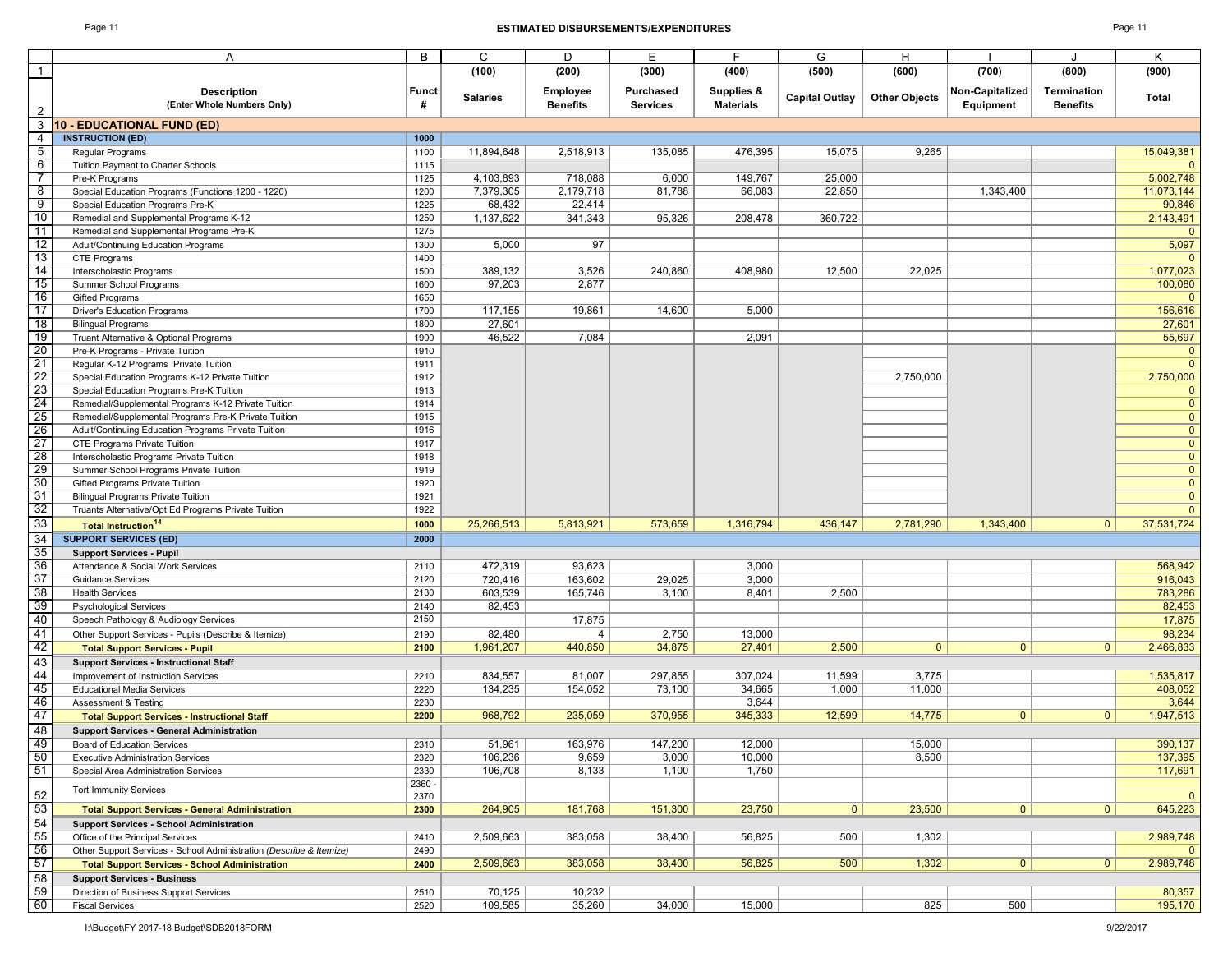1

80<br>81<br>82<br>83<br>84

85 86<br>87<br>88

89<br>90<br>91 92

93<br>
94<br>
95<br>
96<br>
97<br>
98<br>
99<br>
100

#### Page 12 **ESTIMATED DISBURSEMENTS/EXPENDITURES** Page 12

A BICIDIEIFIGIHIIJIK

|                                                                          |                   | (100)           | (200)                              | (300)                               | (400)                          | (500)                 | (600)                | (700)                        | (800)                                 | (900)          |
|--------------------------------------------------------------------------|-------------------|-----------------|------------------------------------|-------------------------------------|--------------------------------|-----------------------|----------------------|------------------------------|---------------------------------------|----------------|
| <b>Description</b><br>(Enter Whole Numbers Only)                         | <b>Funct</b><br># | <b>Salaries</b> | <b>Employee</b><br><b>Benefits</b> | <b>Purchased</b><br><b>Services</b> | Supplies &<br><b>Materials</b> | <b>Capital Outlay</b> | <b>Other Objects</b> | Non-Capitalized<br>Equipment | <b>Termination</b><br><b>Benefits</b> | <b>Total</b>   |
| Operation & Maintenance of Plant Services                                | 2540              |                 |                                    | 14.800                              |                                |                       |                      |                              |                                       | 14,800         |
| <b>Pupil Transportation Services</b>                                     | 2550              | 10.080          | 1,171                              | 64.626                              | 19.444                         |                       |                      |                              |                                       | 95,321         |
| <b>Food Services</b>                                                     | 2560              | 1,257,067       | 400,681                            | 39,155                              | 1,573,070                      | 47,000                | 1,600                |                              |                                       | 3,318,573      |
| <b>Internal Services</b>                                                 | 2570              |                 |                                    | 67,800                              | 1,000                          |                       | 14,000               |                              |                                       | 82,800         |
| <b>Total Support Services - Business</b>                                 | 2500              | 1,446,857       | 447,344                            | 220,381                             | 1,608,514                      | 47,000                | 16,425               | 500                          | 0                                     | 3,787,021      |
| <b>Support Services - Central</b>                                        |                   |                 |                                    |                                     |                                |                       |                      |                              |                                       |                |
| Direction of Central Support Services                                    | 2610              | 109,364         | 6,880                              | 46,800                              | 3,500                          |                       | 2,000                |                              |                                       | 168,544        |
| Planning, Research, Development & Evaluation Services                    | 2620              | 74,577          | 28,671                             | 9,759                               |                                |                       |                      |                              |                                       | 113,007        |
| <b>Information Services</b>                                              | 2630              | 25,110          | 3,566                              |                                     |                                |                       |                      |                              |                                       | 28,676         |
| <b>Staff Services</b>                                                    | 2640              | 232,203         | 29,943                             |                                     | 32,100                         |                       | 18,500               |                              |                                       | 312,746        |
| Data Processing Services                                                 | 2660              | 160,826         | 40,493                             | 200                                 | 250                            |                       | 200                  |                              |                                       | 201,969        |
| <b>Total Support Services - Central</b>                                  | 2600              | 602,080         | 109,553                            | 56,759                              | 35,850                         | $\Omega$              | 20,700               | $\mathbf{0}$                 | 0                                     | 824,942        |
| Other Support Services (Describe & Itemize)                              | 2900              | 18,666          | 32,376                             |                                     | 2,824                          |                       |                      |                              |                                       | 53,866         |
| <b>Total Support Services</b>                                            | 2000              | 7,772,170       | 1,830,008                          | 872,670                             | 2,100,497                      | 62,599                | 76,702               | 500                          | 0                                     | 12,715,146     |
| <b>COMMUNITY SERVICES (ED)</b>                                           | 3000              | 267,051         | 33,595                             | 55,435                              | 77,058                         | 4,519                 |                      |                              |                                       | 437,658        |
| PAYMENTS TO OTHER DIST & GOVT UNITS (ED)                                 | 4000              |                 |                                    |                                     |                                |                       |                      |                              |                                       |                |
| Payments to Other Dist & Govt Units (In-State)                           |                   |                 |                                    |                                     |                                |                       |                      |                              |                                       |                |
| Payments for Regular Programs                                            | 4110              |                 |                                    |                                     |                                |                       |                      |                              |                                       |                |
| Payments for Special Education Programs                                  | 4120              |                 |                                    | 175,000                             |                                |                       |                      |                              |                                       | 175,000        |
| Payments for Adult/Continuing Education Programs                         | 4130              |                 |                                    |                                     |                                |                       |                      |                              |                                       | $\mathbf{0}$   |
| Payments for CTE Programs                                                | 4140              |                 |                                    |                                     |                                |                       |                      |                              |                                       | $\Omega$       |
| Payments for Community College Programs                                  | 4170              |                 |                                    |                                     |                                |                       |                      |                              |                                       | $\Omega$       |
| Other Payments to In-State Govt Units (Describe & Itemize)               | 4190              |                 |                                    |                                     |                                |                       |                      |                              |                                       | $\Omega$       |
| Total Payments to Other Dist & Govt Units (In-State)                     | 4100              |                 |                                    | 175,000                             |                                |                       | $\Omega$             |                              |                                       | 175,000        |
| Payments for Regular Programs - Tuition                                  | 4210              |                 |                                    |                                     |                                |                       |                      |                              |                                       | $\overline{0}$ |
| Payments for Special Education Programs - Tuition                        | 4220              |                 |                                    |                                     |                                |                       |                      |                              |                                       | $\mathbf{0}$   |
| Payments for Adult/Continuing Education Programs - Tuition               | 4230              |                 |                                    |                                     |                                |                       |                      |                              |                                       | $\Omega$       |
| Payments for CTE Programs - Tuition                                      | 4240              |                 |                                    |                                     |                                |                       | 515,000              |                              |                                       | 515,000        |
| Payments for Community College Programs - Tuition                        | 4270              |                 |                                    |                                     |                                |                       |                      |                              |                                       | $\mathbf{0}$   |
| Payments for Other Programs - Tuition                                    | 4280              |                 |                                    |                                     |                                |                       |                      |                              |                                       | $\Omega$       |
| Other Payments to In-State Govt Units (Describe & Itemize)               | 4290              |                 |                                    |                                     |                                |                       |                      |                              |                                       | $\Omega$       |
| Total Payments to Other Dist & Govt Units - Tuition (In State)           | 4200              |                 |                                    |                                     |                                |                       | 515,000              |                              |                                       | 515,000        |
| Payments for Regular Programs - Transfers                                | 4310              |                 |                                    |                                     |                                |                       |                      |                              |                                       | $\mathbf{0}$   |
| Payments for Special Education Programs - Transfers                      | 4320              |                 |                                    |                                     |                                |                       |                      |                              |                                       | $\mathbf{0}$   |
| Payments for Adult/Continuing Ed Programs - Transfers                    | 4330              |                 |                                    |                                     |                                |                       |                      |                              |                                       | $\overline{0}$ |
| Payments for CTE Programs - Transfers                                    | 4340              |                 |                                    |                                     |                                |                       |                      |                              |                                       | $\pmb{0}$      |
| Payments for Community College Program - Transfers                       | 4370              |                 |                                    |                                     |                                |                       |                      |                              |                                       | $\mathbf{0}$   |
| Payments for Other Programs - Transfers                                  | 4380              |                 |                                    |                                     |                                |                       |                      |                              |                                       | $\mathbf{0}$   |
| Other Payments to In-State Govt Units - Transfers (Describe & Itemize)   | 4390              |                 |                                    |                                     |                                |                       |                      |                              |                                       | $\mathbf{0}$   |
| Total Payments to Other Dist & Govt Units-Transfers (In State)           | 4300              |                 |                                    | $\mathbf{0}$                        |                                |                       | $\mathbf{0}$         |                              |                                       | $\mathbf{0}$   |
| Payments to Other Dist & Govt Units (Out of State)                       | 4400              |                 |                                    |                                     |                                |                       |                      |                              |                                       | $\Omega$       |
| <b>Total Payments to Other Dist &amp; Govt Units</b>                     | 4000              |                 |                                    | 175,000                             |                                |                       | 515,000              |                              |                                       | 690,000        |
| <b>DEBT SERVICE (ED)</b>                                                 | 5000              |                 |                                    |                                     |                                |                       |                      |                              |                                       |                |
| Debt Service - Interest on Short-Term Debt                               |                   |                 |                                    |                                     |                                |                       |                      |                              |                                       |                |
| <b>Tax Anticipation Warrants</b>                                         | 5110              |                 |                                    |                                     |                                |                       |                      |                              |                                       | $\overline{0}$ |
| <b>Tax Anticipation Notes</b>                                            | 5120              |                 |                                    |                                     |                                |                       |                      |                              |                                       | $\mathbf{0}$   |
| Corporate Personal Property Repl Tax Anticipated Notes                   | 5130              |                 |                                    |                                     |                                |                       |                      |                              |                                       | $\overline{0}$ |
| State Aid Anticipation Certificates                                      | 5140              |                 |                                    |                                     |                                |                       |                      |                              |                                       | $\pmb{0}$      |
| Other Interest on Short-Term Debt (Describe & Itemize)                   | 5150              |                 |                                    |                                     |                                |                       |                      |                              |                                       | $\mathbf{0}$   |
| <b>Total Debt Service - Interest on Short-Term Debt</b>                  | 5100              |                 |                                    |                                     |                                |                       | $\mathbf{0}$         |                              |                                       | $\overline{0}$ |
| Debt Service - Interest on Long-Term Debt                                | 5200              |                 |                                    |                                     |                                |                       |                      |                              |                                       | $\mathbf{0}$   |
| <b>Total Debt Service</b>                                                | 5000              |                 |                                    |                                     |                                |                       | $\overline{0}$       |                              |                                       | $\overline{0}$ |
| <b>PROVISION FOR CONTINGENCIES (ED)</b>                                  | 6000              |                 |                                    |                                     |                                |                       |                      |                              |                                       | $\overline{0}$ |
| <b>Total Direct Disbursements/Expenditures</b>                           |                   | 33,305,734      | 7,677,524                          | 1,676,764                           | 3,494,349                      | 503,265               | 3,372,992            | 1,343,900                    | $\mathbf{0}$                          | 51,374,528     |
| Excess (Deficiency) of Receipts/Revenues Over Disbursements/Expenditures |                   |                 |                                    |                                     |                                |                       |                      |                              |                                       | (830,001)      |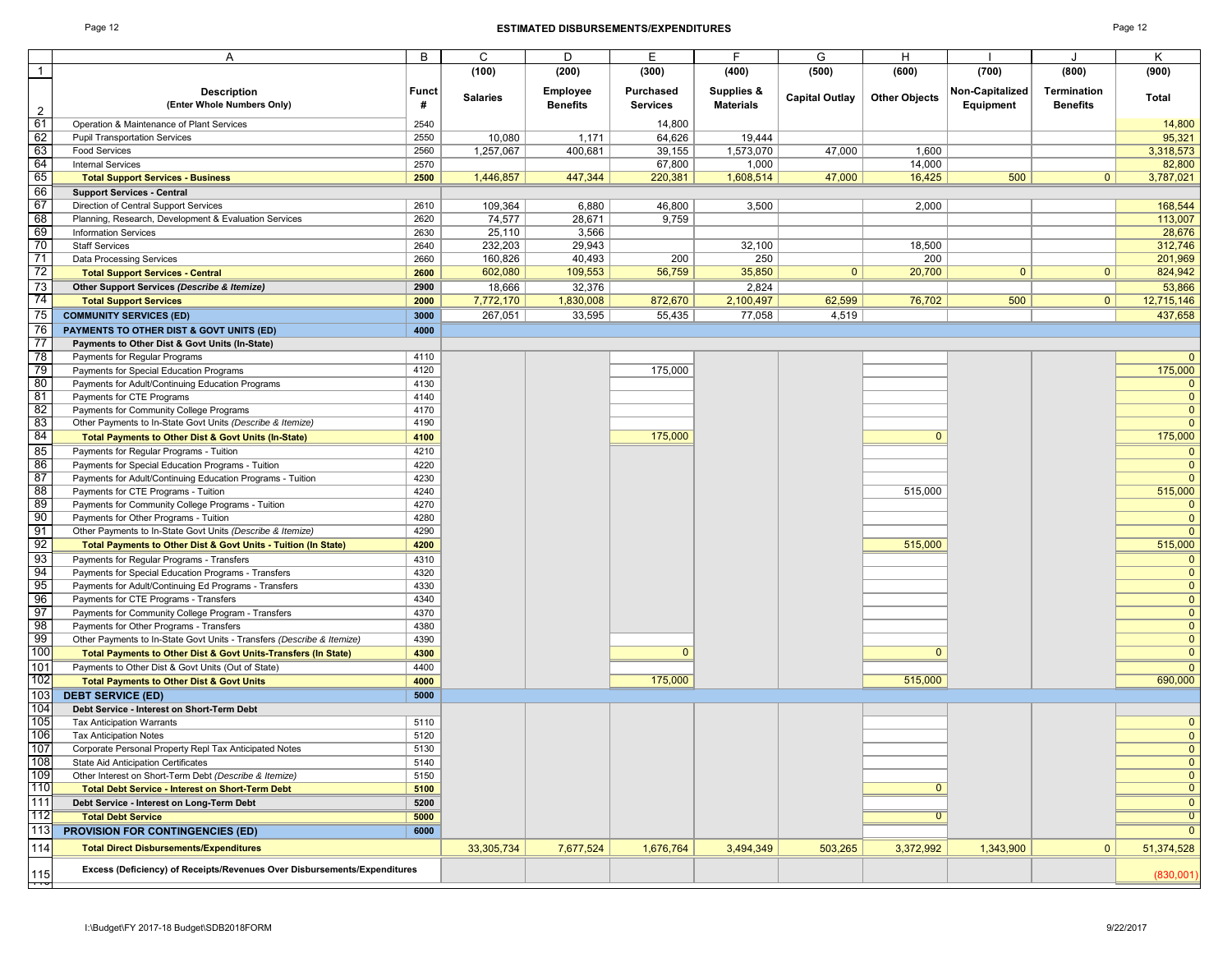#### Page 13 **ESTIMATED DISBURSEMENTS/EXPENDITURES** Page 13

|                         | Α                                                                                   | В            | C               | D                           | E                                   | F                              | G                     | н                    |                              |                                | κ              |
|-------------------------|-------------------------------------------------------------------------------------|--------------|-----------------|-----------------------------|-------------------------------------|--------------------------------|-----------------------|----------------------|------------------------------|--------------------------------|----------------|
| $\overline{\mathbf{1}}$ |                                                                                     |              | (100)           | (200)                       | (300)                               | (400)                          | (500)                 | (600)                | (700)                        | (800)                          | (900)          |
| $\overline{2}$          | <b>Description</b><br>(Enter Whole Numbers Only)                                    | Funct<br>#   | <b>Salaries</b> | Employee<br><b>Benefits</b> | <b>Purchased</b><br><b>Services</b> | Supplies &<br><b>Materials</b> | <b>Capital Outlay</b> | <b>Other Objects</b> | Non-Capitalized<br>Equipment | Termination<br><b>Benefits</b> | Total          |
|                         | 11720 - OPERATIONS AND MAINTENANCE FUND (O&M)                                       |              |                 |                             |                                     |                                |                       |                      |                              |                                |                |
| 118                     | <b>SUPPORT SERVICES (O&amp;M)</b>                                                   | 2000         |                 |                             |                                     |                                |                       |                      |                              |                                |                |
| 119                     | <b>Support Services - Pupil</b>                                                     |              |                 |                             |                                     |                                |                       |                      |                              |                                |                |
| 120                     | Other Support Services - Pupils (Describe & Itemize)                                | 2190         |                 |                             |                                     |                                |                       |                      |                              |                                | $\overline{0}$ |
| 121                     | <b>Support Services - Business</b>                                                  |              |                 |                             |                                     |                                |                       |                      |                              |                                |                |
| 122                     | Direction of Business Support Services                                              | 2510         |                 |                             |                                     |                                |                       |                      |                              |                                | $\mathbf{0}$   |
| 123                     | Facilities Acquisition & Construction Services                                      | 2530         |                 |                             |                                     |                                |                       |                      |                              |                                | $\Omega$       |
| 124                     | Operation & Maintenance of Plant Services                                           | 2540         | 2,765,754       | 563,921                     | 1,714,373                           | 580,240                        | 9.660                 | 1.000                | 500                          |                                | 5,635,448      |
| 125                     | <b>Pupil Transportation Services</b>                                                | 2550         |                 |                             |                                     |                                |                       |                      |                              |                                | $\mathbf{0}$   |
| 126                     | <b>Food Services</b>                                                                | 2560         |                 |                             |                                     |                                |                       |                      |                              |                                | $\Omega$       |
| 127                     | <b>Total Support Services - Business</b>                                            | 2500         | 2,765,754       | 563,921                     | 1,714,373                           | 580,240                        | 9,660                 | 1,000                | 500                          | $\overline{0}$                 | 5,635,448      |
| 128<br>129              | Other Support Services (Describe & Itemize)                                         | 2900         |                 |                             |                                     |                                |                       |                      |                              |                                | <sup>n</sup>   |
|                         | <b>Total Support Services</b>                                                       | 2000         | 2,765,754       | 563,921                     | 1,714,373                           | 580,240                        | 9,660                 | 1,000                | 500                          | $\overline{0}$                 | 5,635,448      |
| 130                     | <b>COMMUNITY SERVICES (O&amp;M)</b>                                                 | 3000         |                 |                             |                                     |                                |                       |                      |                              |                                | $\mathbf{0}$   |
| 131                     | PAYMENTS TO OTHER DIST & GOVT UNITS (O&M)                                           | 4000         |                 |                             |                                     |                                |                       |                      |                              |                                |                |
| 132<br>133              | Payments to Other Dist & Govt Units (In-State)                                      |              |                 |                             |                                     |                                |                       |                      |                              |                                | $\mathbf{0}$   |
| 134                     | Payments for Regular Programs<br>Payments for Special Education Programs            | 4110<br>4120 |                 |                             |                                     |                                |                       |                      |                              |                                | $\mathbf{0}$   |
| 135                     | Payments for CTE Program                                                            | 4140         |                 |                             |                                     |                                |                       |                      |                              |                                | $\Omega$       |
| 136                     | Other Payments to In-State Govt Units (Describe & Itemize)                          | 4190         |                 |                             |                                     |                                |                       |                      |                              |                                | $\mathbf{0}$   |
| 137                     | <b>Total Payments to Other Dist &amp; Govt Units (In-State)</b>                     | 4100         |                 |                             | $\mathbf{0}$                        |                                |                       | $\mathbf{0}$         |                              |                                | $\mathbf{0}$   |
| 138                     |                                                                                     | 4400         |                 |                             |                                     |                                |                       |                      |                              |                                | $\mathbf{0}$   |
|                         | Payments to Other Dist & Govt Units (Out of State) "                                | 4000         |                 |                             | $\overline{0}$                      |                                |                       |                      |                              |                                |                |
| 139                     | <b>Total Payments to Other Dist &amp; Govt Unit</b>                                 |              |                 |                             |                                     |                                |                       | $\overline{0}$       |                              |                                | $\mathbf{0}$   |
| 140                     | <b>DEBT SERVICE (O&amp;M)</b>                                                       | 5000         |                 |                             |                                     |                                |                       |                      |                              |                                |                |
| 141<br>142              | Debt Service - Interest on Short-Term Debt                                          |              |                 |                             |                                     |                                |                       |                      |                              |                                | $\mathbf{0}$   |
| 143                     | <b>Tax Anticipation Warrants</b>                                                    | 5110<br>5120 |                 |                             |                                     |                                |                       |                      |                              |                                | $\mathbf{0}$   |
| 144                     | <b>Tax Anticipation Notes</b><br>Corporate Personal Prop Repl Tax Anticipated Notes | 5130         |                 |                             |                                     |                                |                       |                      |                              |                                | $\mathbf{0}$   |
| 145                     | <b>State Aid Anticipation Certificates</b>                                          | 5140         |                 |                             |                                     |                                |                       |                      |                              |                                | $\mathbf{0}$   |
| 146                     | Other Interest on Short-Term Debt (Describe & Itemize)                              | 5150         |                 |                             |                                     |                                |                       |                      |                              |                                | $\mathbf{0}$   |
| 147                     | <b>Total Debt Service - Interest on Short-Term Debt</b>                             | 5100         |                 |                             |                                     |                                |                       | $\overline{0}$       |                              |                                | $\overline{0}$ |
| 148                     | Debt Service - Interest on Long-Term Debt                                           | 5200         |                 |                             |                                     |                                |                       |                      |                              |                                | $\overline{0}$ |
| 149                     | <b>Total Debt Service</b>                                                           | 5000         |                 |                             |                                     |                                |                       | $\overline{0}$       |                              |                                | $\overline{0}$ |
| 150                     | <b>PROVISION FOR CONTINGENCIES (O&amp;M)</b>                                        | 6000         |                 |                             |                                     |                                |                       |                      |                              |                                | $\Omega$       |
| 151                     | <b>Total Direct Disbursements/Expenditures</b>                                      |              | 2,765,754       | 563,921                     | 1,714,373                           | 580,240                        | 9,660                 | 1,000                | 500                          | 0                              | 5,635,448      |
|                         | Excess (Deficiency) of Receipts/Revenues Over                                       |              |                 |                             |                                     |                                |                       |                      |                              |                                |                |
| 152                     | Disbursements/Expenditures                                                          |              |                 |                             |                                     |                                |                       |                      |                              |                                | (199, 408)     |
| ၢ၁၁                     | 154 30 - DEBT SERVICE FUND (DS)                                                     |              |                 |                             |                                     |                                |                       |                      |                              |                                |                |
| 155                     | PAYMENTS TO OTHER DIST & GOVT UNITS (DS)                                            | 4000         |                 |                             |                                     |                                |                       |                      |                              |                                |                |
| 156                     | Payments to Other Dist & Govt Units (In-State)                                      |              |                 |                             |                                     |                                |                       |                      |                              |                                |                |
| 157                     | <b>Payments for Regular Programs</b>                                                | 4110         |                 |                             |                                     |                                |                       |                      |                              |                                | $\mathbf{0}$   |
| 158                     | <b>Payments for Special Education Programs</b>                                      | 4120         |                 |                             |                                     |                                |                       |                      |                              |                                | $\mathbf{0}$   |
| 159                     | Other Payments to In-State Govt Units (Describe & Itemize)                          | 4190         |                 |                             |                                     |                                |                       |                      |                              |                                | $\mathbf{0}$   |
| 160                     | Total Payments to Other Dist & Govt Units (In-State)                                | 4000         |                 |                             |                                     |                                |                       | $\mathbf{0}$         |                              |                                | $\Omega$       |
| 161                     | <b>DEBT SERVICE (DS)</b>                                                            | 5000         |                 |                             |                                     |                                |                       |                      |                              |                                |                |
| 162                     | Debt Service - Interest on Short-Term Debt                                          |              |                 |                             |                                     |                                |                       |                      |                              |                                |                |
| 163                     | <b>Tax Anticipation Warrants</b>                                                    | 5110         |                 |                             |                                     |                                |                       |                      |                              |                                | $\mathbf{0}$   |
| 164                     | <b>Tax Anticipation Notes</b>                                                       | 5120         |                 |                             |                                     |                                |                       |                      |                              |                                | $\Omega$       |
| 165                     | Corporate Personal Prop Repl Tax Anticipation Notes                                 | 5130         |                 |                             |                                     |                                |                       |                      |                              |                                | $\Omega$       |
| 166                     | <b>State Aid Anticipation Certificates</b>                                          | 5140         |                 |                             |                                     |                                |                       |                      |                              |                                | $\mathbf{0}$   |
| 167                     | Other Interest on Short-Term Debt (Describe & Itemize)                              | 5150         |                 |                             |                                     |                                |                       |                      |                              |                                | $\mathbf{0}$   |
| 168                     | <b>Total Debt Service - Interest On Short-Term Debt</b>                             | 5100         |                 |                             |                                     |                                |                       | $\overline{0}$       |                              |                                | $\overline{0}$ |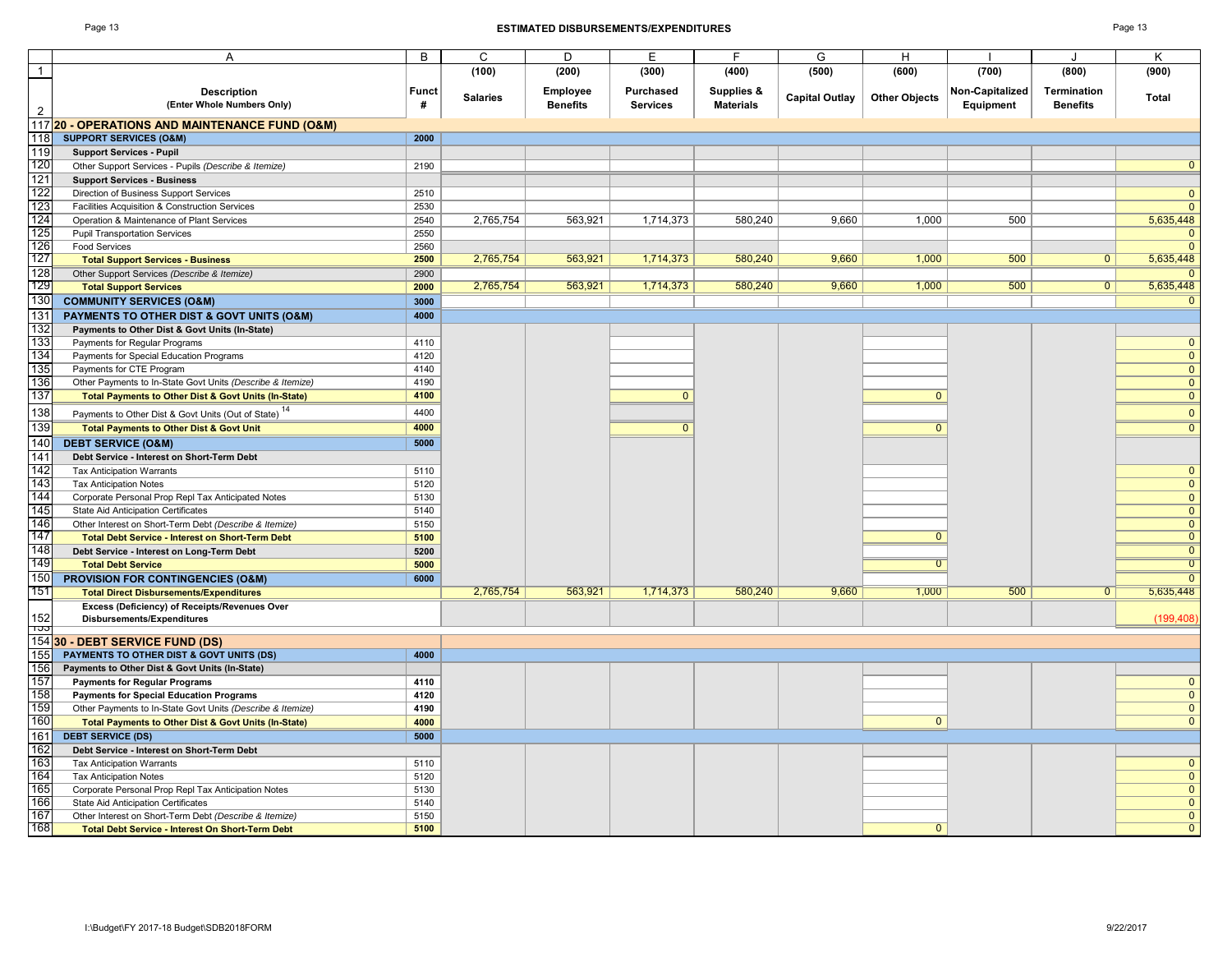#### Page 14 **ESTIMATED DISBURSEMENTS/EXPENDITURES** Page 14

|                | A                                                                           | B     | С               | D               | E.              | F.               | G                     | H                    |                 |                    | Κ                              |
|----------------|-----------------------------------------------------------------------------|-------|-----------------|-----------------|-----------------|------------------|-----------------------|----------------------|-----------------|--------------------|--------------------------------|
| $\overline{1}$ |                                                                             |       | (100)           | (200)           | (300)           | (400)            | (500)                 | (600)                | (700)           | (800)              | (900)                          |
|                | <b>Description</b>                                                          | Funct |                 | <b>Employee</b> | Purchased       | Supplies &       |                       |                      | Non-Capitalized | <b>Termination</b> |                                |
|                | (Enter Whole Numbers Only)                                                  | #     | <b>Salaries</b> | <b>Benefits</b> | <b>Services</b> | <b>Materials</b> | <b>Capital Outlay</b> | <b>Other Objects</b> | Equipment       | <b>Benefits</b>    | Total                          |
| $\overline{2}$ |                                                                             |       |                 |                 |                 |                  |                       |                      |                 |                    |                                |
| 169            | Debt Service - Interest on Long-Term Debt                                   | 5200  |                 |                 |                 |                  |                       | 2,484,518            |                 |                    | 2,484,518                      |
|                | Debt Service - Payments of Principal on Long-Term Debt 15                   | 5300  |                 |                 |                 |                  |                       |                      |                 |                    |                                |
| 170            | (Lease/Purchase Principal Retired)                                          |       |                 |                 |                 |                  |                       | 3,115,000            |                 |                    | 3,115,000                      |
| 171<br>172     | Debt Service Other (Describe & Itemize)                                     | 5400  |                 |                 | $\overline{0}$  |                  |                       | 1,750                |                 |                    | 1,750                          |
|                | <b>Total Debt Service</b>                                                   | 5000  |                 |                 |                 |                  |                       | 5,601,268            |                 |                    | 5,601,268                      |
| 173            | <b>PROVISION FOR CONTINGENCIES (DS)</b>                                     | 6000  |                 |                 | $\Omega$        |                  |                       | 5.601.268            |                 |                    | $\overline{0}$                 |
| 174            | <b>Total Direct Disbursements/Expenditures</b>                              |       |                 |                 |                 |                  |                       |                      |                 |                    | 5,601,268                      |
| 175            | Excess (Deficiency) of Receipts/Revenues Over<br>Disbursements/Expenditures |       |                 |                 |                 |                  |                       |                      |                 |                    | 5,936                          |
| 176            |                                                                             |       |                 |                 |                 |                  |                       |                      |                 |                    |                                |
| 177            | 40 - TRANSPORTATION FUND (TR)                                               |       |                 |                 |                 |                  |                       |                      |                 |                    |                                |
| 178            | <b>SUPPORT SERVICES (TR)</b>                                                | 2000  |                 |                 |                 |                  |                       |                      |                 |                    |                                |
| 179            | <b>Support Services - Pupils</b>                                            |       |                 |                 |                 |                  |                       |                      |                 |                    |                                |
| 180            | Other Support Services - Pupils (Describe & Itemize)                        | 2190  |                 |                 |                 |                  |                       |                      |                 |                    | $\mathbf{0}$                   |
| 181            | <b>Support Services - Business</b>                                          |       |                 |                 |                 |                  |                       |                      |                 |                    |                                |
| 182            | <b>Pupil Transportation Services</b>                                        | 2550  | 1,924,863       | 512,781         | 1,015,263       | 398,839          | 49,549                | 5,282                |                 |                    | 3,906,577                      |
| 183            | Other Support Services (Describe & Itemize)                                 | 2900  |                 |                 | 44,915          | 854              |                       |                      |                 |                    | 45,769                         |
| 184            | <b>Total Support Services</b>                                               | 2000  | 1,924,863       | 512,781         | 1,060,178       | 399,693          | 49,549                | 5,282                | $\mathbf{0}$    | $\mathbf{0}$       | 3,952,346                      |
| 185            | <b>COMMUNITY SERVICES (TR)</b>                                              | 3000  |                 |                 |                 |                  |                       |                      |                 |                    | $\mathbf{0}$                   |
| 186            | <b>PAYMENTS TO OTHER DIST &amp; GOVT UNITS (TR)</b>                         | 4000  |                 |                 |                 |                  |                       |                      |                 |                    |                                |
| 187            | Payments to Other Dist & Govt Units (In-State)                              |       |                 |                 |                 |                  |                       |                      |                 |                    |                                |
| 188            | Payments for Regular Program                                                | 4110  |                 |                 |                 |                  |                       |                      |                 |                    | $\mathbf{0}$                   |
| 189            | Payments for Special Education Programs                                     | 4120  |                 |                 |                 |                  |                       |                      |                 |                    | $\mathbf{0}$                   |
| 190            | Payments for Adult/Continuing Education Programs                            | 4130  |                 |                 |                 |                  |                       |                      |                 |                    | $\mathbf{0}$                   |
| 191            | Payments for CTE Programs                                                   | 4140  |                 |                 |                 |                  |                       |                      |                 |                    | $\mathbf{0}$                   |
| 192            | Payments for Community College Programs                                     | 4170  |                 |                 |                 |                  |                       |                      |                 |                    | $\mathbf{0}$                   |
| 193<br>194     | Other Payments to In-State Govt Units (Describe & Itemize)                  | 4190  |                 |                 | <sup>0</sup>    |                  |                       | $\Omega$             |                 |                    | $\mathbf{0}$<br>$\overline{0}$ |
|                | Total Payments to Other Dist & Govt Units (In-State)                        | 4100  |                 |                 |                 |                  |                       |                      |                 |                    |                                |
| 195            | Payments to Other Dist & Govt Units (Out-of-State)<br>(Describe & Itemize)  | 4400  |                 |                 |                 |                  |                       |                      |                 |                    | $\mathbf{0}$                   |
| 196            | <b>Total Payments to Other Dist &amp; Govt Units</b>                        | 4000  |                 |                 | $\overline{0}$  |                  |                       | $\overline{0}$       |                 |                    | $\overline{0}$                 |
| 197            | <b>DEBT SERVICE (TR)</b>                                                    | 5000  |                 |                 |                 |                  |                       |                      |                 |                    |                                |
| 198            | Debt Service - Interest on Short-Term Debt                                  |       |                 |                 |                 |                  |                       |                      |                 |                    |                                |
| 199            | <b>Tax Anticipation Warrants</b>                                            | 5110  |                 |                 |                 |                  |                       |                      |                 |                    | $\mathbf{0}$                   |
| 200            | <b>Tax Anticipation Notes</b>                                               | 5120  |                 |                 |                 |                  |                       |                      |                 |                    | $\mathbf{0}$                   |
| 201            | Corporate Personal Prop Repl Tax Anticipation Notes                         | 5130  |                 |                 |                 |                  |                       |                      |                 |                    | $\mathbf{0}$                   |
| 202            | State Aid Anticipation Certificates                                         | 5140  |                 |                 |                 |                  |                       |                      |                 |                    | $\mathbf{0}$                   |
| 203            | Other Interest on Short-Term Debt (Describe and Itemize)                    | 5150  |                 |                 |                 |                  |                       |                      |                 |                    | $\overline{0}$                 |
| 204            | <b>Total Debt Service - Interest On Short-Term Debt</b>                     | 5100  |                 |                 |                 |                  |                       | $\Omega$             |                 |                    | $\overline{0}$                 |
| 205            | Debt Service - Interest on Long-Term Debt                                   | 5200  |                 |                 |                 |                  |                       |                      |                 |                    | $\mathbf 0$                    |
|                | Debt Service - Payments of Principal on Long-Term Debt 15                   | 5300  |                 |                 |                 |                  |                       |                      |                 |                    |                                |
| 206            | (Lease/Purchase Principal Retired)                                          |       |                 |                 |                 |                  |                       |                      |                 |                    | $\mathbf{0}$                   |
| 207            | Debt Service - Other (Describe and Itemize)                                 | 5400  |                 |                 |                 |                  |                       |                      |                 |                    | $\mathbf{0}$                   |
| 208            | <b>Total Debt Service</b>                                                   | 5000  |                 |                 |                 |                  |                       | $\overline{0}$       |                 |                    | $\overline{0}$                 |
| 209            | <b>PROVISION FOR CONTINGENCIES (TR)</b>                                     | 6000  |                 |                 |                 |                  |                       |                      |                 |                    | $\Omega$                       |
| 210            | <b>Total Direct Disbursements/Expenditures</b>                              |       | 1,924,863       | 512,781         | 1,060,178       | 399,693          | 49,549                | 5,282                | $\mathbf{0}$    | $\mathbf{0}$       | 3,952,346                      |
|                | Excess (Deficiency) of Receipts/Revenues Over                               |       |                 |                 |                 |                  |                       |                      |                 |                    |                                |
| 211            | Disbursements/Expenditures                                                  |       |                 |                 |                 |                  |                       |                      |                 |                    | (250, 149)                     |
| ÷.,            |                                                                             |       |                 |                 |                 |                  |                       |                      |                 |                    |                                |
| 213            | 50 - MUNICIPAL RETIREMENT/SOC SEC FUND (MR/SS)                              |       |                 |                 |                 |                  |                       |                      |                 |                    |                                |
| 214            | <b>INSTRUCTION (MR/SS)</b>                                                  | 1000  |                 |                 |                 |                  |                       |                      |                 |                    |                                |
| 215            | Regular Program                                                             | 1100  |                 | 413,421         |                 |                  |                       |                      |                 |                    | 413,421                        |
| 216            | Pre-K Programs                                                              | 1125  |                 | 100,695         |                 |                  |                       |                      |                 |                    | 100,695                        |
| 217            | Special Education Programs (Functions 1200-1220)                            | 1200  |                 | 539,733         |                 |                  |                       |                      |                 |                    | 539,733                        |
| 218            | Special Education Programs Pre-K                                            | 1225  |                 | 12,073          |                 |                  |                       |                      |                 |                    | 12,073                         |
| 219            | Remedial and Supplemental Programs K-12                                     | 1250  |                 | 10,202          |                 |                  |                       |                      |                 |                    | 10,202                         |
| 220            | Remedial and Supplemental Programs Pre-K                                    | 1275  |                 |                 |                 |                  |                       |                      |                 |                    | $\mathbf{0}$                   |
| 221            | Adult/Continuing Education Programs                                         | 1300  |                 | 29              |                 |                  |                       |                      |                 |                    | 29                             |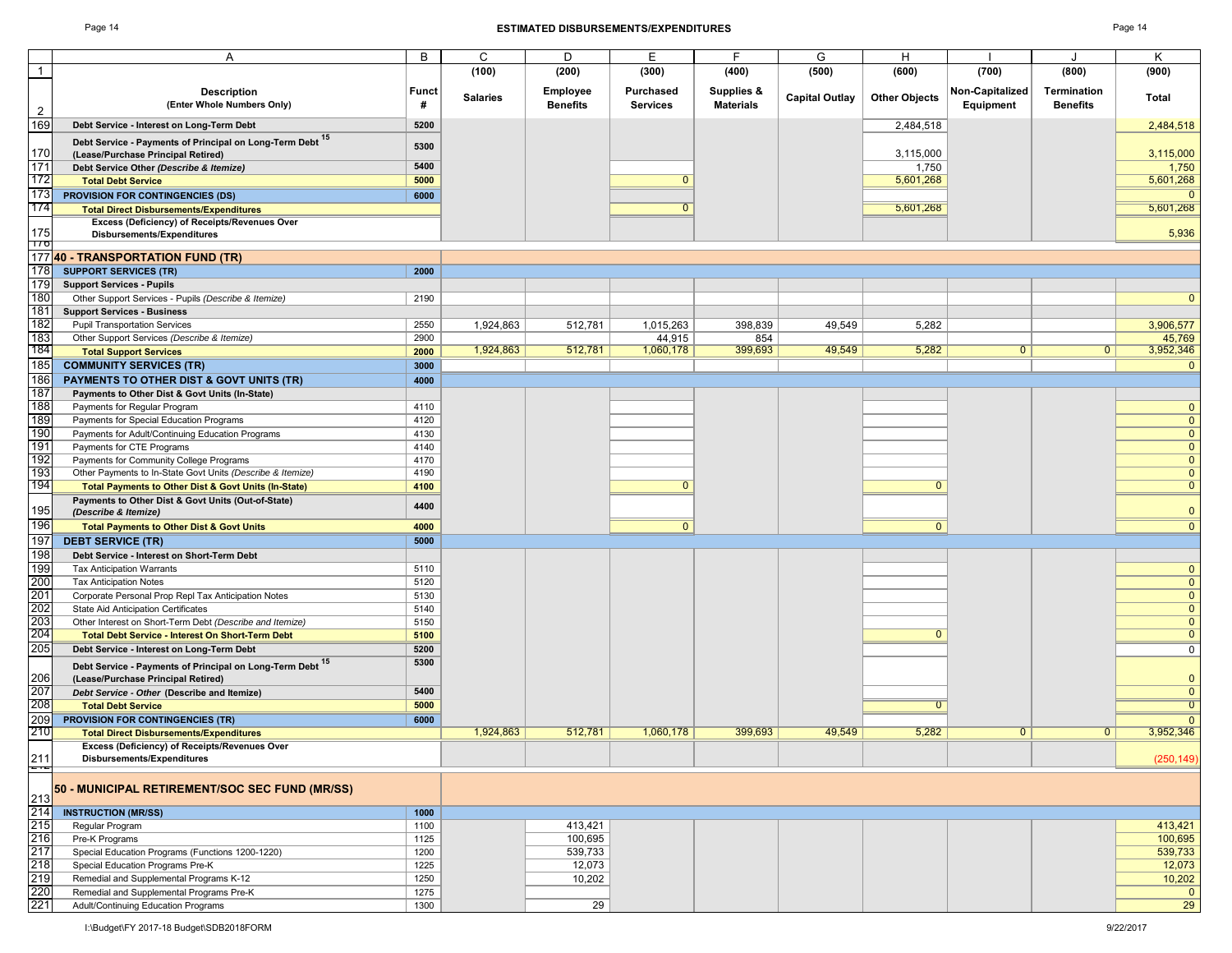#### Page 15 **ESTIMATED DISBURSEMENTS/EXPENDITURES** Page 15

|                 | Α                                                                             | B            | C               | D               | Е               | F.               | G                     | H                    |                 | J               | Κ              |
|-----------------|-------------------------------------------------------------------------------|--------------|-----------------|-----------------|-----------------|------------------|-----------------------|----------------------|-----------------|-----------------|----------------|
| $\overline{1}$  |                                                                               |              | (100)           | (200)           | (300)           | (400)            | (500)                 | (600)                | (700)           | (800)           | (900)          |
|                 |                                                                               |              |                 |                 |                 |                  |                       |                      |                 |                 |                |
|                 | <b>Description</b>                                                            | <b>Funct</b> | <b>Salaries</b> | <b>Employee</b> | Purchased       | Supplies &       | <b>Capital Outlay</b> | <b>Other Objects</b> | Non-Capitalized | Termination     | Total          |
| $\overline{2}$  | (Enter Whole Numbers Only)                                                    | #            |                 | <b>Benefits</b> | <b>Services</b> | <b>Materials</b> |                       |                      | Equipment       | <b>Benefits</b> |                |
|                 |                                                                               |              |                 |                 |                 |                  |                       |                      |                 |                 |                |
| 222             | <b>CTE Programs</b>                                                           | 1400         |                 | 10,157          |                 |                  |                       |                      |                 |                 | 10,157         |
| 223             | Interscholastic Programs                                                      | 1500         |                 | 31,979          |                 |                  |                       |                      |                 |                 | 31,979         |
| 224             | Summer School Programs                                                        | 1600         |                 | 9,228           |                 |                  |                       |                      |                 |                 | 9,228          |
| 225<br>226      | <b>Gifted Programs</b>                                                        | 1650         |                 |                 |                 |                  |                       |                      |                 |                 | $\mathbf 0$    |
|                 | <b>Driver's Education Programs</b>                                            | 1700         |                 | 1,642           |                 |                  |                       |                      |                 |                 | 1,642          |
| 227             | <b>Bilingual Programs</b>                                                     | 1800         |                 | 429             |                 |                  |                       |                      |                 |                 | 429            |
|                 | Truant Alternative & Optional Programs                                        | 1900         |                 | 4,267           |                 |                  |                       |                      |                 |                 | 4,267          |
| 228<br>229      | <b>Total Instruction</b>                                                      | 1000         |                 | 1,133,855       |                 |                  |                       |                      |                 |                 | 1,133,855      |
| 230             |                                                                               |              |                 |                 |                 |                  |                       |                      |                 |                 |                |
|                 | <b>SUPPORT SERVICES (MR/SS)</b>                                               | 2000         |                 |                 |                 |                  |                       |                      |                 |                 |                |
| 231             | <b>Support Services - Pupil</b>                                               |              |                 |                 |                 |                  |                       |                      |                 |                 |                |
| 232             | Attendance & Social Work Services                                             | 2110         |                 | 33,073          |                 |                  |                       |                      |                 |                 | 33,073         |
| 233<br>234      | <b>Guidance Services</b>                                                      | 2120         |                 | 27,882          |                 |                  |                       |                      |                 |                 | 27,882         |
|                 | <b>Health Services</b>                                                        | 2130         |                 | 117,392         |                 |                  |                       |                      |                 |                 | 117,392        |
| 235             | <b>Psychological Services</b>                                                 | 2140         |                 | 3,554           |                 |                  |                       |                      |                 |                 | 3,554          |
| 236             | Speech Pathology & Audiology Services                                         | 2150         |                 | 1,137           |                 |                  |                       |                      |                 |                 | 1,137          |
|                 | Other Support Services - Pupils (Describe & Itemize)                          | 2190         |                 | 6,336           |                 |                  |                       |                      |                 |                 | 6,336          |
| 237<br>238      |                                                                               |              |                 | 189,374         |                 |                  |                       |                      |                 |                 | 189,374        |
|                 | <b>Total Support Services - Pupil</b>                                         | 2100         |                 |                 |                 |                  |                       |                      |                 |                 |                |
| 239             | <b>Support Services - Instructional Staff</b>                                 |              |                 |                 |                 |                  |                       |                      |                 |                 |                |
| 240             | Improvement of Instruction Services                                           | 2210         |                 | 78,787          |                 |                  |                       |                      |                 |                 | 78,787         |
| 241             | <b>Educational Media Services</b>                                             | 2220         |                 | 18,899          |                 |                  |                       |                      |                 |                 | 18,899         |
| 242             | Assessment & Testing                                                          | 2230         |                 |                 |                 |                  |                       |                      |                 |                 | $\Omega$       |
| $\frac{1}{243}$ | <b>Total Support Services - Instructional Staff</b>                           | 2200         |                 | 97,686          |                 |                  |                       |                      |                 |                 | 97,686         |
| 244             | <b>Support Services - General Administration</b>                              |              |                 |                 |                 |                  |                       |                      |                 |                 |                |
| 245             | <b>Board of Education Services</b>                                            | 2310         |                 | 572             |                 |                  |                       |                      |                 |                 | 572            |
| 246             |                                                                               |              |                 |                 |                 |                  |                       |                      |                 |                 |                |
|                 | <b>Executive Administration Services</b>                                      | 2320         |                 | 3,044           |                 |                  |                       |                      |                 |                 | 3,044          |
| 247             | Special Area Administrative Services                                          | 2330         |                 | 23,013          |                 |                  |                       |                      |                 |                 | 23,013         |
| 248             | Claims Paid from Self Insurance Fund                                          | 2361         |                 |                 |                 |                  |                       |                      |                 |                 | $\mathbf 0$    |
| 249             | Workers' Compensation or Workers' Occupation Disease Acts Payments            | 2362         |                 |                 |                 |                  |                       |                      |                 |                 | $\mathbf{0}$   |
| 250             | Unemployment Insurance Payments                                               | 2363         |                 |                 |                 |                  |                       |                      |                 |                 | $\mathbf 0$    |
| 251             | Insurance Payments (regular or self-insurance)                                | 2364         |                 |                 |                 |                  |                       |                      |                 |                 | $\Omega$       |
| 252             | Risk Management and Claims Services Payments                                  | 2365         |                 |                 |                 |                  |                       |                      |                 |                 | $\mathbf 0$    |
| 253             | Judgment and Settlements                                                      | 2366         |                 |                 |                 |                  |                       |                      |                 |                 | $\mathbf{0}$   |
|                 | Educational, Inspectional, Supervisory Services Related to Loss Prevention or | 2367         |                 |                 |                 |                  |                       |                      |                 |                 |                |
| 254             | Reduction                                                                     |              |                 |                 |                 |                  |                       |                      |                 |                 | $\mathbf{0}$   |
| 255             |                                                                               |              |                 |                 |                 |                  |                       |                      |                 |                 |                |
|                 | Reciprocal Insurance Payments                                                 | 2368         |                 |                 |                 |                  |                       |                      |                 |                 | $\mathbf 0$    |
| 256<br>257      | Legal Service                                                                 | 2369         |                 |                 |                 |                  |                       |                      |                 |                 | $\overline{0}$ |
|                 | <b>Total Support Services - General Administration</b>                        | 2300         |                 | 26,629          |                 |                  |                       |                      |                 |                 | 26,629         |
| 258             | <b>Support Services - School Administration</b>                               |              |                 |                 |                 |                  |                       |                      |                 |                 |                |
| 259             | Office of the Principal Services                                              | 2410         |                 | 206,164         |                 |                  |                       |                      |                 |                 | 206,164        |
| 260             | Other Support Services - School Administration (Describe & Itemize)           | 2490         |                 |                 |                 |                  |                       |                      |                 |                 |                |
| $\frac{1}{261}$ | <b>Total Support Services - School Administration</b>                         | 2400         |                 | 206,164         |                 |                  |                       |                      |                 |                 | 206,164        |
| 262             | <b>Support Services - Business</b>                                            |              |                 |                 |                 |                  |                       |                      |                 |                 |                |
| 263             | Direction of Business Support Services                                        | 2510         |                 | 28,684          |                 |                  |                       |                      |                 |                 | 28,684         |
|                 |                                                                               |              |                 |                 |                 |                  |                       |                      |                 |                 |                |
| 264             | <b>Fiscal Services</b>                                                        | 2520         |                 | 38,931          |                 |                  |                       |                      |                 |                 | 38,931         |
| 265             | Facilities Acquisition & Construction Services                                | 2530         |                 | 2,904           |                 |                  |                       |                      |                 |                 | 2,904          |
| 266             | Operation & Maintenance of Plant Service                                      | 2540         |                 | 713,484         |                 |                  |                       |                      |                 |                 | 713,484        |
| 267             | <b>Pupil Transportation Services</b>                                          | 2550         |                 | 360,928         |                 |                  |                       |                      |                 |                 | 360,928        |
| 268             | Food Services                                                                 | 2560         |                 | 235,931         |                 |                  |                       |                      |                 |                 | 235,931        |
| 269             | <b>Internal Services</b>                                                      | 2570         |                 |                 |                 |                  |                       |                      |                 |                 | $\mathbf{0}$   |
| 270             | <b>Total Support Services - Business</b>                                      | 2500         |                 | 1,380,862       |                 |                  |                       |                      |                 |                 | 1,380,862      |
| 271             | <b>Support Services - Central</b>                                             |              |                 |                 |                 |                  |                       |                      |                 |                 |                |
|                 |                                                                               |              |                 |                 |                 |                  |                       |                      |                 |                 |                |
| 272             | Direction of Central Support Services                                         | 2610         |                 | 19,687          |                 |                  |                       |                      |                 |                 | 19,687         |
| 273             | Planning, Research, Development & Evaluation Services                         | 2620         |                 |                 |                 |                  |                       |                      |                 |                 | $\overline{0}$ |
| 274             | <b>Information Services</b>                                                   | 2630         |                 | 5,350           |                 |                  |                       |                      |                 |                 | 5,350          |
| 275             | <b>Staff Services</b>                                                         | 2640         |                 | 38,561          |                 |                  |                       |                      |                 |                 | 38,561         |
| 276             | Data Processing Services                                                      | 2660         |                 | 33,624          |                 |                  |                       |                      |                 |                 | 33,624         |
| 277             | <b>Total Support Services - Central</b>                                       | 2600         |                 | 97,222          |                 |                  |                       |                      |                 |                 | 97,222         |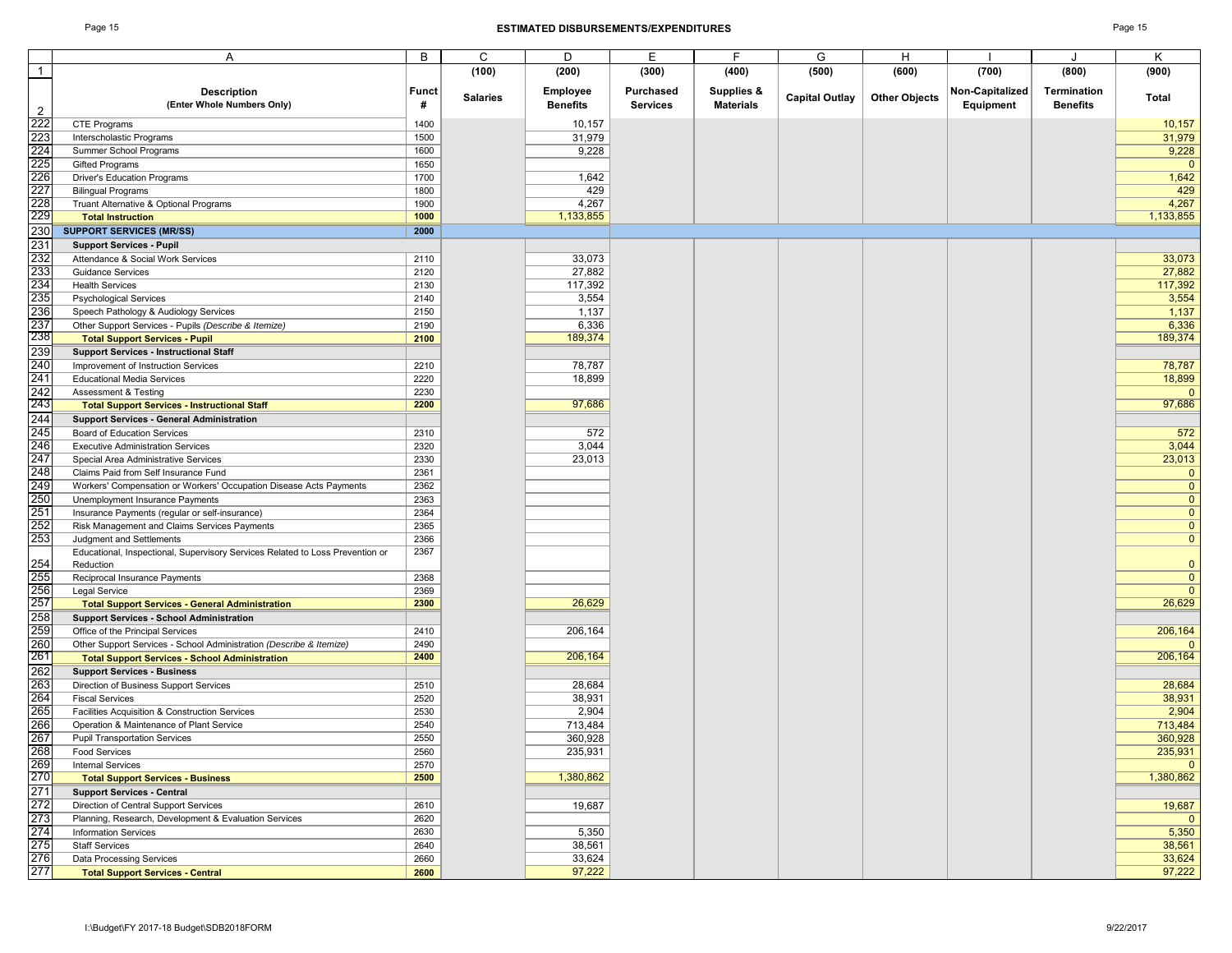#### Page 16 **ESTIMATED DISBURSEMENTS/EXPENDITURES** Page 16

| ∙age |  |
|------|--|
|------|--|

|                   | Α                                                                             | В     | C               | D               | Е                |                  | G                     | H                    |                 |                 | κ              |
|-------------------|-------------------------------------------------------------------------------|-------|-----------------|-----------------|------------------|------------------|-----------------------|----------------------|-----------------|-----------------|----------------|
| $\mathbf{1}$      |                                                                               |       | (100)           | (200)           | (300)            | (400)            | (500)                 | (600)                | (700)           | (800)           | (900)          |
|                   |                                                                               |       |                 |                 |                  |                  |                       |                      |                 |                 |                |
|                   | <b>Description</b>                                                            | Funct | <b>Salaries</b> | <b>Employee</b> | <b>Purchased</b> | Supplies &       | <b>Capital Outlay</b> | <b>Other Objects</b> | Non-Capitalized | Termination     | <b>Total</b>   |
|                   | (Enter Whole Numbers Only)                                                    | #     |                 | <b>Benefits</b> | <b>Services</b>  | <b>Materials</b> |                       |                      | Equipment       | <b>Benefits</b> |                |
| $\overline{2}$    |                                                                               |       |                 |                 |                  |                  |                       |                      |                 |                 |                |
| 278               | Other Support Services (Describe & Itemize)                                   | 2900  |                 | 150             |                  |                  |                       |                      |                 |                 | 150            |
| 279               | <b>Total Support Services</b>                                                 | 2000  |                 | 1,998,087       |                  |                  |                       |                      |                 |                 | 1,998,087      |
| 280               | <b>COMMUNITY SERVICES (MR/SS)</b>                                             | 3000  |                 | 10,159          |                  |                  |                       |                      |                 |                 | 10,159         |
| 281               | PAYMENTS TO OTHER DIST & GOVT UNITS (MR/SS)                                   | 4000  |                 |                 |                  |                  |                       |                      |                 |                 |                |
| 282               | Payments for Regular Programs                                                 | 4110  |                 |                 |                  |                  |                       |                      |                 |                 | $\mathbf{0}$   |
| 283               |                                                                               | 4120  |                 |                 |                  |                  |                       |                      |                 |                 | $\overline{0}$ |
|                   | Payments for Special Education Programs                                       |       |                 |                 |                  |                  |                       |                      |                 |                 |                |
| 284               | Payments for CTE Programs                                                     | 4140  |                 |                 |                  |                  |                       |                      |                 |                 | $\overline{0}$ |
| 285               | <b>Total Payments to Other Dist &amp; Govt Units</b>                          | 4000  |                 | $\mathbf{0}$    |                  |                  |                       |                      |                 |                 | $\mathbf{0}$   |
| 286               | <b>DEBT SERVICE (MR/SS)</b>                                                   | 5000  |                 |                 |                  |                  |                       |                      |                 |                 |                |
| 287               | Debt Service - Interest on Short-Term Debt                                    |       |                 |                 |                  |                  |                       |                      |                 |                 |                |
| 288               | <b>Tax Anticipation Warrants</b>                                              | 5110  |                 |                 |                  |                  |                       |                      |                 |                 | $\mathbf{0}$   |
| 289               |                                                                               |       |                 |                 |                  |                  |                       |                      |                 |                 | $\overline{0}$ |
|                   | <b>Tax Anticipation Notes</b>                                                 | 5120  |                 |                 |                  |                  |                       |                      |                 |                 |                |
| 290               | Corporate Personal Prop Repl Tax Anticipation Notes                           | 5130  |                 |                 |                  |                  |                       |                      |                 |                 | $\overline{0}$ |
| 291               | State Aid Anticipation Certificates                                           | 5140  |                 |                 |                  |                  |                       |                      |                 |                 | $\overline{0}$ |
| 292<br>293        | Other (Describe & Itemize)                                                    | 5150  |                 |                 |                  |                  |                       |                      |                 |                 | $\overline{0}$ |
|                   | <b>Total Debt Service</b>                                                     | 5000  |                 |                 |                  |                  |                       | $\Omega$             |                 |                 | $\overline{0}$ |
| 294               | PROVISION FOR CONTINGENCIES (MR/SS)                                           | 6000  |                 |                 |                  |                  |                       |                      |                 |                 | $\overline{0}$ |
| 295               | <b>Total Direct Disbursements/Expenditures</b>                                |       |                 | 3,142,101       |                  |                  |                       | $\overline{0}$       |                 |                 | 3,142,101      |
|                   |                                                                               |       |                 |                 |                  |                  |                       |                      |                 |                 |                |
|                   | Excess (Deficiency) of Receipts/Revenues Over                                 |       |                 |                 |                  |                  |                       |                      |                 |                 |                |
| $\frac{296}{251}$ | Disbursements/Expenditures                                                    |       |                 |                 |                  |                  |                       |                      |                 |                 | 370,109        |
|                   |                                                                               |       |                 |                 |                  |                  |                       |                      |                 |                 |                |
|                   | 60 - CAPITAL PROJECTS (CP)                                                    |       |                 |                 |                  |                  |                       |                      |                 |                 |                |
| 298               |                                                                               |       |                 |                 |                  |                  |                       |                      |                 |                 |                |
| 299               | <b>SUPPORT SERVICES (CP)</b>                                                  | 2000  |                 |                 |                  |                  |                       |                      |                 |                 |                |
| 300               | <b>Support Services - Business</b>                                            |       |                 |                 |                  |                  |                       |                      |                 |                 |                |
| 301               | Facilities Acquisition & Construction Services                                | 2530  | 58,440          |                 |                  |                  | 35,864,745            |                      |                 |                 | 35,923,185     |
|                   |                                                                               |       |                 |                 |                  |                  |                       |                      |                 |                 |                |
| 302               | Other Support Services (Describe & Itemize)                                   | 2900  |                 |                 |                  |                  |                       |                      |                 |                 | $\mathbf{0}$   |
| 303               | <b>Total Support Services</b>                                                 | 2000  | 58,440          | $\mathbf{0}$    | $\mathbf{0}$     | $\mathbf{0}$     | 35,864,745            | $\mathbf{0}$         | $\overline{0}$  |                 | 35,923,185     |
|                   | 304 PAYMENTS TO OTHER DIST & GOVT UNITS (CP)                                  | 4000  |                 |                 |                  |                  |                       |                      |                 |                 |                |
| 305               | Payments to Other Dist & Govt Units (In-State)                                |       |                 |                 |                  |                  |                       |                      |                 |                 |                |
| 306               | Payments to Regular Programs                                                  | 4110  |                 |                 |                  |                  |                       |                      |                 |                 | $\overline{0}$ |
| 307               | Payment for Special Education Programs                                        | 4120  |                 |                 |                  |                  |                       |                      |                 |                 | $\overline{0}$ |
|                   |                                                                               |       |                 |                 |                  |                  |                       |                      |                 |                 |                |
| 308               | Payment for CTE Programs                                                      | 4140  |                 |                 |                  |                  |                       |                      |                 |                 | $\overline{0}$ |
| 309               | Payments to Other Govt Units (In-State) (Describe & Itemize)                  | 4190  |                 |                 |                  |                  |                       |                      |                 |                 | $\mathbf{0}$   |
| 310               | <b>Total Payments to Other Districts &amp; Govt Units</b>                     | 4000  |                 |                 | $\Omega$         |                  |                       | $\overline{0}$       |                 |                 | $\overline{0}$ |
| 311               | <b>PROVISION FOR CONTINGENCIES (CP)</b>                                       | 6000  |                 |                 |                  |                  |                       |                      |                 |                 | $\overline{0}$ |
| 312               | <b>Total Direct Disbursements/Expenditures</b>                                |       | 58,440          | $\mathbf{0}$    | $\mathbf{0}$     | $\overline{0}$   | 35,864,745            | $\overline{0}$       | $\overline{0}$  |                 | 35,923,185     |
|                   | Excess (Deficiency) of Receipts/Revenues Over                                 |       |                 |                 |                  |                  |                       |                      |                 |                 |                |
| 313               | Disbursements/Expenditures                                                    |       |                 |                 |                  |                  |                       |                      |                 |                 | (35, 723, 185) |
| ᠳ                 |                                                                               |       |                 |                 |                  |                  |                       |                      |                 |                 |                |
|                   |                                                                               |       |                 |                 |                  |                  |                       |                      |                 |                 |                |
| 315               | 70 WORKING CASH FUND (WC)                                                     |       |                 |                 |                  |                  |                       |                      |                 |                 |                |
|                   |                                                                               |       |                 |                 |                  |                  |                       |                      |                 |                 |                |
|                   |                                                                               |       |                 |                 |                  |                  |                       |                      |                 |                 |                |
|                   | 80 - TORT FUND (TF)                                                           |       |                 |                 |                  |                  |                       |                      |                 |                 |                |
| 317               |                                                                               |       |                 |                 |                  |                  |                       |                      |                 |                 |                |
| 318               | SUPPORT SERVICES - GENERAL ADMINISTRATION                                     | 2000  |                 |                 |                  |                  |                       |                      |                 |                 |                |
| 319               | Claims Paid from Self Insurance Fund                                          | 2361  |                 |                 |                  |                  |                       |                      |                 |                 |                |
| 320               | Workers' Compensation or Workers' Occupational Disease Act Payments           | 2362  |                 |                 | 441,690          |                  |                       |                      |                 |                 | 441,690        |
| 321               | Unemployment Insurance Payments                                               | 2363  |                 |                 | 2,000            |                  |                       |                      |                 |                 | 2,000          |
| 322               | Insurance Payments (regular or self-insurance)                                | 2364  |                 |                 | 243,102          |                  |                       |                      |                 |                 | 243,102        |
| 323               | Risk Management and Claims Services Payments                                  | 2365  |                 |                 |                  |                  |                       |                      |                 |                 | $\mathbf{0}$   |
| 324               | Judgment and Settlements                                                      | 2366  |                 |                 |                  |                  |                       |                      |                 |                 |                |
|                   |                                                                               |       |                 |                 |                  |                  |                       | 15,000               |                 |                 | 15,000         |
|                   | Educational, Inspectional, Supervisory Services Related to Loss Prevention or | 2367  |                 |                 |                  |                  |                       |                      |                 |                 |                |
| 325               | Reduction                                                                     |       | 944,150         | 245,600         | 392,000          | 10,750           | 20,000                |                      |                 |                 | 1,612,500      |
| 326               | Reciprocal Insurance Payments                                                 | 2368  |                 |                 |                  |                  |                       |                      |                 |                 | $\mathbf{0}$   |
| 327               | Legal Service                                                                 | 2369  |                 |                 |                  |                  |                       |                      |                 |                 | $\overline{0}$ |
| 328               | Property Insurance (Building & Grounds)                                       | 2371  |                 |                 |                  |                  |                       |                      |                 |                 | $\overline{0}$ |
| 329               | Vehicle Insurance (Transportation)                                            | 2372  |                 |                 |                  |                  |                       |                      |                 |                 | $\mathbf{0}$   |
| 330               | <b>Total Support Services - General Administration</b>                        | 2000  | 944,150         | 245,600         | 1,078,792        | 10,750           | 20,000                | 15,000               | 0               |                 | 2,314,292      |
|                   |                                                                               |       |                 |                 |                  |                  |                       |                      |                 |                 |                |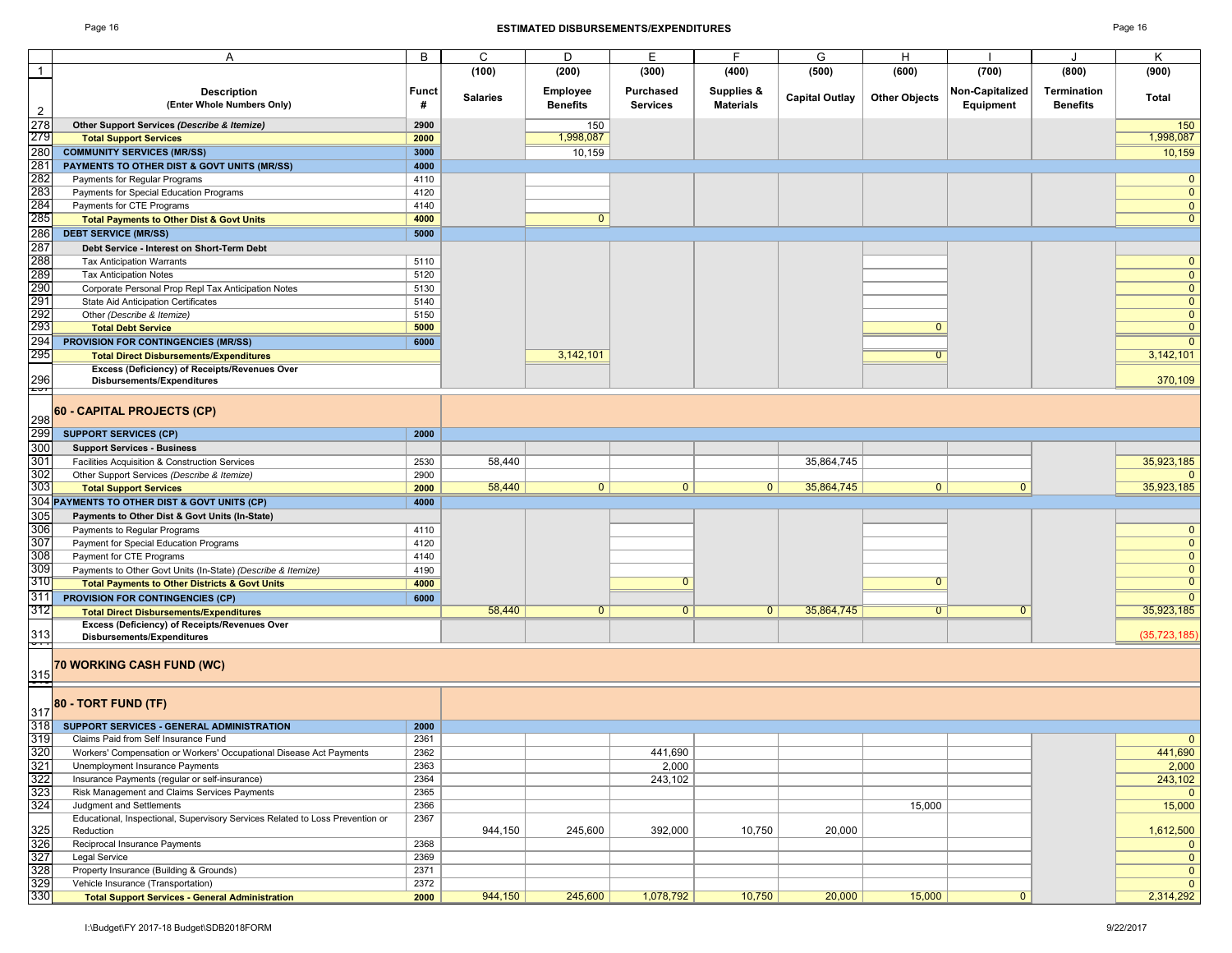#### Page 17 **ESTIMATED DISBURSEMENTS/EXPENDITURES** Page 17

| ٠ |  |
|---|--|
|---|--|

|                   |                                                                 |              | C.              |                 | F               | F.               |                       |                      |                 |                 |                |
|-------------------|-----------------------------------------------------------------|--------------|-----------------|-----------------|-----------------|------------------|-----------------------|----------------------|-----------------|-----------------|----------------|
|                   | A                                                               | B            |                 | D               |                 |                  | G                     | H                    |                 |                 | K              |
|                   |                                                                 |              | (100)           | (200)           | (300)           | (400)            | (500)                 | (600)                | (700)           | (800)           | (900)          |
|                   | <b>Description</b>                                              | <b>Funct</b> |                 | <b>Employee</b> | Purchased       | Supplies &       |                       |                      | Non-Capitalized | Termination     |                |
|                   | (Enter Whole Numbers Only)                                      | #            | <b>Salaries</b> | <b>Benefits</b> | <b>Services</b> | <b>Materials</b> | <b>Capital Outlay</b> | <b>Other Objects</b> | Equipment       | <b>Benefits</b> | Total          |
| $\overline{2}$    |                                                                 |              |                 |                 |                 |                  |                       |                      |                 |                 |                |
| 331               | PAYMENTS TO OTHER DIST & GOVT UNITS (TF)                        | 4000         |                 |                 |                 |                  |                       |                      |                 |                 |                |
| 332               | Payments for Regular Programs                                   | 4110         |                 |                 |                 |                  |                       |                      |                 |                 | $\Omega$       |
| 333<br>334        | Payments for Special Education Programs                         | 4120         |                 |                 |                 |                  |                       |                      |                 |                 | $\mathbf{0}$   |
|                   | <b>Total Payments to Other Dist &amp; Govt Units</b>            | 4000         |                 |                 |                 |                  |                       | $\mathbf{0}$         |                 |                 | $\overline{0}$ |
| 335               | <b>DEBT SERVICE (TF)</b>                                        | 5000         |                 |                 |                 |                  |                       |                      |                 |                 |                |
| 336               | Debt Service - Interest on Short-Term Debt                      |              |                 |                 |                 |                  |                       |                      |                 |                 |                |
| 337               | <b>Tax Anticipation Warrants</b>                                | 5110         |                 |                 |                 |                  |                       |                      |                 |                 | $\mathbf{0}$   |
| 338               | Corporate Personal Property Replacement Tax Anticipation Notes  | 5130         |                 |                 |                 |                  |                       |                      |                 |                 | $\mathbf{0}$   |
| 339               | Other Interest or Short-Term Debt (Describe & Itemize)          | 5150         |                 |                 |                 |                  |                       |                      |                 |                 | $\mathbf{0}$   |
| 340               | <b>Total Debt Service</b>                                       | 5000         |                 |                 |                 |                  |                       | $\Omega$             |                 |                 | $\overline{0}$ |
| 341               | PROVISION FOR CONTINGENCIES (TF)                                | 6000         |                 |                 |                 |                  |                       |                      |                 |                 | $\Omega$       |
| 342               | <b>Total Direct Disbursements/Expenditures</b>                  |              | 944,150         | 245,600         | 1,078,792       | 10,750           | 20,000                | 15,000               | $\Omega$        |                 | 2,314,292      |
|                   | Excess (Deficiency) of Receipts/Revenues Over                   |              |                 |                 |                 |                  |                       |                      |                 |                 |                |
| $\frac{343}{1}$   | <b>Disbursements/Expenditures</b>                               |              |                 |                 |                 |                  |                       |                      |                 |                 | (158, 481)     |
|                   |                                                                 |              |                 |                 |                 |                  |                       |                      |                 |                 |                |
|                   | 90 - FIRE PREVENTION & SAFETY FUND (FP&S)                       |              |                 |                 |                 |                  |                       |                      |                 |                 |                |
| 345               |                                                                 |              |                 |                 |                 |                  |                       |                      |                 |                 |                |
| $\frac{1}{346}$   | <b>SUPPORT SERVICES (FP&amp;S)</b>                              | 2000         |                 |                 |                 |                  |                       |                      |                 |                 |                |
| 347               | <b>Support Services - Business</b>                              |              |                 |                 |                 |                  |                       |                      |                 |                 |                |
| 348               | Facilities Acquisition & Construction Services                  | 2530         |                 |                 | 133,450         |                  | 360,800               |                      |                 |                 | 494,250        |
| 349<br>350        | Operation & Maintenance of Plant Service                        | 2540         |                 |                 |                 |                  |                       |                      |                 |                 | $\Omega$       |
|                   | <b>Total Support Services - Business</b>                        | 2500         | $\overline{0}$  | 0 <sup>1</sup>  | 133,450         | $\mathbf{0}$     | 360,800               | $\mathbf{0}$         | $\Omega$        |                 | 494,250        |
| $\frac{351}{352}$ | Other Support Services (Describe & Itemize)                     | 2900         |                 |                 |                 |                  |                       |                      |                 |                 | $\Omega$       |
|                   | <b>Total Support Services</b>                                   | 2000         | $\overline{0}$  | 0 <sup>1</sup>  | 133,450         | $\overline{0}$   | 360,800               | $\overline{0}$       | $\overline{0}$  |                 | 494.250        |
| 353               | PAYMENTS TO OTHER DISTRICTS & GOVT UNITS (FP&S)                 | 4000         |                 |                 |                 |                  |                       |                      |                 |                 |                |
| 354               | Payments to Regular Programs                                    | 4110         |                 |                 |                 |                  |                       |                      |                 |                 | $\mathbf{0}$   |
| 355               | Payments to Special Education Programs                          | 4120         |                 |                 |                 |                  |                       |                      |                 |                 | $\mathbf{0}$   |
| 356               | Other Payments to In-State Govt Units (Describe & Itemize)      | 4190         |                 |                 |                 |                  |                       |                      |                 |                 | $\mathbf{0}$   |
| 357               | <b>Total Payments to Other Districts &amp; Govt Units (FPS)</b> | 4000         |                 |                 |                 |                  |                       | $\overline{0}$       |                 |                 | $\overline{0}$ |
| 358               | <b>DEBT SERVICE (FP&amp;S)</b>                                  | 5000         |                 |                 |                 |                  |                       |                      |                 |                 |                |
| 359               | Debt Service - Interest on Short-Term Debt                      |              |                 |                 |                 |                  |                       |                      |                 |                 |                |
| 360               | <b>Tax Anticipation Warrants</b>                                | 5110         |                 |                 |                 |                  |                       |                      |                 |                 | $\mathbf{0}$   |
| 361               | Other Interest on Short-Term Debt (Describe & Itemize)          | 5150         |                 |                 |                 |                  |                       |                      |                 |                 | $\mathbf{0}$   |
| 362               | <b>Total Debt Service - Interest on Short-Term Debt</b>         | 5100         |                 |                 |                 |                  |                       | $\Omega$             |                 |                 | $\overline{0}$ |
| 363               | Debt Service - Interest on Long-Term Debt                       | 5200         |                 |                 |                 |                  |                       |                      |                 |                 | $\mathbf{0}$   |
|                   |                                                                 | 5300         |                 |                 |                 |                  |                       |                      |                 |                 |                |
|                   | Debt Service - Payments of Principal on Long-Term Debt 15       |              |                 |                 |                 |                  |                       |                      |                 |                 |                |
| 364               | (Lease/Purchase Principal Retired)                              |              |                 |                 |                 |                  |                       |                      |                 |                 | $\mathbf{0}$   |
| 365               | <b>Total Debt Service</b>                                       | 5000         |                 |                 |                 |                  |                       | $\overline{0}$       |                 |                 | $\overline{0}$ |
| 366               | PROVISIONS FOR CONTINGENCIES (FP&S)                             | 6000         |                 |                 |                 |                  |                       |                      |                 |                 | $\Omega$       |
| 367               | <b>Total Direct Disbursements/Expenditures</b>                  |              | $\overline{0}$  | $\overline{0}$  | 133.450         | $\overline{0}$   | 360.800               | $\overline{0}$       | $\overline{0}$  |                 | 494,250        |
|                   | Excess (Deficiency) of Receipts/Revenues Over                   |              |                 |                 |                 |                  |                       |                      |                 |                 |                |
| 368               | <b>Disbursements/Expenditures</b>                               |              |                 |                 |                 |                  |                       |                      |                 |                 | (47, 799)      |
|                   |                                                                 |              |                 |                 |                 |                  |                       |                      |                 |                 |                |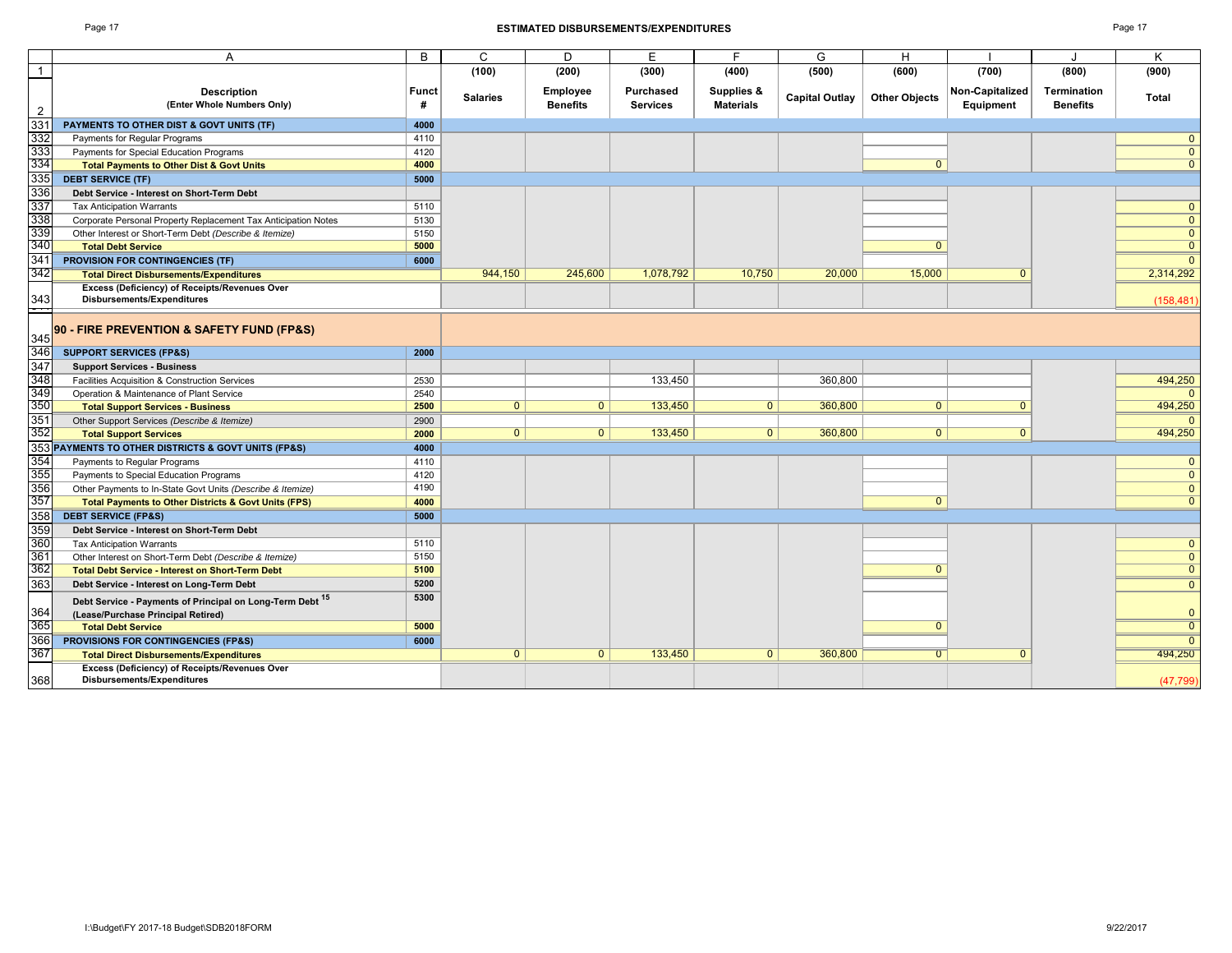# **This page is provided for detailed itemizations as requested within the body of the Report.**

1.

2.

3.

4.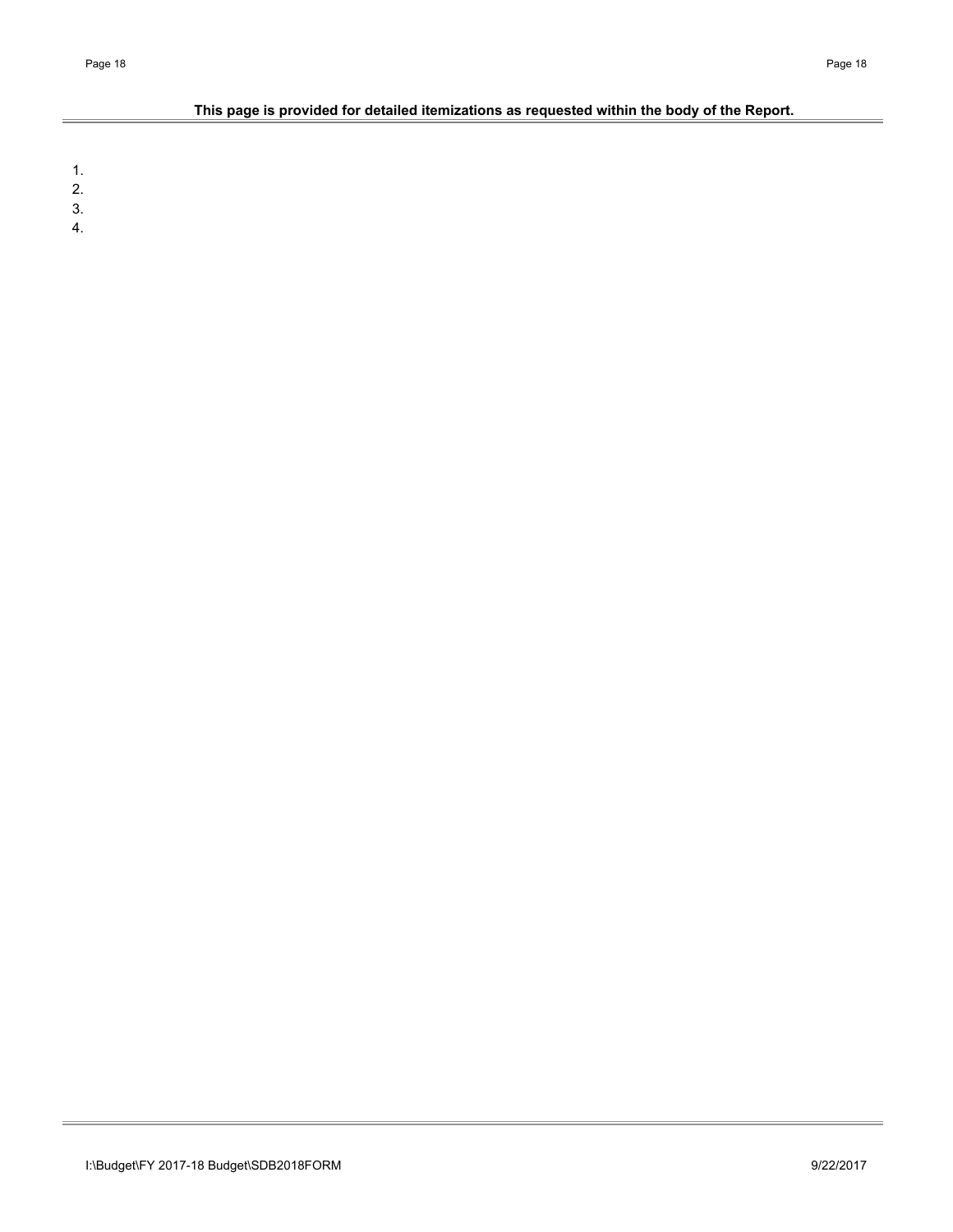|         | A                                                                                                                                                                                                                                                                                                                                                         | B                               | C                                                                | D                                | E                                                                       | F          |  |  |  |  |  |  |  |
|---------|-----------------------------------------------------------------------------------------------------------------------------------------------------------------------------------------------------------------------------------------------------------------------------------------------------------------------------------------------------------|---------------------------------|------------------------------------------------------------------|----------------------------------|-------------------------------------------------------------------------|------------|--|--|--|--|--|--|--|
|         |                                                                                                                                                                                                                                                                                                                                                           |                                 | <b>DEFICIT BUDGET SUMMARY INFORMATION - Operating Funds Only</b> |                                  |                                                                         |            |  |  |  |  |  |  |  |
| 2       | <b>Description</b>                                                                                                                                                                                                                                                                                                                                        | <b>EDUCATIONAL FUND</b><br>(10) | <b>OPERATIONS &amp;</b><br><b>MAINTENANCE FUND</b><br>(20)       | <b>WORKING CASH FUND</b><br>(70) | <b>TOTAL</b>                                                            |            |  |  |  |  |  |  |  |
| 3       | <b>Direct Revenues</b>                                                                                                                                                                                                                                                                                                                                    | 50,544,527                      | 5,436,040                                                        | 3,702,197                        | 463,451                                                                 | 60,146,215 |  |  |  |  |  |  |  |
| 4       | <b>Direct Expenditures</b><br>51,374,528<br>5,635,448<br>3,952,346<br>60,962,322<br>(830,001)<br>(199, 408)                                                                                                                                                                                                                                               |                                 |                                                                  |                                  |                                                                         |            |  |  |  |  |  |  |  |
| 5       | <b>Difference</b>                                                                                                                                                                                                                                                                                                                                         | (250, 149)                      | 463,451                                                          | (816, 107)                       |                                                                         |            |  |  |  |  |  |  |  |
| 6       | (303, 254)<br>3,210,467<br>Estimated Fund Balance - June 30, 2018<br>(513, 642)<br>(469, 833)<br>4,497,196                                                                                                                                                                                                                                                |                                 |                                                                  |                                  |                                                                         |            |  |  |  |  |  |  |  |
|         |                                                                                                                                                                                                                                                                                                                                                           |                                 | this time.                                                       |                                  | Unbalanced budget, however, a deficit reduction plan is not required at |            |  |  |  |  |  |  |  |
| 10<br>┱ | A deficit reduction plan is required if the local board of education adopts (or amends) the 2017-18 school district budget in which the "operating funds"<br>listed above result in direct revenues (line 9) being less than direct expenditures (line 19) by an amount equal to or greater than one-third (1/3) of the<br>ending fund balance (line 81). |                                 |                                                                  |                                  |                                                                         |            |  |  |  |  |  |  |  |
| 12      | Note: The balance is determined using only the four funds listed above. That is, if the estimated ending fund balance is less than three times the<br>deficit spending, the district must adopt and file with ISBE a deficit reduction plan to balance the shortfall within three years.                                                                  |                                 |                                                                  |                                  |                                                                         |            |  |  |  |  |  |  |  |
| 14      | The School Code, Section 17-1 (105 ILCS 5/17-1) - If the 2016-2017 Annual Financial Report (AFR) reflects a deficit as defined above (page 36), then<br>the school district shall adopt and submit a deficit reduction plan (found here on page 20-24) to ISBE within 30 days after acceptance of the AFR.                                                |                                 |                                                                  |                                  |                                                                         |            |  |  |  |  |  |  |  |
| 15      | The deficit reduction plan, if required, is developed using ISBE guidelines and format.                                                                                                                                                                                                                                                                   |                                 |                                                                  |                                  |                                                                         |            |  |  |  |  |  |  |  |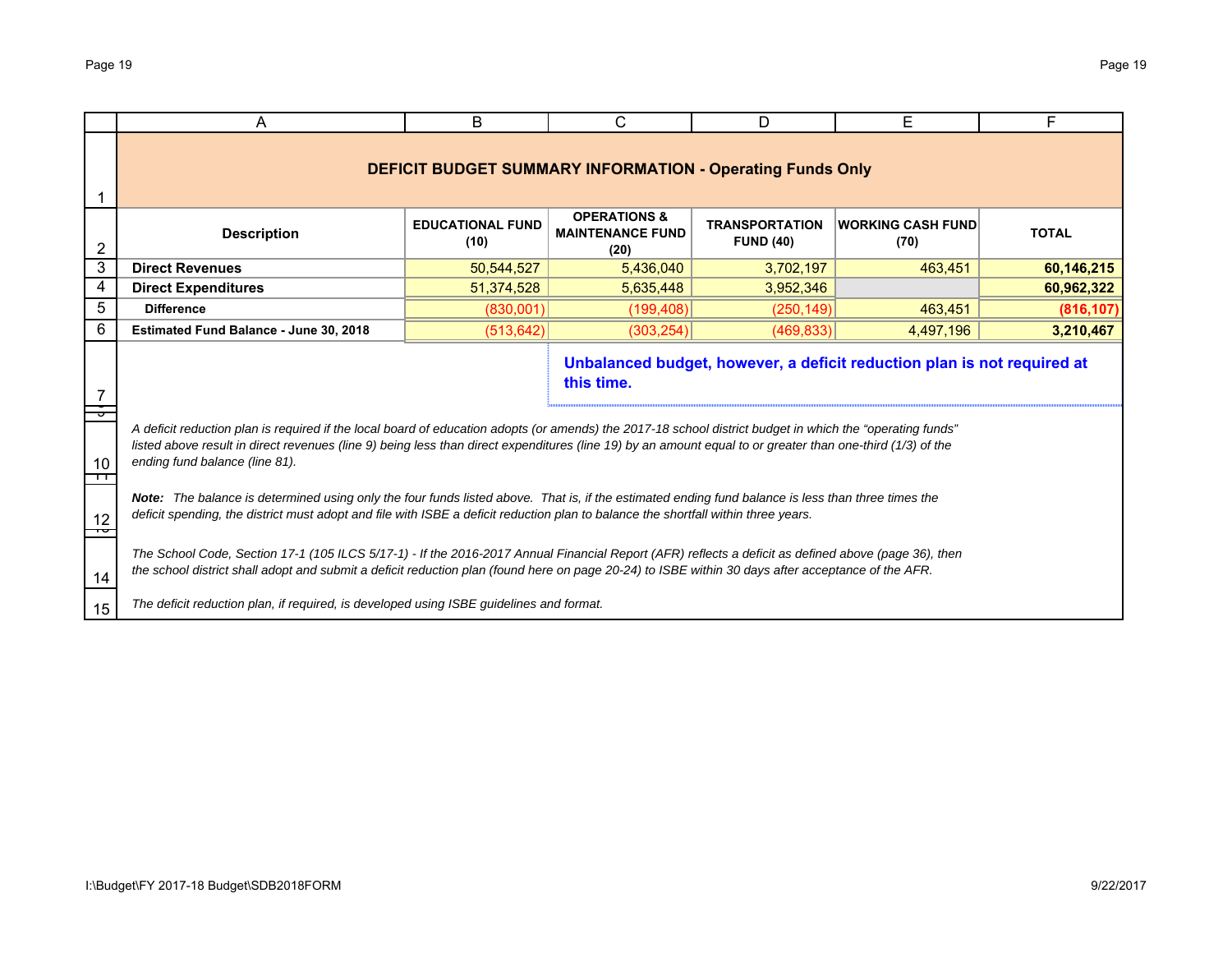# Page 20 **ILLINOIS STATE BOARD OF EDUCATION SCHOOL BUSINESS SERVICES DIVISION**

|                 | A                                                                                     | B                 | $\mathsf{C}$            | D                                                  | E                             | F                           | G            |
|-----------------|---------------------------------------------------------------------------------------|-------------------|-------------------------|----------------------------------------------------|-------------------------------|-----------------------------|--------------|
| -1              |                                                                                       |                   |                         |                                                    | <b>DEFICIT REDUCTION PLAN</b> |                             |              |
| $\overline{2}$  |                                                                                       |                   |                         |                                                    | <b>ESTIMATED BUDGET</b>       |                             |              |
| $\mathfrak{B}$  | 1.00117E+13                                                                           |                   |                         |                                                    | FY2017-2018                   |                             |              |
| 4               | <b>District Number</b>                                                                |                   |                         |                                                    |                               |                             |              |
| 5               |                                                                                       |                   |                         |                                                    |                               |                             |              |
| 6               |                                                                                       |                   | <b>Educational Fund</b> | <b>Operations &amp;</b><br><b>Maintenance Fund</b> | <b>Transportation</b><br>Fund | <b>Working Cash</b><br>Fund | <b>Total</b> |
|                 | <b>ESTIMATED BEGINNING FUND BALANCE</b>                                               |                   |                         |                                                    |                               |                             |              |
| 7               | (must equal prior Ending Fund Balance)                                                |                   | (124, 342)              | (103, 846)                                         | (219, 684)                    | 4,474,446                   | 4,026,574    |
| 8               | <b>RECEIPTS/REVENUES</b>                                                              | Acct #            |                         |                                                    |                               |                             |              |
| 9               | <b>LOCAL SOURCES</b>                                                                  | 1000              | 22,773,548              | 5.136.040                                          | 2,076,304                     | 463,451                     | 30,449,343   |
| 10              | <b>FLOW-THROUGH RECEIPTS/REVENUES FROM ONE</b><br><b>DISTRICT TO ANOTHER DISTRICT</b> | 2000              | 0                       | $\mathbf{0}$                                       | $\mathbf{0}$                  |                             | $\Omega$     |
| 11              | <b>STATE SOURCES</b>                                                                  | 3000              | 17,460,972              | 300,000                                            | 1,625,893                     | $\mathbf{0}$                | 19,386,865   |
| 12              | <b>FEDERAL SOURCES</b>                                                                | 4000              | 10,310,007              | $\Omega$                                           | $\Omega$                      | $\Omega$                    | 10,310,007   |
| 13              | <b>Total Receipts/Revenues</b>                                                        |                   | 50,544,527              | 5,436,040                                          | 3,702,197                     | 463,451                     | 60,146,215   |
| 14              | <b>DISBURSEMENTS/EXPENDITURES</b>                                                     | <b>Funct</b><br># |                         |                                                    |                               |                             |              |
|                 | <b>15 INSTRUCTION</b>                                                                 | 1000              | 37,531,724              |                                                    |                               |                             | 37,531,724   |
|                 | <b>16 SUPPORT SERVICES</b>                                                            | 2000              | 12,715,146              | 5,635,448                                          | 3,952,346                     |                             | 22,302,940   |
| 17              | <b>COMMUNITY SERVICES</b>                                                             | 3000              | 437,658                 | 0                                                  | $\mathbf{0}$                  |                             | 437,658      |
| 18              | <b>PAYMENTS TO OTHER DISTRICTS &amp; GOVT. UNITS</b>                                  | 4000              | 690,000                 | $\mathbf{0}$                                       | $\mathbf{0}$                  |                             | 690,000      |
| 19              | <b>DEBT SERVICES</b>                                                                  | 5000              | $\mathbf{0}$            | $\mathbf{0}$                                       | $\mathbf{0}$                  |                             | $\mathbf{0}$ |
| 20<br>21        | <b>PROVISION FOR CONTINGENCIES</b>                                                    | 6000              | $\Omega$                | $\Omega$                                           | $\Omega$                      |                             |              |
|                 | <b>Total Disbursements/Expenditures</b>                                               |                   | 51,374,528              | 5,635,448                                          | 3,952,346                     |                             | 60,962,322   |
| 22              | Excess of Receipts/Revenue Over/(Under) Disbursements/Expenditures                    |                   | (830,001)               | (199, 408)                                         | (250, 149)                    | 463.451                     | (816, 107)   |
| 23              | OTHER SOURCES/USES OF FUNDS                                                           |                   |                         |                                                    |                               |                             |              |
| $\overline{24}$ | <b>OTHER SOURCES OF FUNDS (7000)</b>                                                  |                   | 440,701                 | $\pmb{0}$                                          | $\mathbf{0}$                  | $\Omega$                    | 440,701      |
| 25              | <b>OTHER USES OF FUNDS (8000)</b>                                                     |                   | 0                       | $\mathbf{0}$                                       | $\mathbf{0}$                  | 440,701                     | 440,701      |
| 26              | <b>TOTAL OTHER SOURCES/USES OF FUNDS</b>                                              |                   | 440,701                 | $\Omega$                                           | $\Omega$                      | (440, 701)                  | $\Omega$     |
| 27              | <b>ESTIMATED ENDING FUND BALANCE</b>                                                  |                   | (513, 642)              | (303, 254)                                         | (469, 833)                    | 4,497,196                   | 3,210,467    |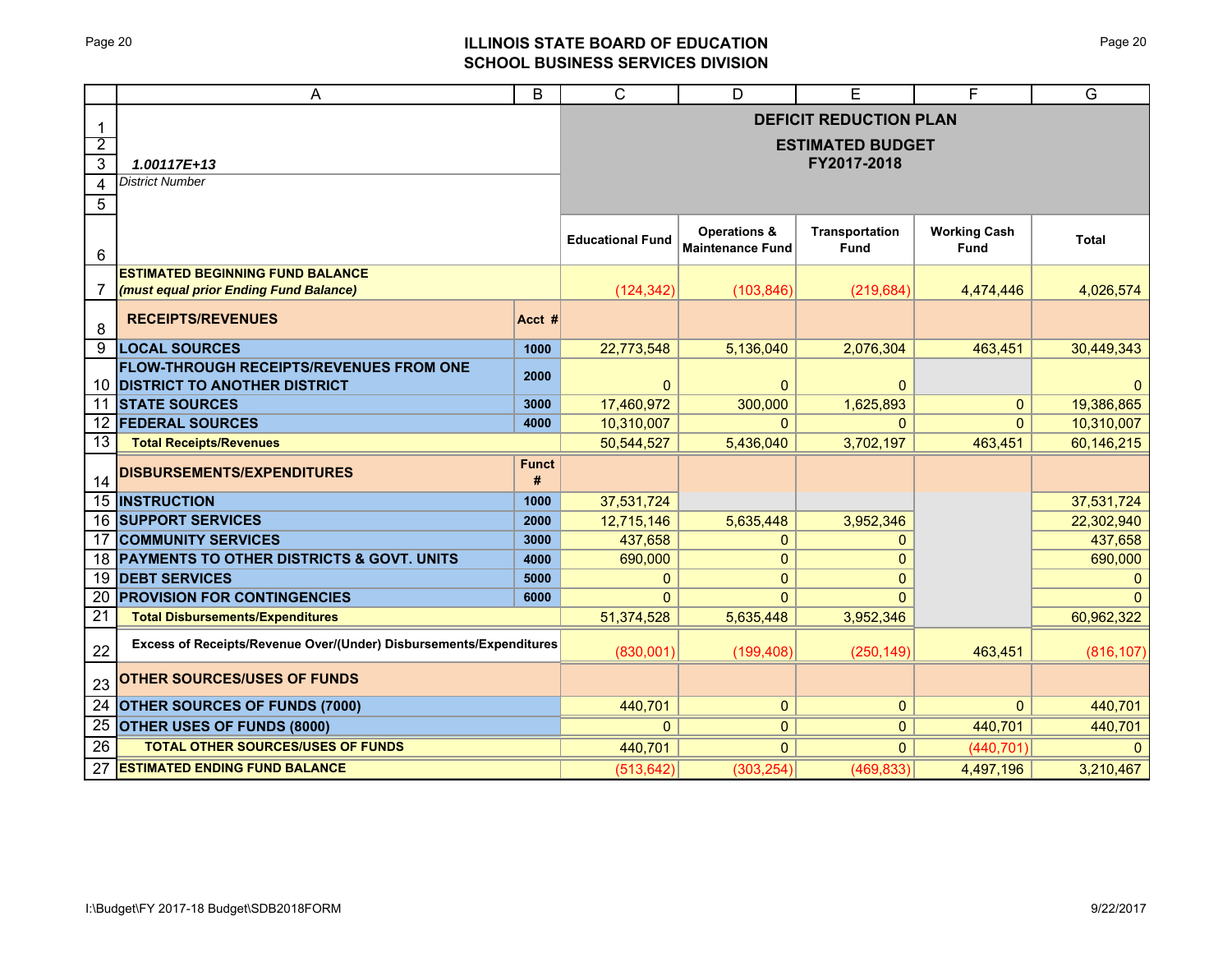# Page 21 **ILLINOIS STATE BOARD OF EDUCATION SCHOOL BUSINESS SERVICES DIVISION**

|                                                                                      | A                                                                                     | B                 | Н                       |                                                    | J                                      | K                           | L            |
|--------------------------------------------------------------------------------------|---------------------------------------------------------------------------------------|-------------------|-------------------------|----------------------------------------------------|----------------------------------------|-----------------------------|--------------|
| $\mathbf{1}$<br>$\overline{2}$<br>$\overline{3}$<br>$\overline{4}$<br>$\overline{5}$ | $1.00117E+13$<br><b>District Number</b>                                               |                   |                         |                                                    | <b>ESTIMATED BUDGET</b><br>FY2018-2019 |                             |              |
| 6                                                                                    |                                                                                       |                   | <b>Educational Fund</b> | <b>Operations &amp;</b><br><b>Maintenance Fund</b> | Transportation<br>Fund                 | <b>Working Cash</b><br>Fund | <b>Total</b> |
| 7                                                                                    | <b>ESTIMATED BEGINNING FUND BALANCE</b><br>(must equal prior Ending Fund Balance)     |                   | (513, 642)              | (303, 254)                                         | (469, 833)                             | 4,497,196                   | 3,210,467    |
| 8                                                                                    | <b>RECEIPTS/REVENUES</b>                                                              | Acct #            |                         |                                                    |                                        |                             |              |
| 9                                                                                    | <b>LOCAL SOURCES</b>                                                                  | 1000              |                         |                                                    |                                        |                             | $\mathbf{0}$ |
| 10                                                                                   | <b>FLOW-THROUGH RECEIPTS/REVENUES FROM ONE</b><br><b>DISTRICT TO ANOTHER DISTRICT</b> | 2000              |                         |                                                    |                                        |                             | $\pmb{0}$    |
| 11                                                                                   | <b>STATE SOURCES</b>                                                                  | 3000              |                         |                                                    |                                        |                             | $\mathbf{0}$ |
| 12                                                                                   | <b>FEDERAL SOURCES</b>                                                                | 4000              |                         |                                                    |                                        |                             | $\mathbf{0}$ |
| 13                                                                                   | <b>Total Receipts/Revenues</b>                                                        |                   | $\mathbf{0}$            | $\pmb{0}$                                          | $\pmb{0}$                              | $\mathbf{0}$                | $\mathbf{0}$ |
| 14                                                                                   | DISBURSEMENTS/EXPENDITURES                                                            | <b>Funct</b><br># |                         |                                                    |                                        |                             |              |
| $\overline{15}$                                                                      | <b>INSTRUCTION</b>                                                                    | 1000              |                         |                                                    |                                        |                             | $\mathbf{0}$ |
| 16                                                                                   | <b>SUPPORT SERVICES</b>                                                               | 2000              |                         |                                                    |                                        |                             | $\mathbf{0}$ |
| 17                                                                                   | <b>COMMUNITY SERVICES</b>                                                             | 3000              |                         |                                                    |                                        |                             | $\mathbf{0}$ |
| 18                                                                                   | PAYMENTS TO OTHER DISTRICTS & GOVT. UNITS                                             | 4000              |                         |                                                    |                                        |                             | $\mathbf{0}$ |
| 19                                                                                   | <b>DEBT SERVICES</b>                                                                  | 5000              |                         |                                                    |                                        |                             | $\mathbf{0}$ |
| 20                                                                                   | <b>PROVISION FOR CONTINGENCIES</b>                                                    | 6000              |                         |                                                    |                                        |                             | $\mathbf{0}$ |
| 21                                                                                   | <b>Total Disbursements/Expenditures</b>                                               |                   | $\mathbf{0}$            | $\mathbf{0}$                                       | $\mathbf{0}$                           |                             | $\mathbf{0}$ |
| 22                                                                                   | Excess of Receipts/Revenue Over/(Under) Disbursements/Expenditures                    |                   | $\mathbf{0}$            | $\mathbf 0$                                        | $\pmb{0}$                              | $\mathbf{0}$                | $\mathbf{0}$ |
| 23                                                                                   | <b>OTHER SOURCES/USES OF FUNDS</b>                                                    |                   |                         |                                                    |                                        |                             |              |
| $\overline{24}$                                                                      | <b>OTHER SOURCES OF FUNDS (7000)</b>                                                  |                   |                         |                                                    |                                        |                             | $\mathbf{0}$ |
| 25                                                                                   | OTHER USES OF FUNDS (8000)                                                            |                   |                         |                                                    |                                        |                             | $\mathbf{0}$ |
| 26                                                                                   | TOTAL OTHER SOURCES/USES OF FUNDS                                                     |                   | $\mathbf{0}$            | $\mathbf{0}$                                       | $\mathbf{0}$                           | $\mathbf{0}$                | $\Omega$     |
| 27                                                                                   | <b>ESTIMATED ENDING FUND BALANCE</b>                                                  |                   | (513, 642)              | (303, 254)                                         | (469, 833)                             | 4,497,196                   | 3,210,467    |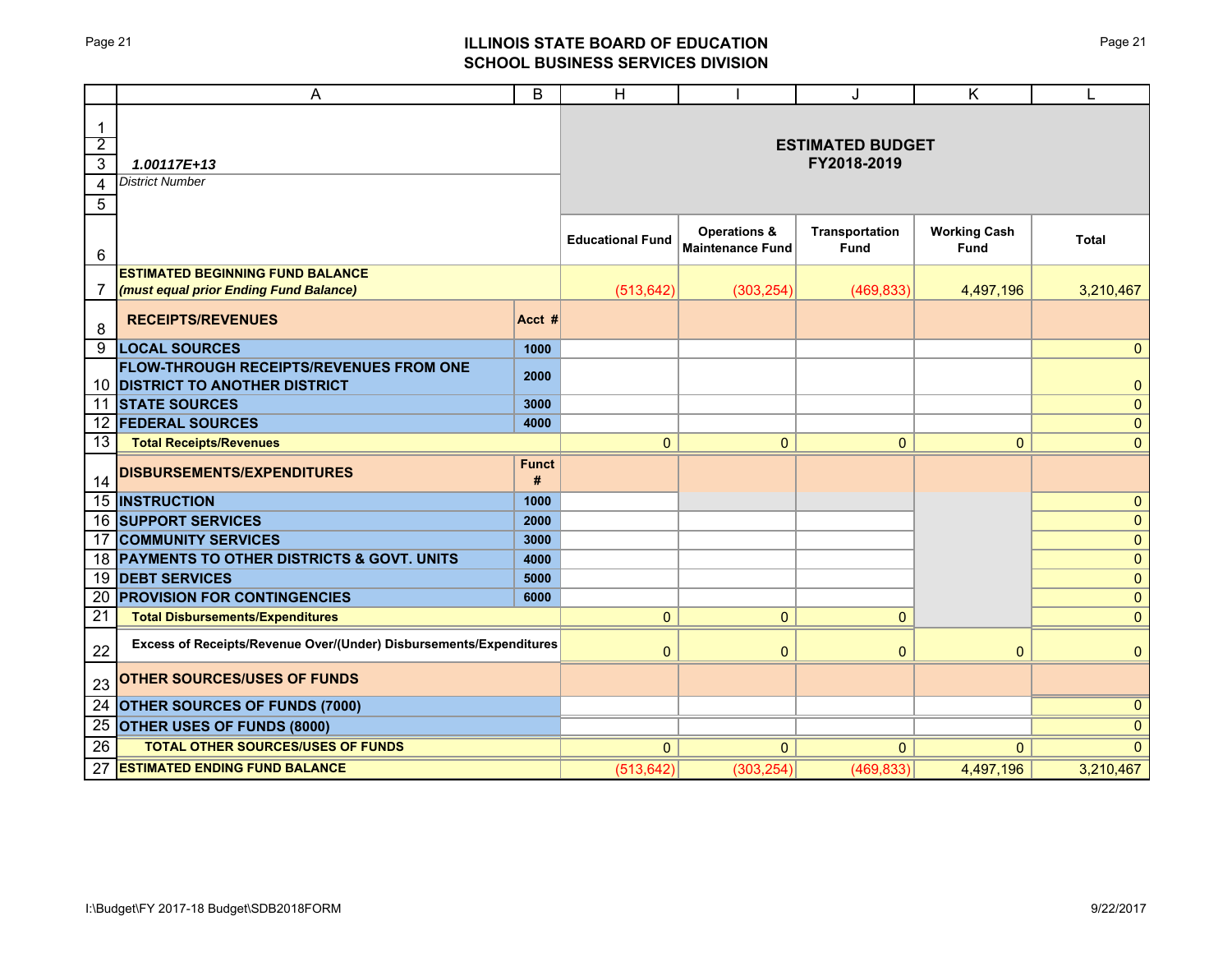# Page 22 **ILLINOIS STATE BOARD OF EDUCATION SCHOOL BUSINESS SERVICES DIVISION**

|                                                           | A                                                                                 | B                 | M                       | N                                                  | O                                      | P                           | Q            |
|-----------------------------------------------------------|-----------------------------------------------------------------------------------|-------------------|-------------------------|----------------------------------------------------|----------------------------------------|-----------------------------|--------------|
| $\mathbf 1$<br>$\overline{2}$<br>$\overline{3}$<br>4<br>5 | $1.00117E+13$<br><b>District Number</b>                                           |                   |                         |                                                    | <b>ESTIMATED BUDGET</b><br>FY2019-2020 |                             |              |
| 6                                                         |                                                                                   |                   | <b>Educational Fund</b> | <b>Operations &amp;</b><br><b>Maintenance Fund</b> | <b>Transportation</b><br>Fund          | <b>Working Cash</b><br>Fund | <b>Total</b> |
| 7                                                         | <b>ESTIMATED BEGINNING FUND BALANCE</b><br>(must equal prior Ending Fund Balance) |                   | (513, 642)              | (303, 254)                                         | (469, 833)                             | 4,497,196                   | 3,210,467    |
| 8                                                         | <b>RECEIPTS/REVENUES</b>                                                          | Acct #            |                         |                                                    |                                        |                             |              |
| 9                                                         | <b>LOCAL SOURCES</b>                                                              | 1000              |                         |                                                    |                                        |                             | $\mathbf{0}$ |
| 10                                                        | FLOW-THROUGH RECEIPTS/REVENUES FROM ONE<br><b>DISTRICT TO ANOTHER DISTRICT</b>    | 2000              |                         |                                                    |                                        |                             | $\pmb{0}$    |
| 11                                                        | <b>STATE SOURCES</b>                                                              | 3000              |                         |                                                    |                                        |                             | $\pmb{0}$    |
| 12                                                        | <b>FEDERAL SOURCES</b>                                                            | 4000              |                         |                                                    |                                        |                             | $\pmb{0}$    |
| 13                                                        | <b>Total Receipts/Revenues</b>                                                    |                   | $\pmb{0}$               | $\mathbf 0$                                        | 0                                      | $\pmb{0}$                   | $\mathbf{0}$ |
| 14                                                        | <b>DISBURSEMENTS/EXPENDITURES</b>                                                 | <b>Funct</b><br># |                         |                                                    |                                        |                             |              |
| 15                                                        | <b>INSTRUCTION</b>                                                                | 1000              |                         |                                                    |                                        |                             | $\mathbf{0}$ |
| 16                                                        | <b>SUPPORT SERVICES</b>                                                           | 2000              |                         |                                                    |                                        |                             | $\mathbf{0}$ |
| 17                                                        | <b>COMMUNITY SERVICES</b>                                                         | 3000              |                         |                                                    |                                        |                             | $\pmb{0}$    |
| 18                                                        | PAYMENTS TO OTHER DISTRICTS & GOVT. UNITS                                         | 4000              |                         |                                                    |                                        |                             | $\mathbf{0}$ |
| 19                                                        | <b>DEBT SERVICES</b>                                                              | 5000              |                         |                                                    |                                        |                             | $\mathbf{0}$ |
| 20                                                        | <b>PROVISION FOR CONTINGENCIES</b>                                                | 6000              |                         |                                                    |                                        |                             | $\pmb{0}$    |
| 21                                                        | <b>Total Disbursements/Expenditures</b>                                           |                   | $\mathbf{0}$            | $\mathbf{0}$                                       | $\mathbf{0}$                           |                             | $\mathbf{0}$ |
| 22                                                        | Excess of Receipts/Revenue Over/(Under) Disbursements/Expenditures                |                   | $\mathbf{0}$            | $\mathbf{0}$                                       | $\mathbf{0}$                           | $\mathbf{0}$                | $\mathbf{0}$ |
| 23                                                        | <b>OTHER SOURCES/USES OF FUNDS</b>                                                |                   |                         |                                                    |                                        |                             |              |
| $\overline{24}$                                           | <b>OTHER SOURCES OF FUNDS (7000)</b>                                              |                   |                         |                                                    |                                        |                             | $\mathbf{0}$ |
| $\overline{25}$                                           | OTHER USES OF FUNDS (8000)                                                        |                   |                         |                                                    |                                        |                             | $\mathbf{0}$ |
| 26                                                        | <b>TOTAL OTHER SOURCES/USES OF FUNDS</b>                                          |                   | $\mathbf{0}$            | $\Omega$                                           | $\Omega$                               | $\Omega$                    | $\Omega$     |
| 27                                                        | <b>ESTIMATED ENDING FUND BALANCE</b>                                              |                   | (513, 642)              | (303, 254)                                         | (469, 833)                             | 4,497,196                   | 3,210,467    |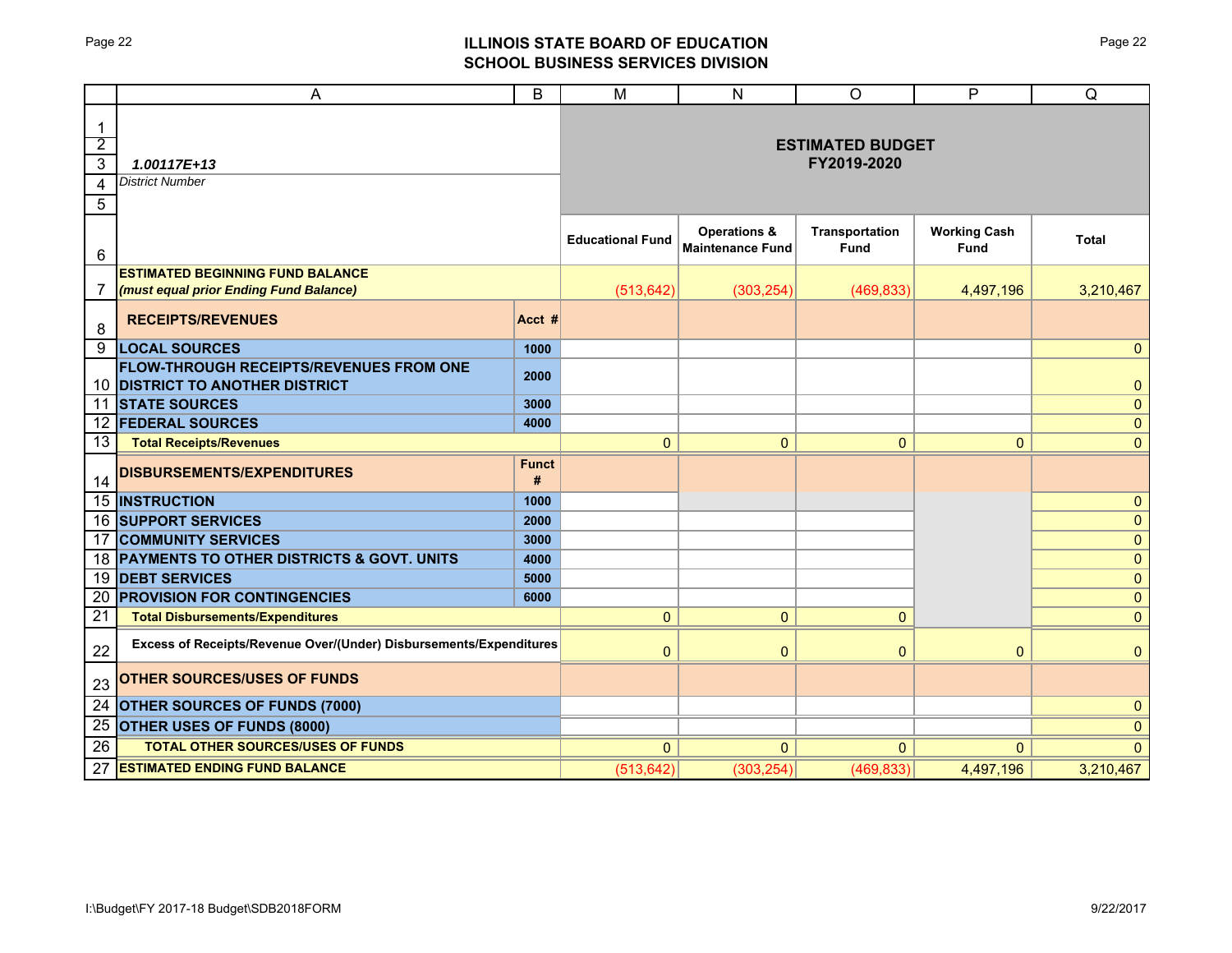# Page 23 **ILLINOIS STATE BOARD OF EDUCATION SCHOOL BUSINESS SERVICES DIVISION**

|                                                            | A                                                                                 | B                 | $\mathsf{R}$                           | S                                                  | T                             | U                           | $\vee$                       |  |  |  |  |
|------------------------------------------------------------|-----------------------------------------------------------------------------------|-------------------|----------------------------------------|----------------------------------------------------|-------------------------------|-----------------------------|------------------------------|--|--|--|--|
| $\mathbf{1}$<br>$\overline{2}$<br>$\overline{3}$<br>4<br>5 | 1.00117E+13<br><b>District Number</b>                                             |                   | <b>ESTIMATED BUDGET</b><br>FY2020-2021 |                                                    |                               |                             |                              |  |  |  |  |
| 6                                                          |                                                                                   |                   | <b>Educational Fund</b>                | <b>Operations &amp;</b><br><b>Maintenance Fund</b> | <b>Transportation</b><br>Fund | <b>Working Cash</b><br>Fund | <b>Total</b>                 |  |  |  |  |
| 7                                                          | <b>ESTIMATED BEGINNING FUND BALANCE</b><br>(must equal prior Ending Fund Balance) |                   | (513, 642)                             | (303, 254)                                         | (469, 833)                    | 4,497,196                   | 3,210,467                    |  |  |  |  |
| 8                                                          | <b>RECEIPTS/REVENUES</b>                                                          | Acct #            |                                        |                                                    |                               |                             |                              |  |  |  |  |
| 9                                                          | <b>LOCAL SOURCES</b>                                                              | 1000              |                                        |                                                    |                               |                             | $\mathbf{0}$                 |  |  |  |  |
|                                                            | FLOW-THROUGH RECEIPTS/REVENUES FROM ONE<br>10 DISTRICT TO ANOTHER DISTRICT        | 2000              |                                        |                                                    |                               |                             | $\pmb{0}$                    |  |  |  |  |
|                                                            | <b>11 STATE SOURCES</b>                                                           | 3000              |                                        |                                                    |                               |                             | $\pmb{0}$                    |  |  |  |  |
|                                                            | <b>12 FEDERAL SOURCES</b>                                                         | 4000              |                                        |                                                    |                               |                             | $\pmb{0}$                    |  |  |  |  |
| 13                                                         | <b>Total Receipts/Revenues</b>                                                    |                   | 0                                      | $\mathbf 0$                                        | 0                             | $\mathbf{0}$                | $\mathbf{0}$                 |  |  |  |  |
| 14                                                         | <b>DISBURSEMENTS/EXPENDITURES</b>                                                 | <b>Funct</b><br># |                                        |                                                    |                               |                             |                              |  |  |  |  |
|                                                            | <b>15 INSTRUCTION</b>                                                             | 1000              |                                        |                                                    |                               |                             | $\mathbf{0}$                 |  |  |  |  |
|                                                            | 16 SUPPORT SERVICES                                                               | 2000              |                                        |                                                    |                               |                             | $\mathbf{0}$                 |  |  |  |  |
| 17                                                         | <b>COMMUNITY SERVICES</b>                                                         | 3000              |                                        |                                                    |                               |                             | $\pmb{0}$                    |  |  |  |  |
|                                                            | 18 PAYMENTS TO OTHER DISTRICTS & GOVT. UNITS                                      | 4000              |                                        |                                                    |                               |                             | $\pmb{0}$                    |  |  |  |  |
| 19<br>20                                                   | <b>DEBT SERVICES</b><br><b>PROVISION FOR CONTINGENCIES</b>                        | 5000<br>6000      |                                        |                                                    |                               |                             | $\mathbf{0}$                 |  |  |  |  |
| 21                                                         | <b>Total Disbursements/Expenditures</b>                                           |                   | $\overline{0}$                         | $\mathbf{0}$                                       | $\mathbf 0$                   |                             | $\mathbf{0}$<br>$\mathbf{0}$ |  |  |  |  |
| 22                                                         | Excess of Receipts/Revenue Over/(Under) Disbursements/Expenditures                |                   | $\mathbf{0}$                           | $\mathbf{0}$                                       | $\mathbf{0}$                  | $\Omega$                    | $\mathbf{0}$                 |  |  |  |  |
| 23                                                         | <b>OTHER SOURCES/USES OF FUNDS</b>                                                |                   |                                        |                                                    |                               |                             |                              |  |  |  |  |
| $\overline{24}$                                            | <b>OTHER SOURCES OF FUNDS (7000)</b>                                              |                   |                                        |                                                    |                               |                             | $\mathbf{0}$                 |  |  |  |  |
| 25                                                         | <b>OTHER USES OF FUNDS (8000)</b>                                                 |                   |                                        |                                                    |                               |                             | $\mathbf{0}$                 |  |  |  |  |
| 26                                                         | <b>TOTAL OTHER SOURCES/USES OF FUNDS</b>                                          |                   | $\Omega$                               | $\Omega$                                           | $\Omega$                      | $\Omega$                    | $\Omega$                     |  |  |  |  |
| 27                                                         | <b>ESTIMATED ENDING FUND BALANCE</b>                                              |                   | (513, 642)                             | (303, 254)                                         | (469, 833)                    | 4,497,196                   | 3,210,467                    |  |  |  |  |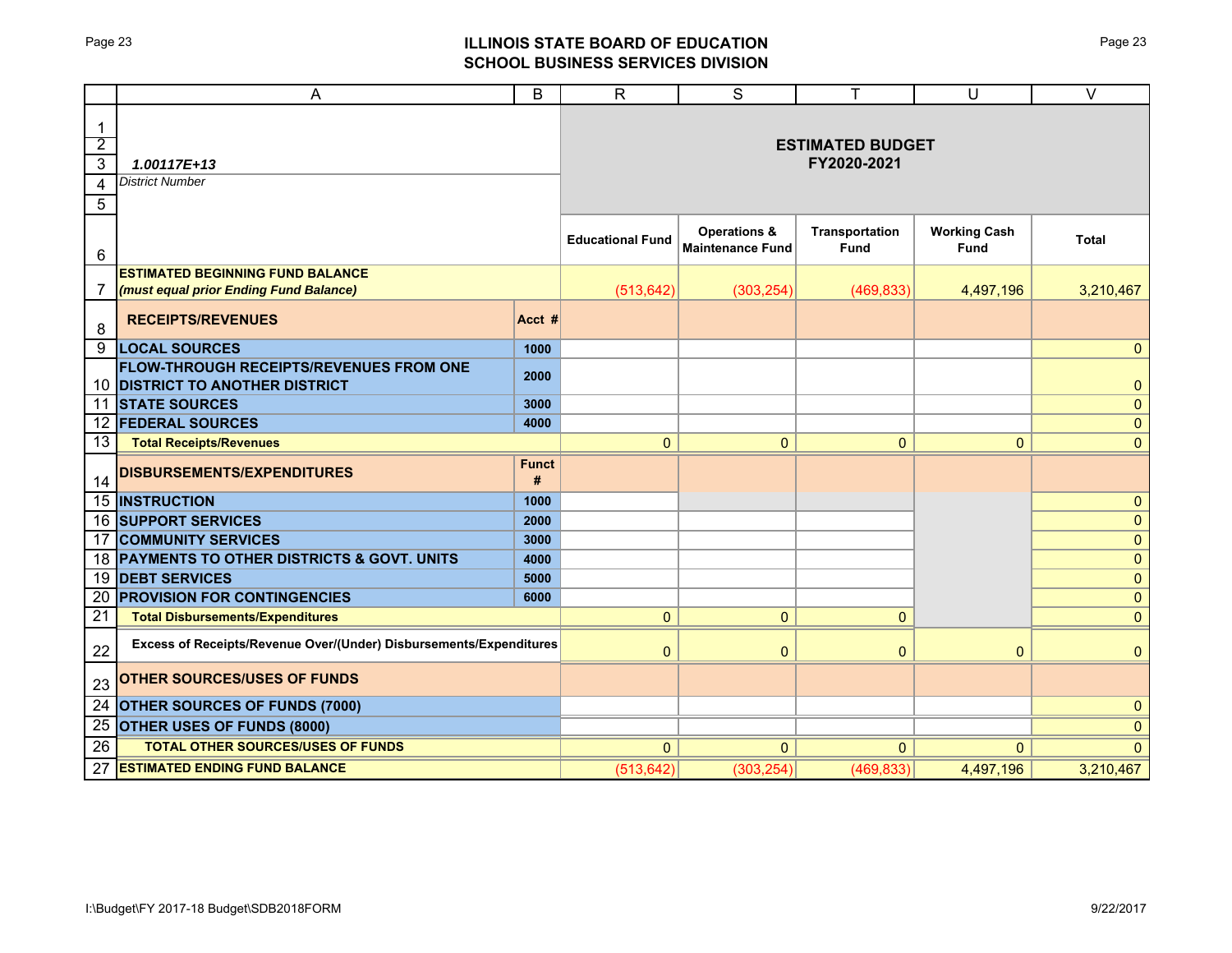# Page 24 **ILLINOIS STATE BOARD OF EDUCATION SCHOOL BUSINESS SERVICES DIVISION**

|                 | A                                                                  |                         | W               | X                                               | Y                        | $\overline{Z}$              |  |
|-----------------|--------------------------------------------------------------------|-------------------------|-----------------|-------------------------------------------------|--------------------------|-----------------------------|--|
| 1               |                                                                    |                         | <b>SUMMARY</b>  |                                                 |                          |                             |  |
| $\overline{2}$  |                                                                    |                         |                 | <b>BUDGET ADDENDUM - DEFICIT REDUCTION PLAN</b> |                          |                             |  |
| 3               | 1.00117E+13                                                        | <b>ESTIMATED BUDGET</b> |                 |                                                 |                          |                             |  |
| $\overline{4}$  | <b>District Number</b>                                             | Date of Adoption:       |                 |                                                 |                          |                             |  |
| 5               |                                                                    | (Enter as MM/DD/YY)     |                 |                                                 |                          |                             |  |
| 6               |                                                                    |                         | FY2017-2018     | FY2018-2019                                     | FY2019-2020              | FY2020-2021                 |  |
|                 | <b>ESTIMATED BEGINNING FUND BALANCE</b>                            |                         |                 |                                                 |                          |                             |  |
| 7               | (must equal prior Ending Fund Balance)                             | 4,026,574               | 3,210,467       | 3,210,467                                       | 3,210,467                |                             |  |
| 8               | <b>RECEIPTS/REVENUES</b>                                           | Acct #                  |                 |                                                 |                          |                             |  |
| 9               | <b>LOCAL SOURCES</b>                                               | 1000                    | 30,449,343      | $\mathbf{0}$                                    | $\mathbf{0}$             | $\mathbf{0}$                |  |
|                 | FLOW-THROUGH RECEIPTS/REVENUES FROM ONE                            | 2000                    |                 |                                                 |                          |                             |  |
| 10<br>11        | <b>DISTRICT TO ANOTHER DISTRICT</b><br><b>STATE SOURCES</b>        | 3000                    | 0<br>19,386,865 | $\mathbf{0}$<br>$\mathbf 0$                     | $\pmb{0}$<br>$\mathbf 0$ | $\mathbf 0$<br>$\mathbf{0}$ |  |
| 12              | <b>FEDERAL SOURCES</b>                                             | 4000                    | 10,310,007      | $\mathbf{0}$                                    | $\mathbf 0$              | $\mathbf{0}$                |  |
| 13              | <b>Total Receipts/Revenues</b>                                     |                         | 60,146,215      | $\mathbf{0}$                                    | $\mathbf{0}$             | $\mathbf{0}$                |  |
| 14              | DISBURSEMENTS/EXPENDITURES                                         | <b>Funct</b><br>#       |                 |                                                 |                          |                             |  |
| 15              | <b>INSTRUCTION</b>                                                 | 1000                    | 37,531,724      | 0                                               | 0                        | $\mathbf{0}$                |  |
| 16              | <b>SUPPORT SERVICES</b>                                            | 2000                    | 22,302,940      | 0                                               | 0                        | $\pmb{0}$                   |  |
| 17              | <b>COMMUNITY SERVICES</b>                                          | 3000                    | 437,658         | 0                                               | 0                        | $\pmb{0}$                   |  |
| 18              | PAYMENTS TO OTHER DISTRICTS & GOVT. UNITS                          | 4000                    | 690,000         | 0                                               | 0                        | $\mathbf 0$                 |  |
| 19              | <b>DEBT SERVICES</b>                                               | 5000                    | $\mathbf{0}$    | $\mathbf{0}$                                    | 0                        | $\mathbf 0$                 |  |
| 20<br>21        | <b>PROVISION FOR CONTINGENCIES</b>                                 | 6000                    | $\Omega$        | $\mathbf{0}$                                    | 0                        | $\mathbf 0$                 |  |
|                 | <b>Total Disbursements/Expenditures</b>                            |                         | 60,962,322      | $\mathbf{0}$                                    | $\mathbf 0$              | $\mathbf{0}$                |  |
| 22              | Excess of Receipts/Revenue Over/(Under) Disbursements/Expenditures |                         | (816, 107)      | $\mathbf{0}$                                    | $\pmb{0}$                | $\mathbf{0}$                |  |
| 23              | <b>OTHER SOURCES/USES OF FUNDS</b>                                 |                         |                 |                                                 |                          |                             |  |
| $\overline{24}$ | <b>OTHER SOURCES OF FUNDS (7000)</b>                               |                         | 440,701         | $\mathbf{0}$                                    | $\pmb{0}$                | $\mathbf 0$                 |  |
| 25              | <b>OTHER USES OF FUNDS (8000)</b>                                  |                         | 440,701         | $\Omega$                                        | $\mathbf{0}$             | $\mathbf{0}$                |  |
| 26              | <b>TOTAL OTHER SOURCES/USES OF FUNDS</b>                           |                         | $\Omega$        | $\Omega$                                        | $\Omega$                 | $\Omega$                    |  |
| 27              | <b>ESTIMATED ENDING FUND BALANCE</b>                               |                         | 3,210,467       | 3,210,467                                       | 3,210,467                | 3,210,467                   |  |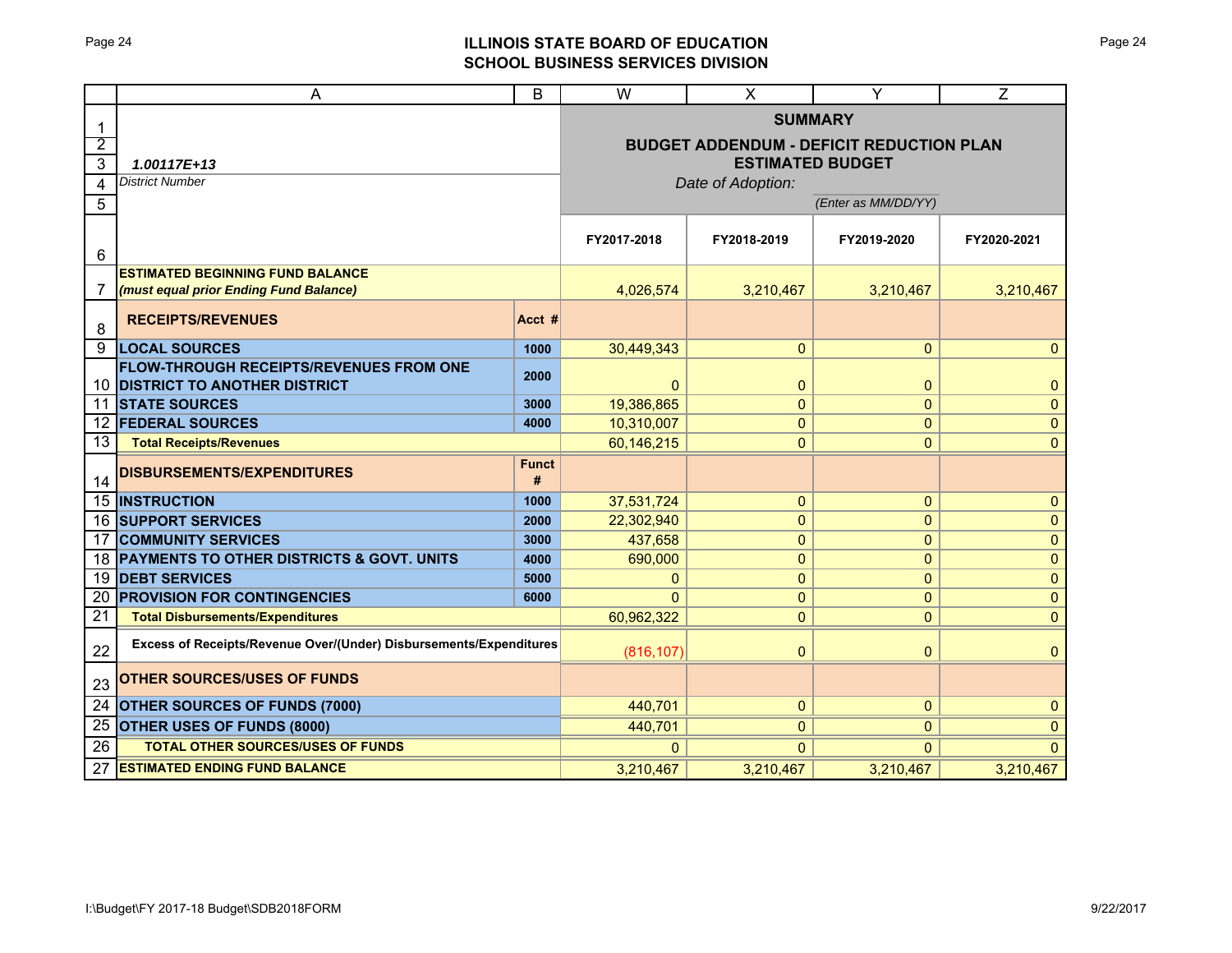# *Deficit Reduction Plan-Background/Assumptions Fiscal Year 2017-2018 through Fiscal Year 2020-2021*

*Quincy Public School District #172 10011720220000*

Please complete the following schedule and include a brief description to identify any areas of the budget that will be impacted from one year to the next. If the deficit reduction plan relies upon new local revenues, identify contingencies for further budget reductions which will be enacted in the event *those new revenues are not available.* 

**1. Background and Narrative of Budget Reductions:**

**2. Assumptions Used in the Deficit Reduction Plan:**

**- Foundation Levels for General State Aid:**

**- Equal Assessed Valuation and Tax Rates:**

**- Employee Salaries and Benefits:**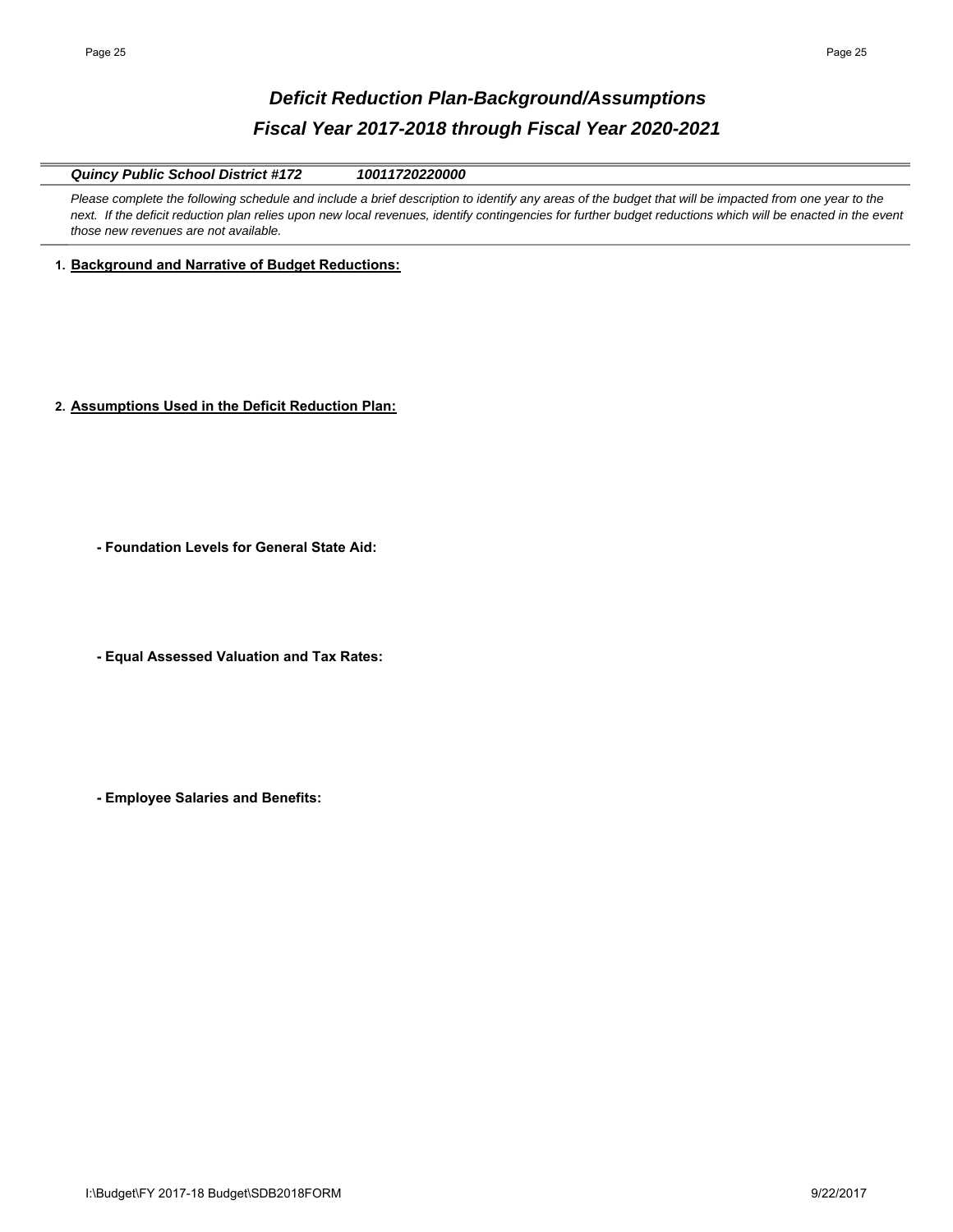# **- Short and Long Term Borrowing:**

**- Educational Impact:**

**- Other Assumptions:**

**- Has the district considered shared services or outsourcing (Ex: Transportation, Insurance) If yes please explain:**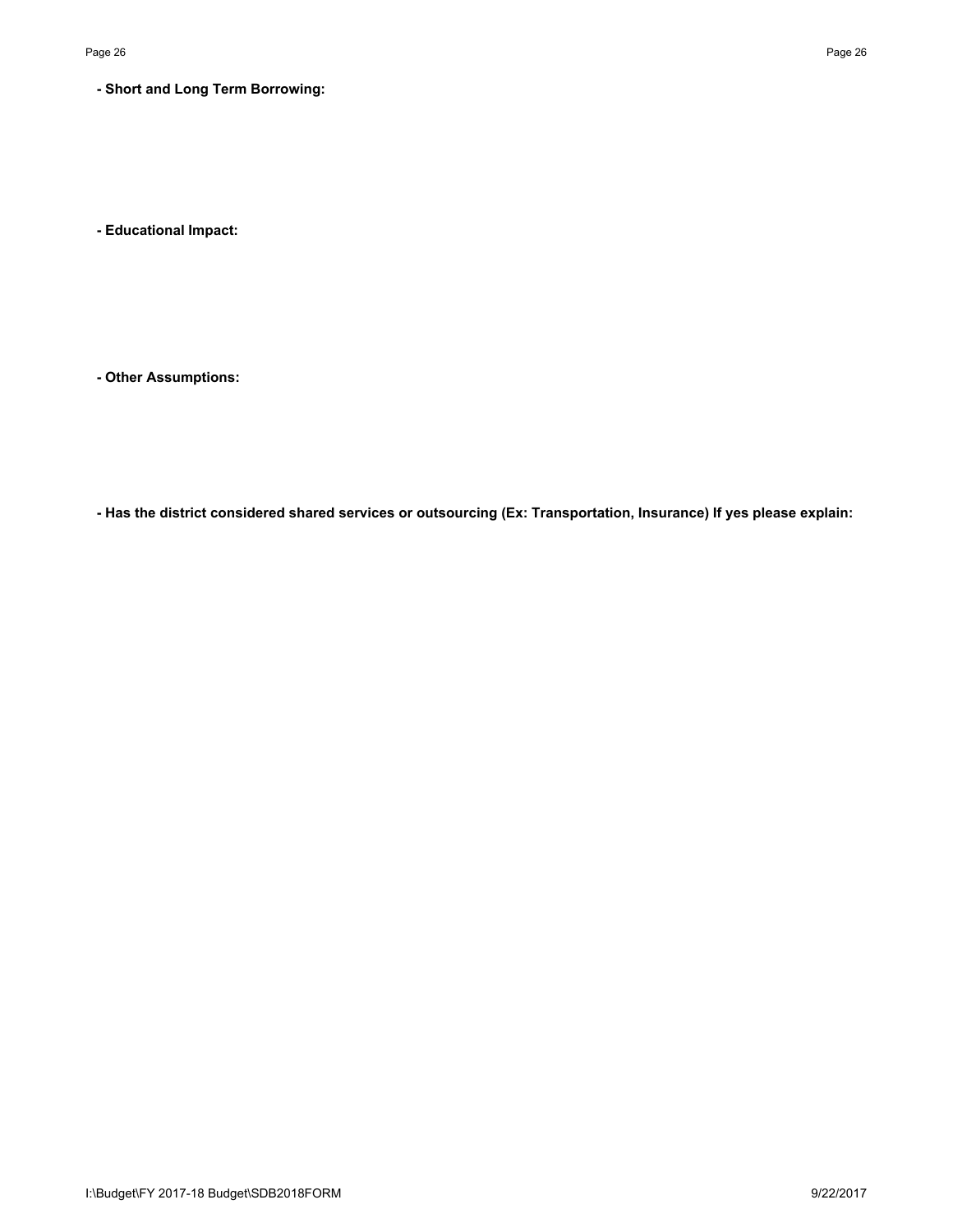# **ESTIMATED LIMITATION OF ADMINISTRATIVE COSTS**

*(For Local Use Only)*

# *This is an estimated Limitation of Administrative Costs Worksheet only and will not be accepted for Official Submission of the Limitation of Administrative Costs Worksheet .*

*The worksheet is intended for use during the budgeting process to estimate the district's percent increase of FY2018 budgeted expenditures over FY2017 actual expenditures. Budget information is copied to this page. Insert the prior year estimated actual expenditures to compute the estimated percentage increase (decrease).*

*The official Limitation of Administrative Costs Worksheet is attached to the end of the Annual Financial Report (ISBE Form 50-35) and may be submitted in conjunction with that report. also be found on the ISBE website at:*

An official Limitation of Administrative Costs Worksheet can Limitation of Administrative Costs

| <b>ESTIMATED LIMITATION OF ADMINISTRATIVE COSTS</b>                                                  | <b>School District Name:</b><br><b>Quincy Public School District #172</b> |                                   |                                                                  |             |                                                          |                                                              |              |
|------------------------------------------------------------------------------------------------------|---------------------------------------------------------------------------|-----------------------------------|------------------------------------------------------------------|-------------|----------------------------------------------------------|--------------------------------------------------------------|--------------|
| <b>WORKSHEET</b>                                                                                     |                                                                           | <b>RCDT Number:</b>               | 10011-720-2200-00                                                |             |                                                          |                                                              |              |
| (Section 17-1.5 of the School Code)                                                                  |                                                                           |                                   |                                                                  |             |                                                          |                                                              |              |
|                                                                                                      |                                                                           |                                   | <b>Estimated Actual Expenditures,</b><br><b>Fiscal Year 2017</b> |             | <b>Budgeted Expenditures,</b><br><b>Fiscal Year 2018</b> |                                                              |              |
|                                                                                                      |                                                                           | (10)                              | (20)                                                             |             | (10)                                                     | (20)                                                         |              |
| <b>Description</b><br>(Enter Whole Numbers Only)                                                     | Funct<br>#                                                                | <b>Educational</b><br><b>Fund</b> | <b>Operations &amp;</b><br><b>Maintenance</b><br><b>Fund</b>     | Total       | <b>Educational</b><br><b>Fund</b>                        | <b>Operations &amp;</b><br><b>Maintenance</b><br><b>Fund</b> | <b>Total</b> |
| 1. Executive Administration Services                                                                 | 2320                                                                      | 122,991                           |                                                                  | 122,991     | 137,395                                                  |                                                              | 137,395      |
| 2. Special Area Administration Services                                                              | 2330                                                                      | 107,717                           |                                                                  | 107,717     | 117,691                                                  |                                                              | 117,691      |
| З.<br>Other Support Services - School Administration                                                 | 2490                                                                      | 588                               |                                                                  | 588         | $\Omega$                                                 |                                                              | $\mathbf{0}$ |
| 4. Direction of Business Support Services                                                            | 2510                                                                      | 117,769                           |                                                                  | 117,769     | 80,357                                                   | $\mathbf{0}$                                                 | 80,357       |
| 5. Internal Services                                                                                 | 2570                                                                      | 78,724                            |                                                                  | 78,724      | 82,800                                                   |                                                              | 82,800       |
| 6. Direction of Central Support Services                                                             | 2610                                                                      | 146,393                           |                                                                  | 146,393     | 168,544                                                  |                                                              | 168,544      |
| 7. Deduct - Early Retirement or other pension obligations<br>required by state law and include above |                                                                           |                                   |                                                                  | $\mathbf 0$ |                                                          |                                                              | $\mathbf 0$  |
| <b>Totals</b><br>8.                                                                                  |                                                                           | 574,182                           | $\mathbf{0}$                                                     | 574,182     | 586,787                                                  | $\mathbf{0}$                                                 | 586,787      |
| 9. Estimated Percent Increase (Decrease) for FY2018<br>(Budgeted) over FY2017 (Actual)               |                                                                           |                                   |                                                                  |             |                                                          |                                                              | 2%           |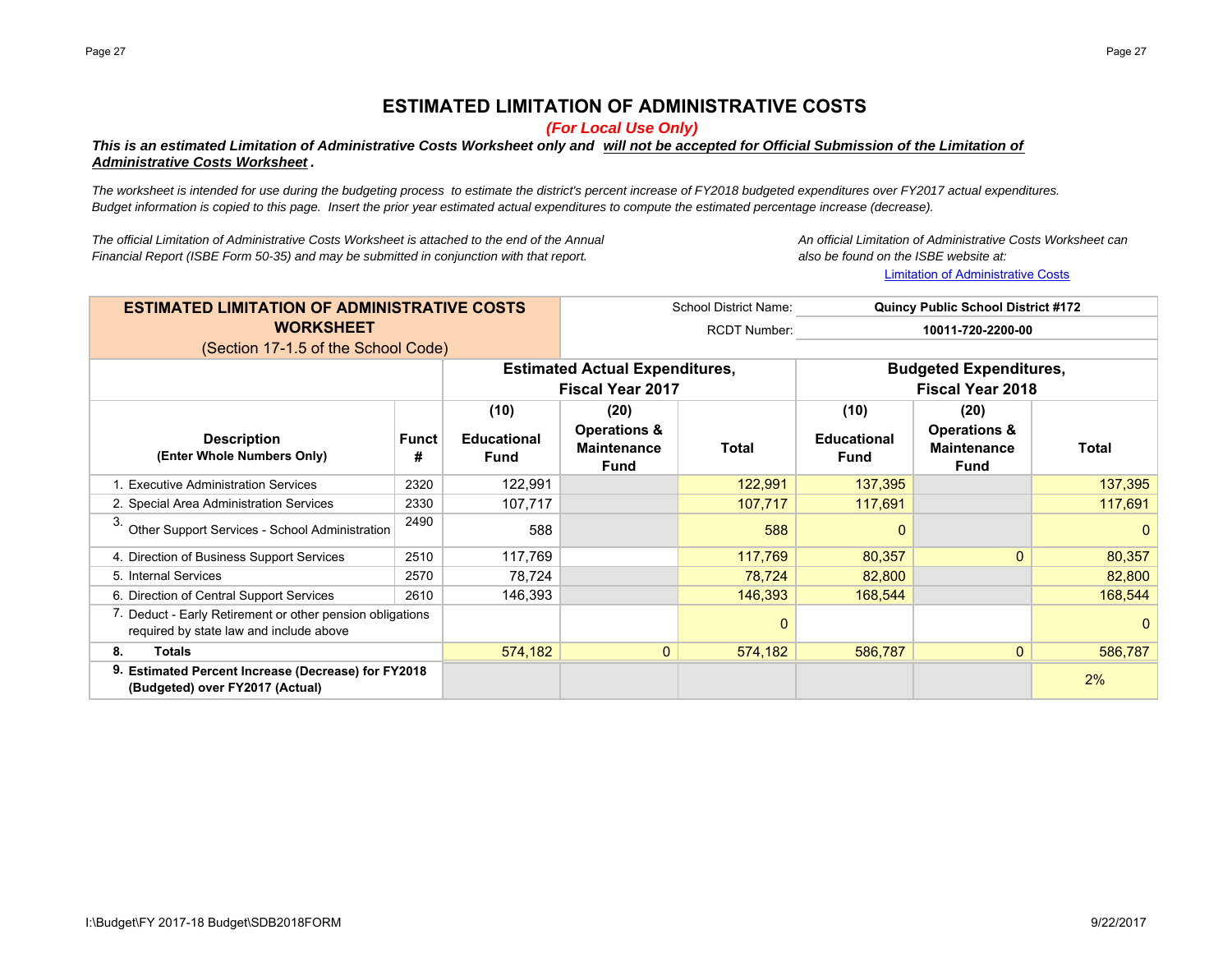# **REPORTING OF PUBLIC VENDOR CONTRACTS OF \$1,000 OR MORE**

In accordance with the School Code, Section 10-20.21, all **school districts** are required to file a report listing 'vendor contracts' as an attachment to their budget. In this context, the term "vendor *contracts" refers to "all contracts and agreements that pertain to goods and services that were intended to generate additional revenue and other remunerations for the school district in excess of*   $$1,000$ , including without limitation vending machine contracts, sports and other attire, class rings, and photographic services. The report is to list information regarding such contracts for the fiscal *year immediately preceding the fiscal year of the budget. All such contracts executed on or after July 1, 2007 must be approved by the school board.*

 *See: School Code, Section 10-20.21 - Contracts*

*(Sheet is unprotected and can be re-formatted as needed, but must be used for submission)*

| <b>Name of Vendor</b>      | <b>Product or Service</b><br>Provided | <b>Net Revenue</b> | <b>Non-Monetary</b><br>Remuneration | <b>Purpose of Proceeds</b> | Distribution Method and Recipient of<br><b>Non-Monetary Remunerations</b><br><b>Distributed</b> |
|----------------------------|---------------------------------------|--------------------|-------------------------------------|----------------------------|-------------------------------------------------------------------------------------------------|
| Refreshment Services Pepsi | <b>Vending Machines</b>               | 40,000             |                                     | <b>PBIS</b>                | Positive Behavior Intervention Support                                                          |
| <b>Trotter Photo</b>       | School Portraits                      | 15,000             |                                     | Supplies/Technology        | Quippi-Yearbook                                                                                 |
| Alter Metal Recycle        | Recycle Scrap Metal                   | 3,000              |                                     | Maint/Custodial            | Custodial                                                                                       |
|                            |                                       |                    |                                     |                            |                                                                                                 |
|                            |                                       |                    |                                     |                            |                                                                                                 |
|                            |                                       |                    |                                     |                            |                                                                                                 |
|                            |                                       |                    |                                     |                            |                                                                                                 |
|                            |                                       |                    |                                     |                            |                                                                                                 |
|                            |                                       |                    |                                     |                            |                                                                                                 |
|                            |                                       |                    |                                     |                            |                                                                                                 |
|                            |                                       |                    |                                     |                            |                                                                                                 |
|                            |                                       |                    |                                     |                            |                                                                                                 |
|                            |                                       |                    |                                     |                            |                                                                                                 |
|                            |                                       |                    |                                     |                            |                                                                                                 |
|                            |                                       |                    |                                     |                            |                                                                                                 |
|                            |                                       |                    |                                     |                            |                                                                                                 |
|                            |                                       |                    |                                     |                            |                                                                                                 |
|                            |                                       |                    |                                     |                            |                                                                                                 |
|                            |                                       |                    |                                     |                            |                                                                                                 |
|                            |                                       |                    |                                     |                            |                                                                                                 |
|                            |                                       |                    |                                     |                            |                                                                                                 |
|                            |                                       |                    |                                     |                            |                                                                                                 |
|                            |                                       |                    |                                     |                            |                                                                                                 |
|                            |                                       |                    |                                     |                            |                                                                                                 |
|                            |                                       |                    |                                     |                            |                                                                                                 |
|                            |                                       |                    |                                     |                            |                                                                                                 |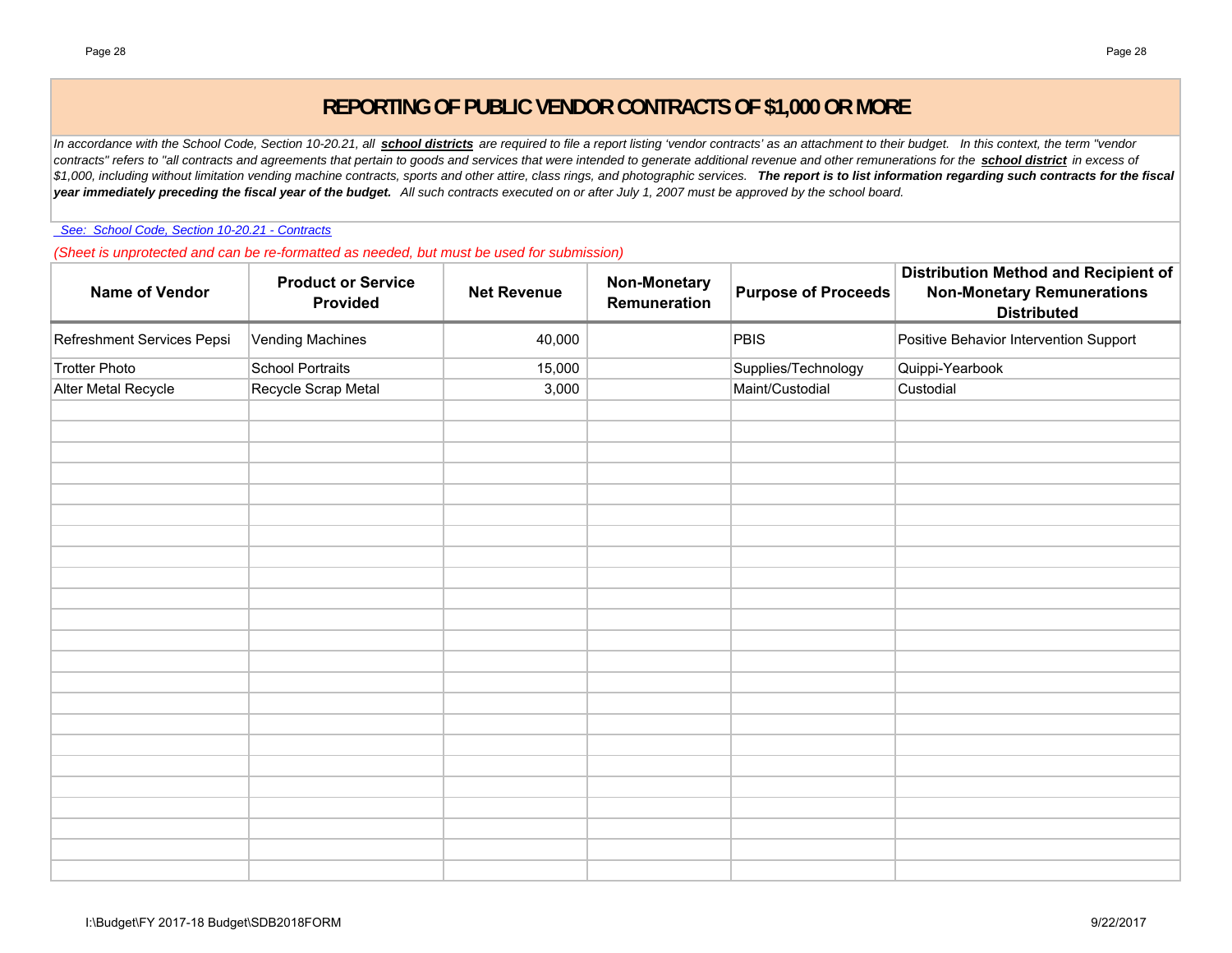## Page 29 **REFERENCE PAGE 29** REFERENCE PAGE 29

## **Reference Description**

- 1 Each fund balance should correspond to the fund balance reflected on the books as of June 30th Balance Sheet Accounts #720 and #730 (audit figures, if available).
- 2 Accounting and Financial Reporting for Certain Grants and Other Financial Assistance. The "On-Behalf" Payments should only be reflected on this page (Budget Summary, Lines 10 and 20).
- 3 Requires the secretary of the school board to notify the county clerk (within 30 days of the transfer approval) to abate an equal amount of taxes to be next extended. See Sec. 10-22.14 & 17-2.11.
- <sup>3a</sup> Requires notification to the county clerk to abate an equal amount from taxes next extended. See section 10-22.14

### <sup>4</sup> Principal on Bonds Sold:

- (1) Funding Bonds are to be entered in the fund or funds in which the liability occurs.
- (2) Refunding Bonds can be entered in the Debt Services Fund only.
- (3) Building Bonds can be entered in the Capital Projects Fund only.
- (4) Fire Prevention and Safety Bonds can be entered in the Fire Prevention & Safety Fund only.
- $5$  The proceeds from the sale of school sites, buildings, or other real estate shall be used first to pay the principal and interest on any outstanding bonds on the property being sold, and after all such bonds have been retired, the remaining proceeds from the sale next shall be used by the school board to meet any urgent district needs as determined under Sections 2-3.12 and 17-2.11 of the School Code. Once these issues have been addressed, any remaining proceeds may be used for any other authorized purpose and for deposit into any district fund.
- 6 The School Code, Section 10-22.44 prohibits the transfer of interest earned on the investment of "any funds for purposes of Illinois Municipal Retirement under the Pension Code." This prohibition does not include funds for Social Security and Medicare-only purposes. For additional requirements on interest earnings, see 23 Illinois Administrative Code, Part 100, Section 100.50.
- **<sup>7</sup>** Cash plus investments must be greater than or equal to zero.
- **8** For cash basis budgets, this total will equal the Budget Summary Total Direct Receipts/Revenues (Line 9) plus Total Other Sources of Funds (Line 46).
- **9** For cash basis budgets, this total will equal the Budget Summary Total Direct Disbursements/Expenditures (Line 19) plus Total Other Uses of Funds (Line 79).

 $^{10}$  Working Cash Fund loans may be made to any district fund for which taxes are levied (Section 20-5 of the School Code).

<sup>11</sup> Include revenue accounts 1110 through 1115, 1117,1118 & 1120.

- 12 The School Code Section 17-2.2c. Tax for leasing educational facilities or computer technology or both, and for temporary relocation expense purposes.
- <sup>13</sup> Corporate personal property replacement tax revenue must be first applied to the Municipal Retirement/Social Security Fund to replace tax revenue lost due to the abolition of the corporate personal property tax (30 ILCS 115/12). This provision does not apply to taxes levied for Medicare-Only purposes.
- 14

Only tuition payments made to private facilities. See Functions 4200 or 4400 for estimated public facility disbursements/expenditures.

- 15 Payment towards the retirement of lease/purchase agreements or bonded/other indebtedness (principal only) otherwise reported within the fund - e.g.: alternate revenue bonds. (Describe & Itemize)
- 16 Only abolishment of Working Cash Fund must transfer its funds directly to the Educational Fund upon adoption of a resolution and at the close of the current school Year (see 105 ILCS 5/20-8 for further explanation) Only abatement of working cash fund can transfer its funds to any fund in most need of money (see 105 ILCS 5/20-10 for further explanation)